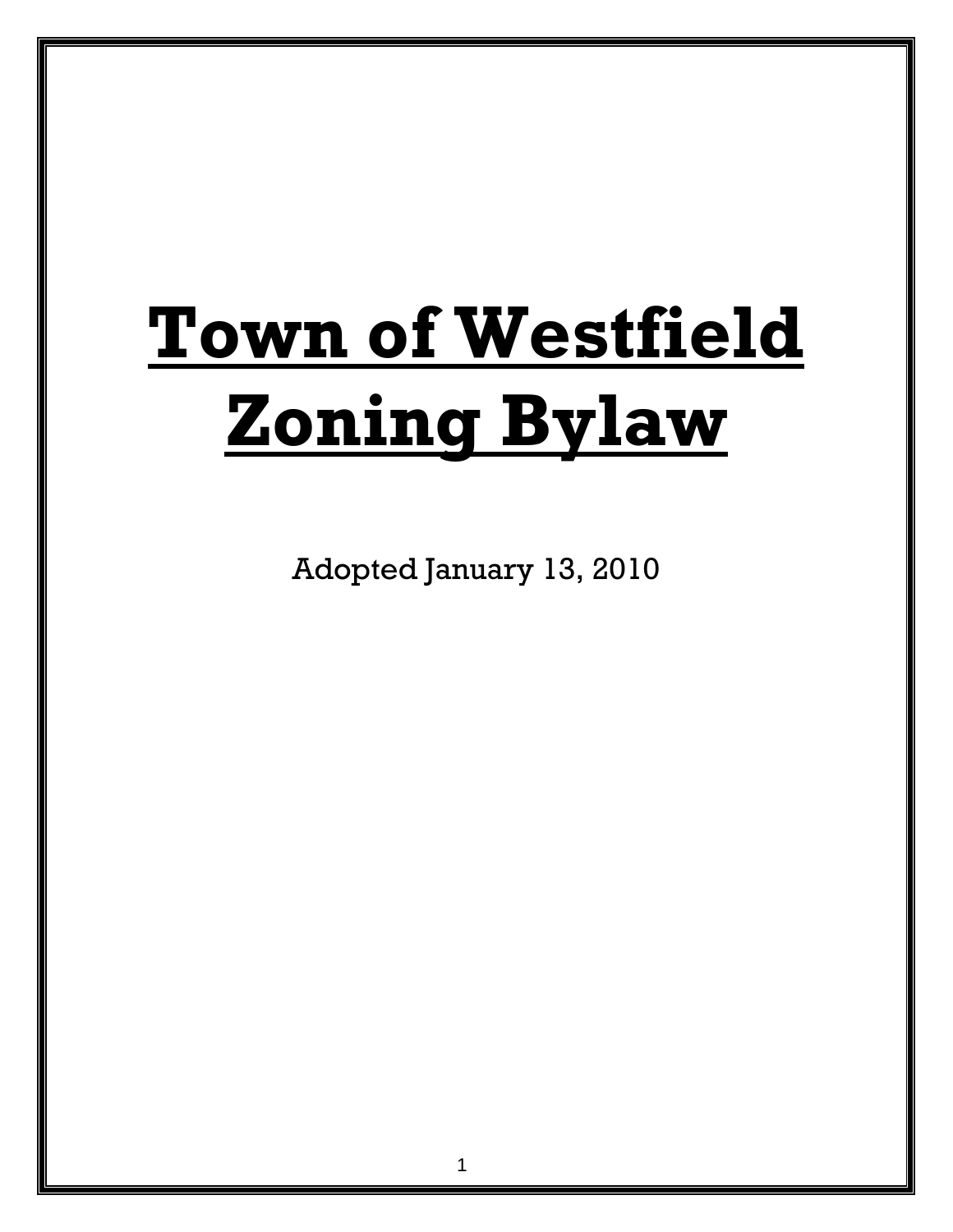# TOWN OF WESTFIELD, VERMONT **ZONING BYLAW**

# TABLE OF CONTENTS

| <b>ARTICLE 2: ESTABLISHMENT OF DISTRICTS AND DISTRICT REGULATIONS</b>          |  |
|--------------------------------------------------------------------------------|--|
|                                                                                |  |
| §201: ESTABLISHMENT OF ZONING DISTRICTS AND DISTRICT BOUNDARIES  4             |  |
|                                                                                |  |
|                                                                                |  |
|                                                                                |  |
|                                                                                |  |
|                                                                                |  |
|                                                                                |  |
|                                                                                |  |
|                                                                                |  |
|                                                                                |  |
|                                                                                |  |
|                                                                                |  |
| §302: REQUIRED FRONTAGE ON OR ACCESS TO PUBLIC ROADS OR PUBLIC WATERS  11      |  |
|                                                                                |  |
|                                                                                |  |
|                                                                                |  |
|                                                                                |  |
|                                                                                |  |
|                                                                                |  |
|                                                                                |  |
|                                                                                |  |
|                                                                                |  |
|                                                                                |  |
|                                                                                |  |
|                                                                                |  |
|                                                                                |  |
|                                                                                |  |
|                                                                                |  |
|                                                                                |  |
|                                                                                |  |
| §320: ALPINE HAVEN WELL HEAD PROTECTION AREA AND THE WESTFIELD WATER SYSTEM 20 |  |
|                                                                                |  |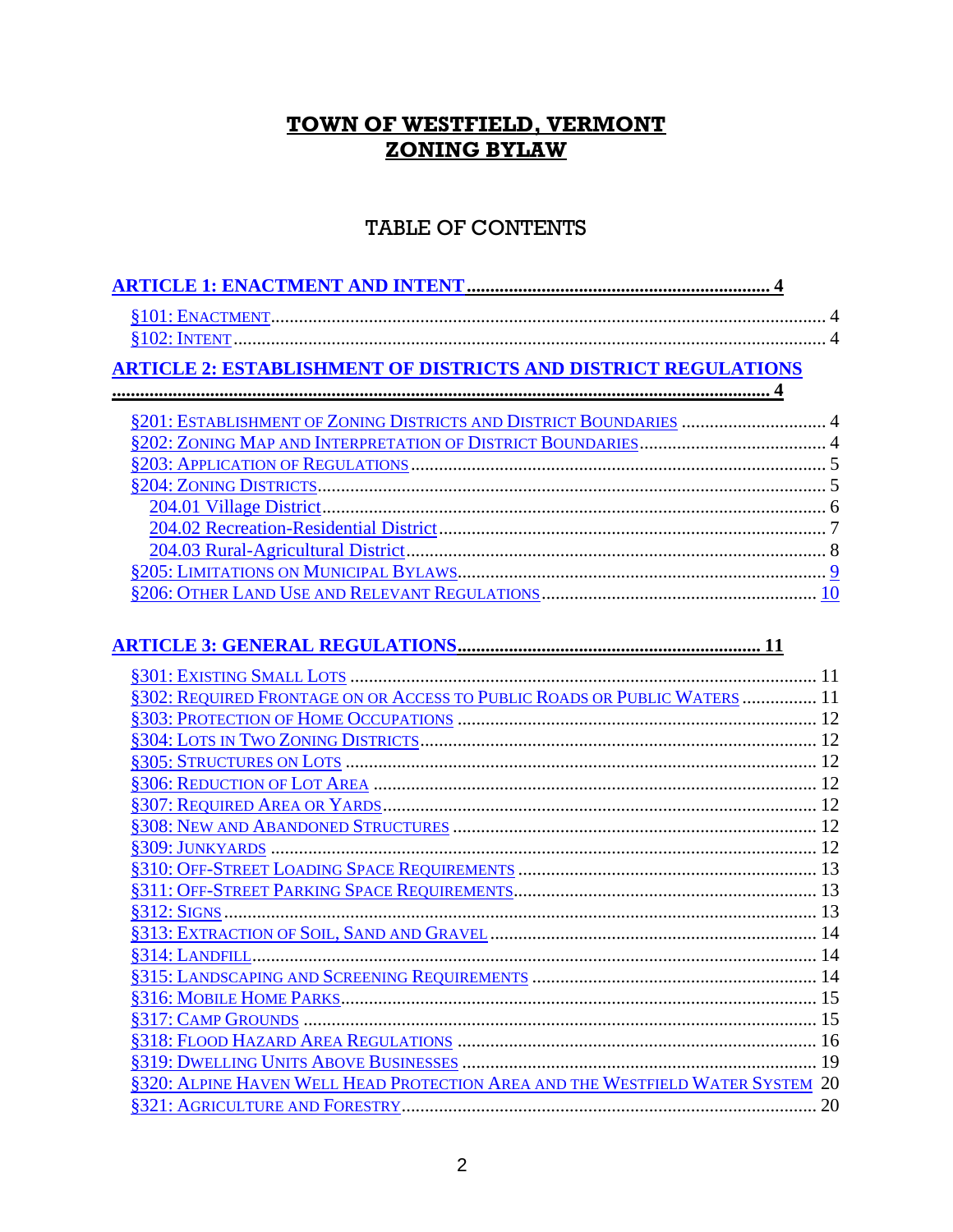# **ARTICLE 7: AMENDMENTS, INTERPRETATIONS, EFFECTIVE DATE........ 61**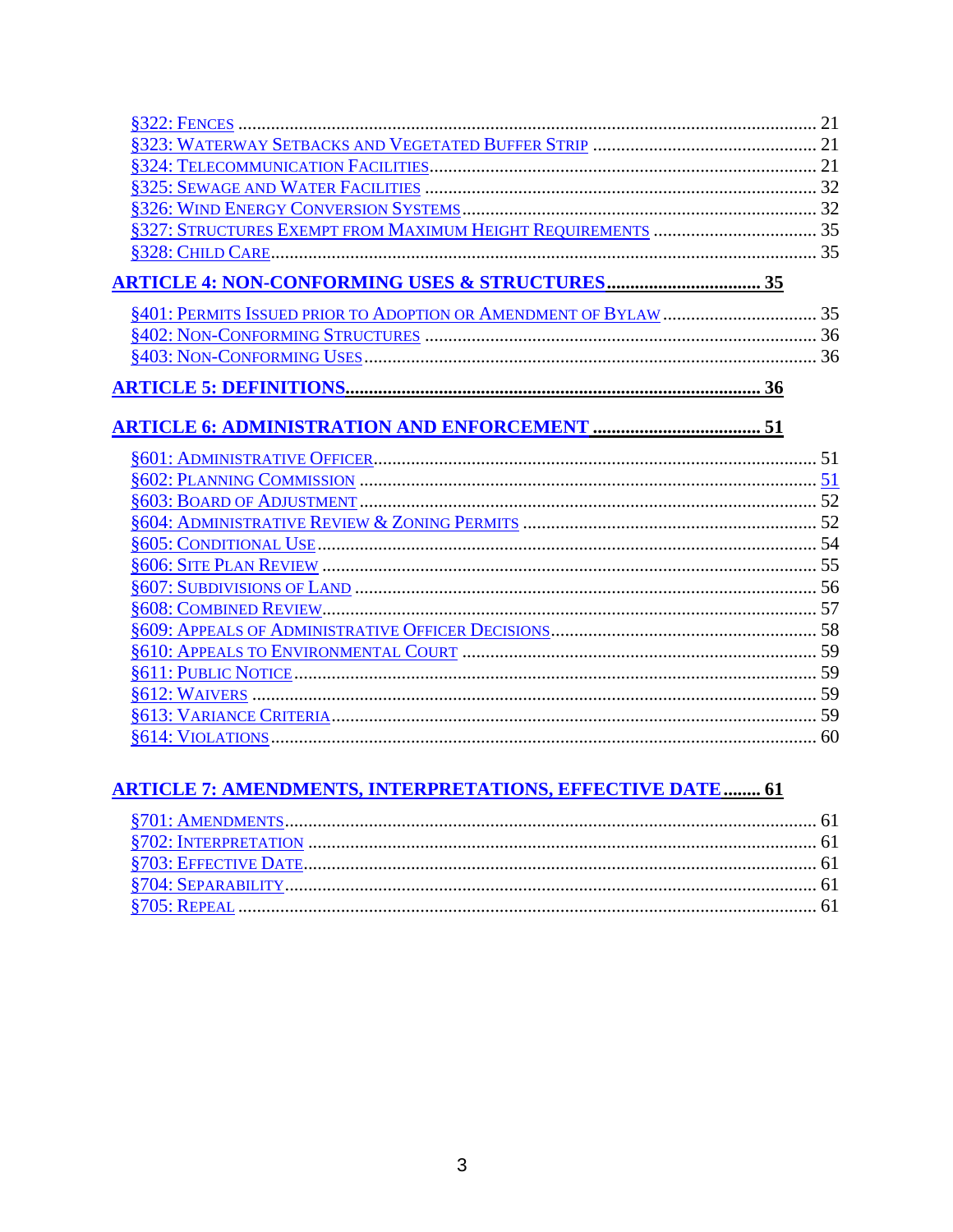## **ARTICLE 1: ENACTMENT AND INTENT**

### **§101: Enactment**

In accordance with the Vermont Municipal and Regional Planning and Development Act, 24 VSA, Chapter 117, §4401, there is hereby established this Zoning Bylaw for the Town of Westfield which is set forth in the text and map that constitute this bylaw. This bylaw shall be known and cited as the "Town of Westfield Zoning Bylaw."

## **§102: Intent**

It is the intent of this Zoning Bylaw to provide for orderly community growth, to further the purposes established in 24 VSA, §4302 and to implement the Town Plan.

## **ARTICLE 2: ESTABLISHMENT OF DISTRICTS AND DISTRICT REGULATIONS**

### **§201: Establishment of Zoning Districts and District Boundaries**

The Town of Westfield is hereby divided into the following Zoning Districts as shown on the Town Zoning Map and defined herein:

#### VILLAGE DISTRICTS

*District Boundaries: Four points define the boundaries: Route 100 North from the Town Garage to Route 100 South, house #146; School Street to house #38; and North Hill Road to Bessett Road. The district extends as a 400 foot buffer in each direction from the centerlines of Route 100 and North Hill Road.* 

#### RECREATIONAL-RESIDENTIAL DISTRICTS

*District Boundaries: The northwest corner of Town following a buffer of 1500 feet south from the centerline of Route 242, west to the border of Montgomery and north to the border of Jay. The area known as Alpine Haven in the northwest section of town and north of Route 242 is entirely within this district (see map) . Also in the northeastern portion of Town as a buffer following Route 100 North and North Hill Road. The boundary of North Hill Road will extend 200 feet from the centerline of the road both eastward and westward, beginning from the village district boundary (Bessette Road) and ending at the border of Jay. The boundary of Route 100 North will extend 200 feet from the centerline of the road both northward and southward, beginning from the village district boundary (Town Garage) and ending at the border of Troy.* 

## RURAL-AGRICULTURAL DISTRICTS

*District Boundaries: All other land in the Town including the areas of Buck Hill, Route 58, the remainder of the Kennison Road and the Loop Road that are not already in the Recreation-Residential district, Route 100 South from the border of the Village district (house #1465, VT Rte 100 ) and all other land in-between.*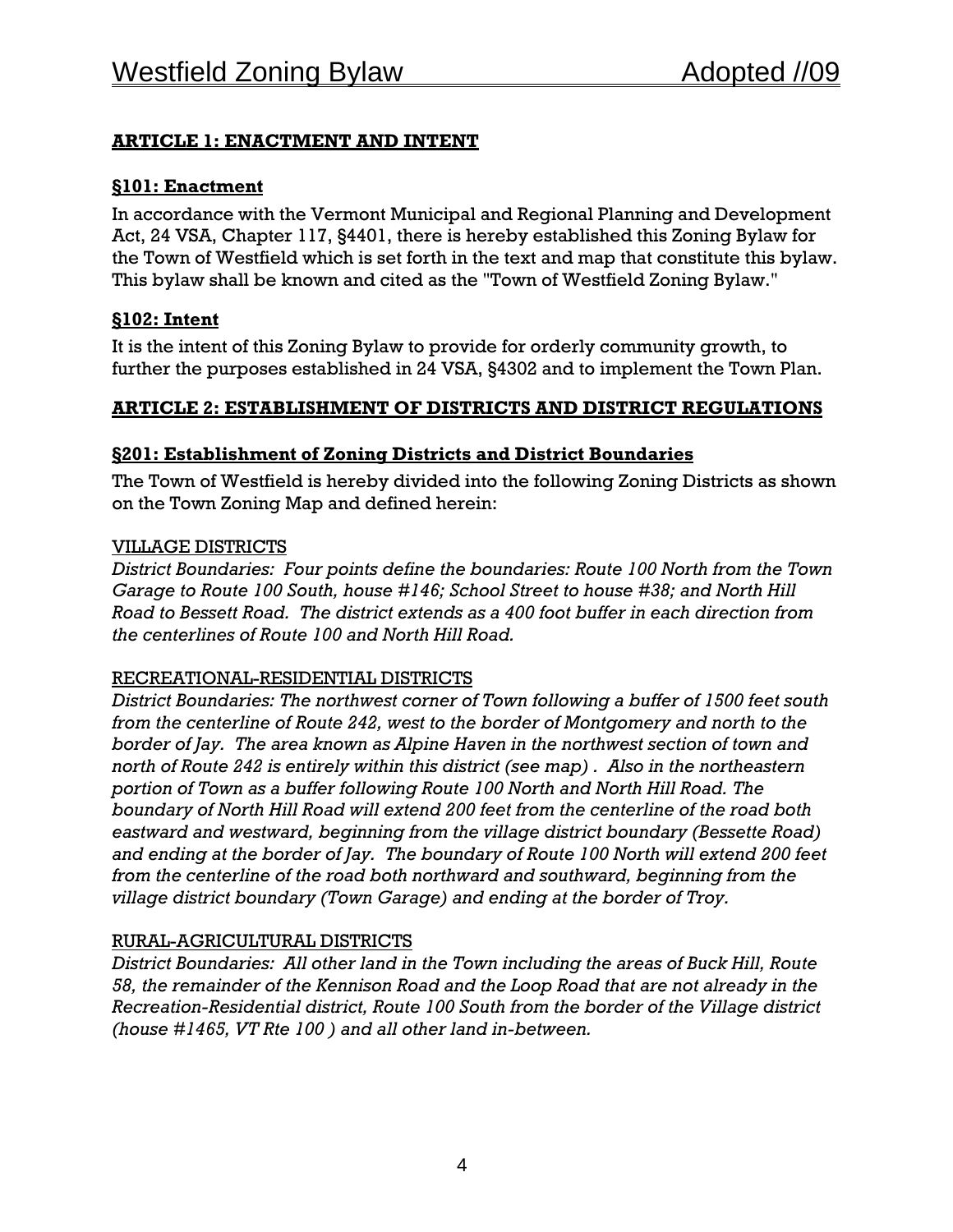## **§202: Zoning Map and Interpretation of District Boundaries**

District boundaries shown within the lines of roads, streams and transportation rights-of-ways shall be deemed to follow the center-lines. The abandonment of roads shall not affect the location of district boundaries. When the Administrative Officer cannot definitely determine the location of a district boundary by such center lines, by the scale or dimensions stated on the zoning map, or by the fact that it clearly coincides with a property line, he or she shall refuse action, and the Planning Commission shall interpret the location of the district boundary with reference to the scale of the zoning map and the purposes set forth in all relevant provisions of this bylaw.

## **§203: Application of Regulations**

The application of these regulations is subject to 24 VSA, Chapter 117. Except as hereinafter provided, no building or structure shall be erected, moved, altered or extended, and no land, building or structure or part thereof, shall be occupied or used unless in conformity with the regulations herein specified for the district in which it is located. Any use not permitted by this bylaw shall be deemed prohibited.

## **§204: Zoning Districts**

The district tables for the zoning districts established in §201 appear on the next three pages. These tables set forth the list of permitted and conditional uses as well as the minimum lot area and dimensional requirements for development in each of the districts.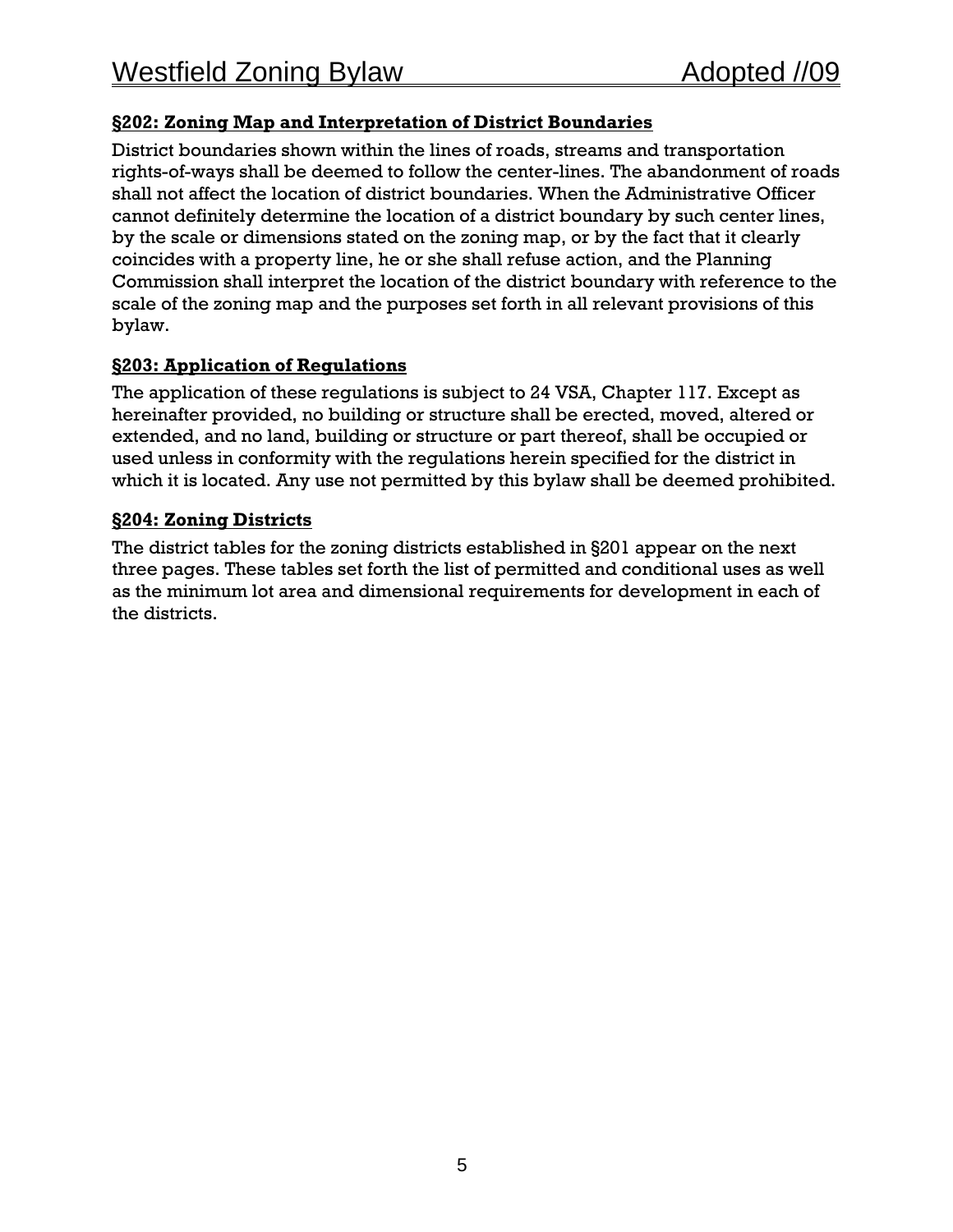**204.01 Village District** 

Objective: To maintain the current character of the Village of Westfield as well as to provide for future development.

==========================================================

#### Permitted Uses:

- 1. Accessory use/structure
- 2. Agriculture $<sup>1</sup>$ </sup>
- 3. Dwelling, accessory
- 4. Dwelling, one family
- 5. Dwelling, two family

#### Conditional Uses:

- 1. Bank
- 2. Cemetery
- 3. Child care
- 4. Community center
- 5. Dwelling, multiple family
- 6. Essential services
- 7. Fuel distribution
- 8. Funeral home
- 9. Gas station
- 10.Light manufacturing
- 11.Mobile home parks
- 6. Forestry $<sup>1</sup>$ </sup>
- 7. Home occupation
- 8. Public facility<sup>4</sup>
- 9. Religious uses<sup>4</sup>
- 10.School4
- 12. Group home<sup>5</sup>
- 13.Personal wireless
	- telecommunications facilities
- 14.Professional offices
- 15.Restaurant/bakery
- 16.Retail sales/service
- 17.Self storage units
- 18.Temporary structures/uses
- 19.Wind energy conversion systems

#### Minimum Lot Area and Dimensional Requirements

| Lot area $(a \csc^2)$ :                                                | 0.5 |
|------------------------------------------------------------------------|-----|
| Lot frontage (feet):                                                   | 100 |
| Lot depth (feet):                                                      | 100 |
| Front yard (feet):                                                     | 50  |
| Side yards (feet):                                                     | 20  |
| Rear yard (feet):                                                      | 30  |
| Building height maximum for accessory uses (feet) <sup>3</sup> :       | 15  |
| Building height maximum for all other structures (feet) <sup>3</sup> : | 35  |

| $\frac{1}{2}$ See §323: Agriculture and Forestry<br>$2$ Acre is defined as 43,560 square feet | $3$ See §329: Structures Exempt from Maximum<br><b>Height Requirements</b>                                                                                                                        |
|-----------------------------------------------------------------------------------------------|---------------------------------------------------------------------------------------------------------------------------------------------------------------------------------------------------|
|                                                                                               | <sup>4</sup> These uses may be exempt from<br>zoning regulation under 24 VSA,<br>\$4413<br><sup>5</sup> This use may be considered a<br>permitted use in accordance with 24<br>$VSA, \S4412(G)$ . |
|                                                                                               |                                                                                                                                                                                                   |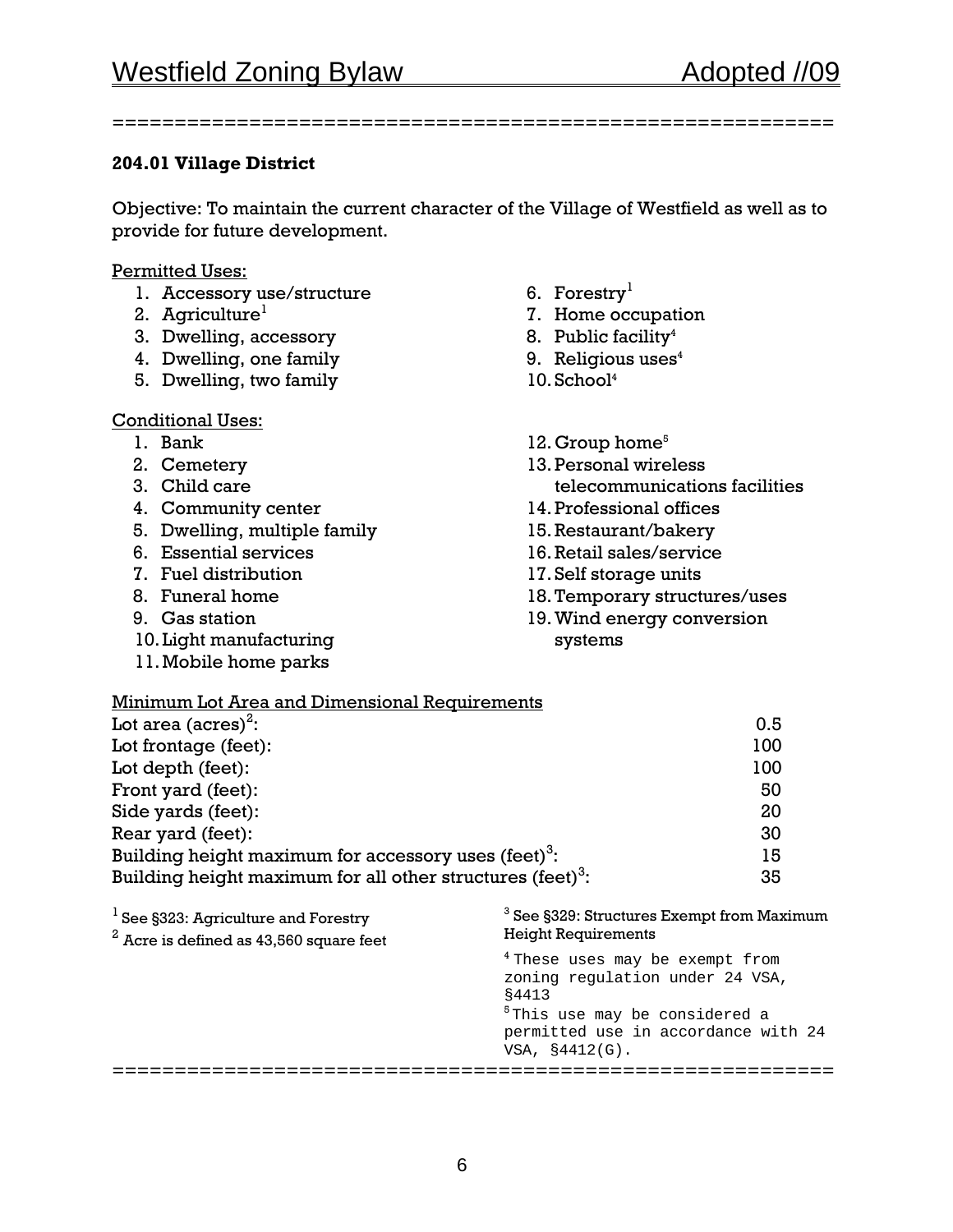==========================================================

4. Dwelling, accessory 5. Dwelling, one family Conditional Uses: 1. Camp ground 2. Child care 3. Club, private 4. Dwelling, multiple family

- 5. Earth resource removal
- 6. Light manufacturing
- 7. Outdoor recreation
- 8. Personal wireless telecommunications facilities
- 6. Dwelling, two family
- 7. Forestry $<sup>1</sup>$ </sup>
- 8. Home occupation
- 9. Religious uses<sup>4</sup>
- 9. Professional offices
- 10. Public assembly<sup>4</sup>
- 11.Restaurant/bakery
- 12.Retail sales/service
- 13.Temporary structures/uses
- 14.Wind energy conversion systems

Minimum Lot Area and Dimensional Requirements  $L$ ot area (acres)

| Lot area $(a \csc^2)$ :                                                                          |                                                                            |     |
|--------------------------------------------------------------------------------------------------|----------------------------------------------------------------------------|-----|
| Lot frontage (feet):                                                                             |                                                                            | 150 |
| Lot depth (feet):                                                                                |                                                                            | 150 |
| Front yard (feet):                                                                               |                                                                            | 50  |
| Side yards (feet):                                                                               |                                                                            | 20  |
| Rear yard (feet):                                                                                |                                                                            | 30  |
| Building height maximum for accessory uses (feet) <sup>3</sup> :                                 |                                                                            | 15  |
| Building height maximum for all other structures (feet) <sup>3</sup> :                           |                                                                            | 35  |
| <sup>1</sup> See §323: Agriculture and Forestry<br>$2^{2}$ Acre is defined as 43,560 square feet | $3$ See §329: Structures Exempt from Maximum<br><b>Height Requirements</b> |     |

<sup>4</sup> These uses may be exempt from zoning regulation under 24 VSA, §4413

==========================================================

## **204.02 Recreation-Residential District**

Objective: To provide an area within the Town of Westfield to allow for the development of residential and recreational land uses while maintaining the rural character of these areas.

#### Permitted Uses:

- 1. Accessory use/structure
- 2. Agriculture $<sup>1</sup>$ </sup>
- 3. Commercial accommodations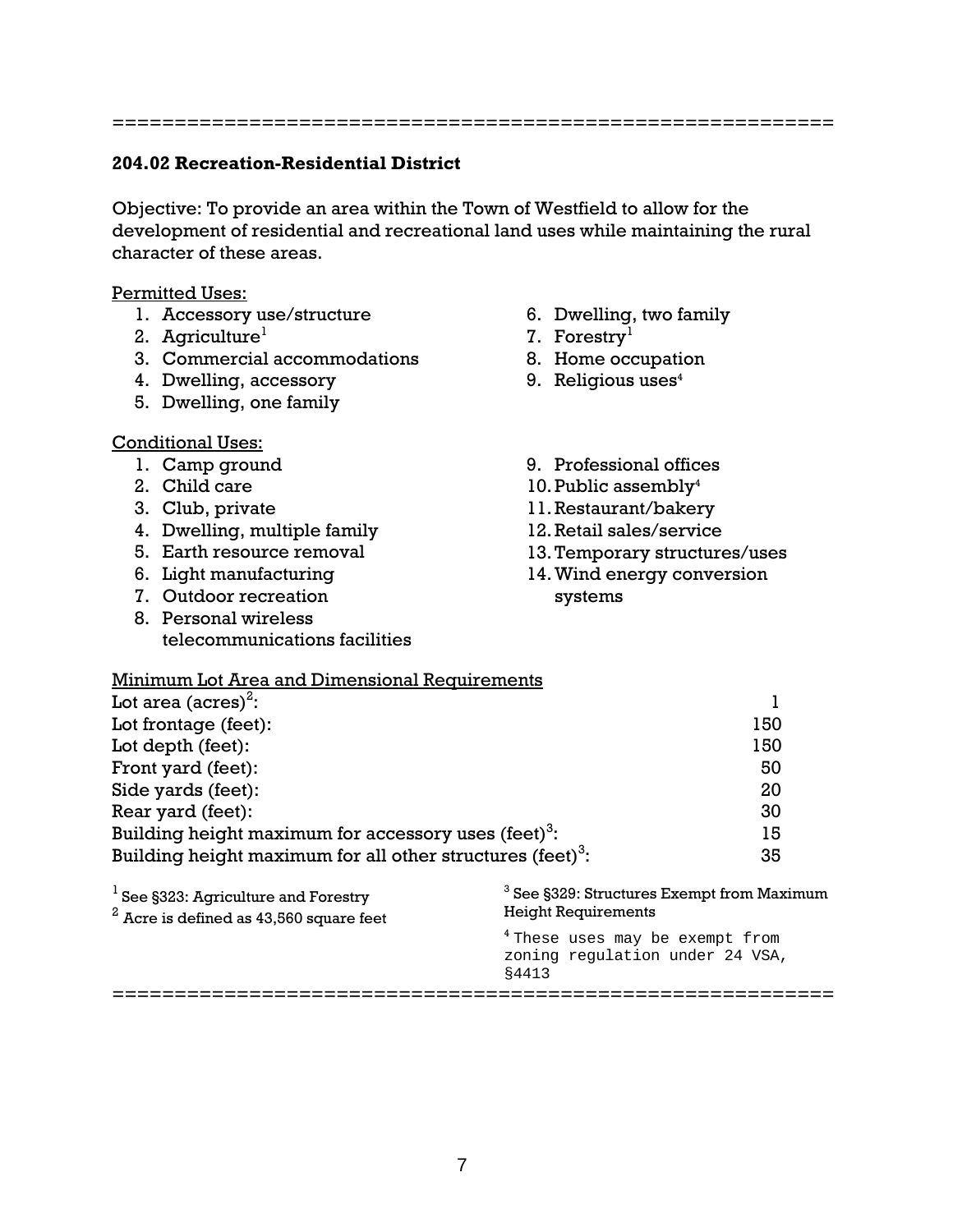==========================================================

#### **204.03 Rural-Agricultural District**

Objective: To provide for the continuation and expansion of Westfield's farms.

#### Permitted Uses:

- 1. Accessory use/structure
- 2. Agriculture<sup>1</sup>
- 3. Commercial accommodations
- 4. Dwelling, accessory
- 5. Dwelling, one family

#### Conditional Uses:

- 1. Camp ground
- 2. Child care
- 3. Earth resource removal
- 4. Light manufacturing
- 5. Personal wireless telecommunications facilities
- 6. Dwelling, two family
- 7. Dwelling, multiple family
- 8. Forestry $<sup>1</sup>$ </sup>
- 9. Home occupation
- 10. Religious uses<sup>4</sup>
- 6. Self storage units
- 7. Temporary structures/uses
- 8. Mobile Home Park
- 9. Wind energy conversion systems

#### Minimum Lot Area and Dimensional Requirements

| Lot area $(a \csc^2)$ :                                                | 2   |
|------------------------------------------------------------------------|-----|
| Lot frontage (feet):                                                   | 150 |
| Lot depth (feet):                                                      | 150 |
| Front yard (feet):                                                     | 50  |
| Side yards (feet):                                                     | 20  |
| Rear yard (feet):                                                      | 30  |
| Building height maximum for accessory uses (feet) <sup>3</sup> :       | 15  |
| Building height maximum for all other structures (feet) <sup>3</sup> : | 35  |

| $1$ See §323: Agriculture and Forestry<br>$2$ Acre is defined as 43,560 square feet | $3$ See §329: Structures Exempt from Maximum<br><b>Height Requirements</b>              |  |
|-------------------------------------------------------------------------------------|-----------------------------------------------------------------------------------------|--|
|                                                                                     | <sup>4</sup> These uses may be exempt from<br>zoning regulation under 24 VSA,<br>\$4413 |  |
|                                                                                     |                                                                                         |  |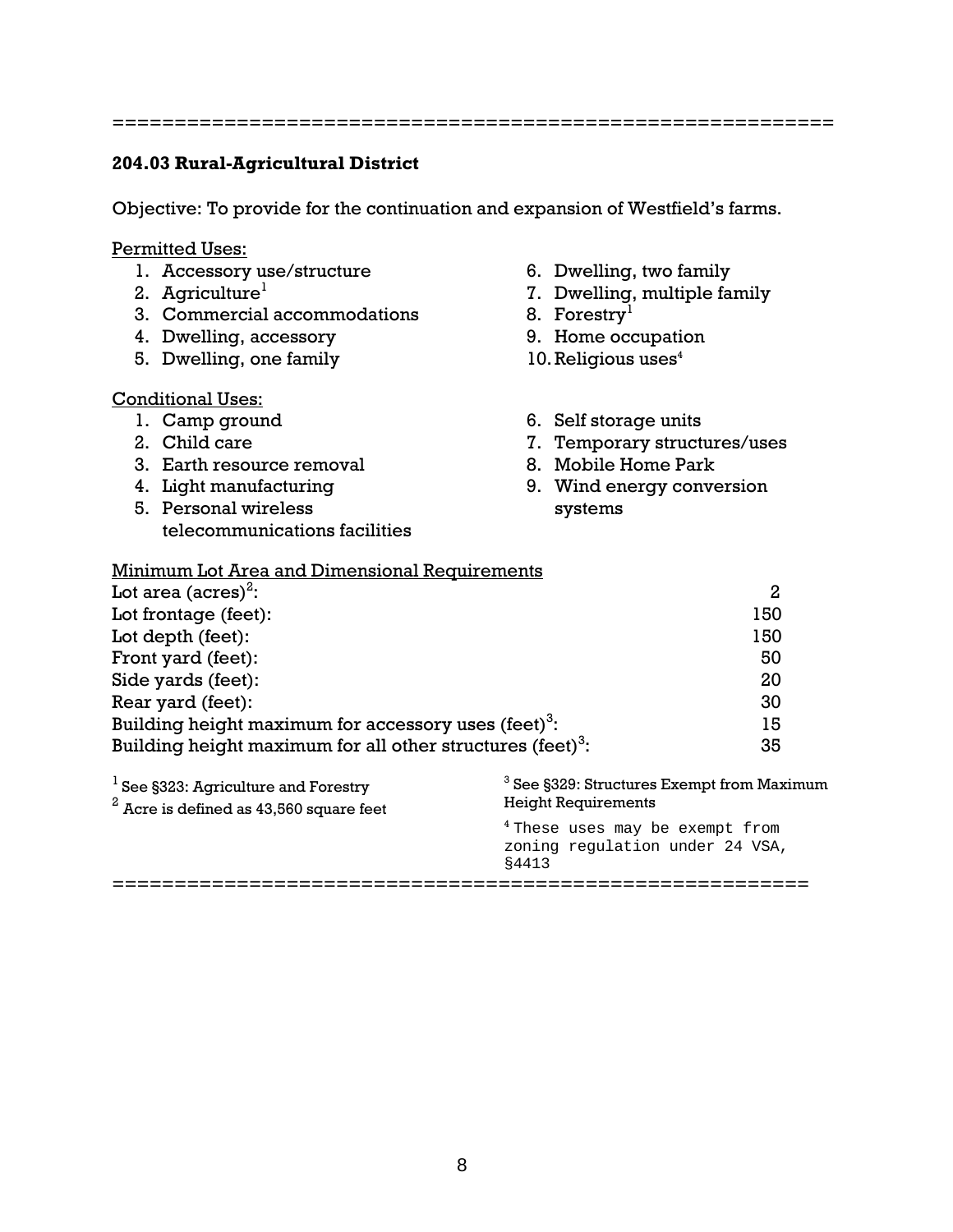#### **§205: Limitations on Municipal Bylaws**

In accordance with 24 V.S.A. § 4413:

- 205.01 The following uses may be regulated only with respect to location, size, height, building bulk, yards, courts, setbacks, density of buildings, off-street parking, loading facilities, traffic, noise, lighting, landscaping, and screening requirements, and only to the extent that regulations do not have the effect of interfering with the intended functional use:
	- (1) State- or community-owned and operated institutions and facilities.
	- (2) Public and private schools and other educational institutions certified by the state Department of Education.
	- (3) Churches and other places of worship, convents, and parish houses.
	- (4) Public and private hospitals.

 (5) Regional solid waste management facilities certified under 10 V.S.A. Chapter 159.

 (6) Hazardous waste management facilities for which a notice of intent to construct has been received under 10 V.S.A. § 6606a.

- 205.02 This bylaw shall not regulate public utility power generating plants and transmission facilities regulated under 30 V.S.A. § 248.
- 205.03 Except as otherwise provided by 24 V.S.A. § 4413 and by 10 V.S.A. § 1976, any bylaw enacted with respect to any land development that is subject to regulation under state statutes, the more stringent or restrictive regulation applicable shall apply.
- 205.04 This bylaw shall be subject to the restrictions created under section 2295 of this title, with respect to the limits on municipal power to regulate hunting, fishing, trapping, and other activities specified under that section.
- 205.05 In accordance with 24 V.S.A. §4446, This bylaw may exempt "any land development determined to impose no impact or merely a de minimus impact on the surrounding area and the overall pattern of land development." The following activities do not require application for a zoning permit:
	- Normal maintenance and repair of an existing structure which do not result in expansion or a change of use.
	- Interior alterations or repairs to a structure which do not result in expansion or a change in use.
	- Minor grading and excavation associated with road and driveway maintenance (e.g., including culvert replacement and resurfacing), and lawn and yard maintenance (e.g., for gardening or landscaping), or which is otherwise incidental to an approved use. This specifically does not include extraction and quarrying activities regulated under Section 313.
	- Dog houses or chicken coops.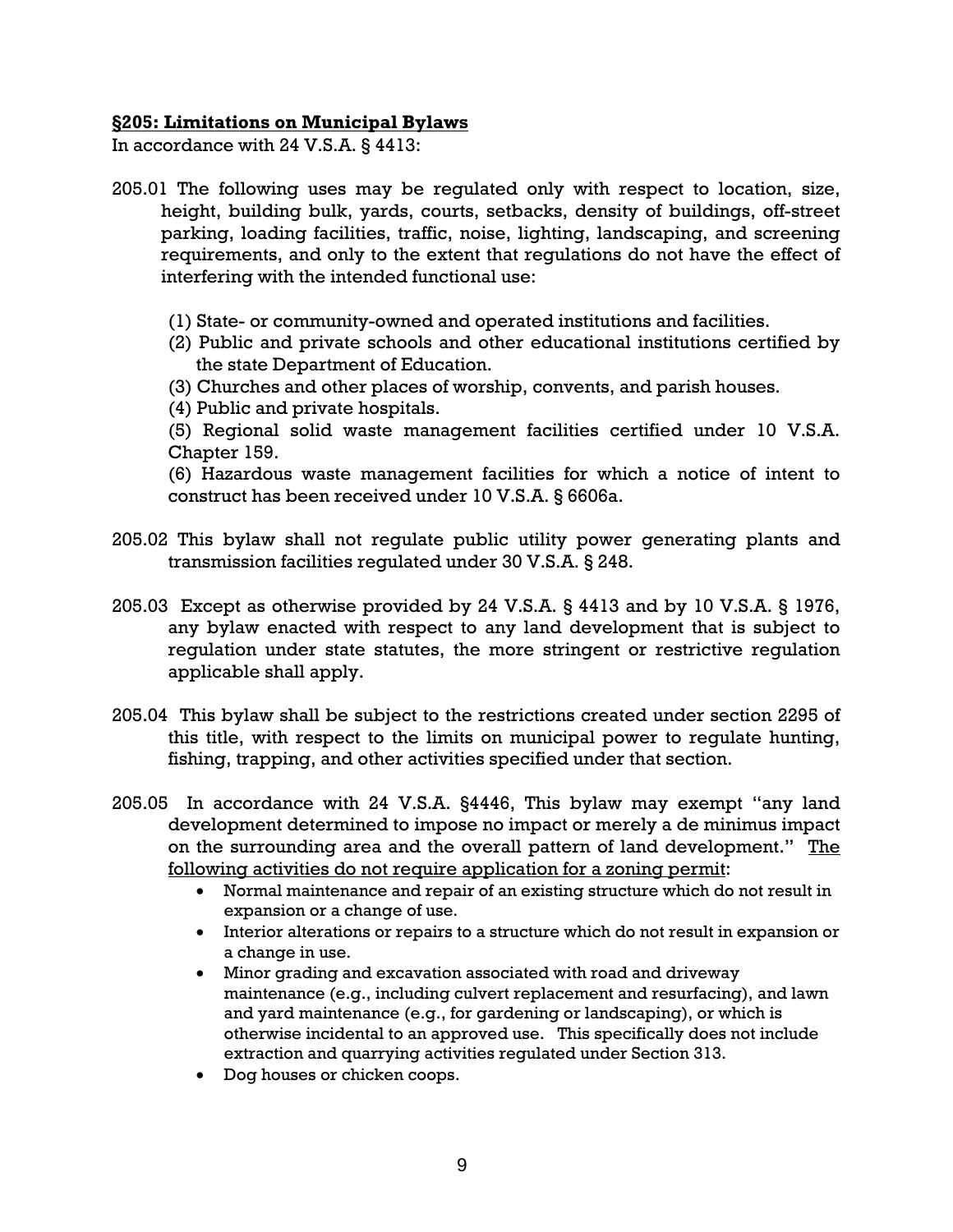## **§206: Other Land Use and Relevant Regulations**

State and federal government may regulate certain aspects of land use; compliance with this zoning bylaw in no way implies compliance with such state or federal regulations. Such regulations include, but are not limited to: on-lot sewage systems and outdoor furnaces, regulated by the Agency of Natural Resources; underground storage tanks, regulated by the Department of Environmental Conservation; and setback of farm structures, regulated by the Secretary of Agriculture, Food and Markets.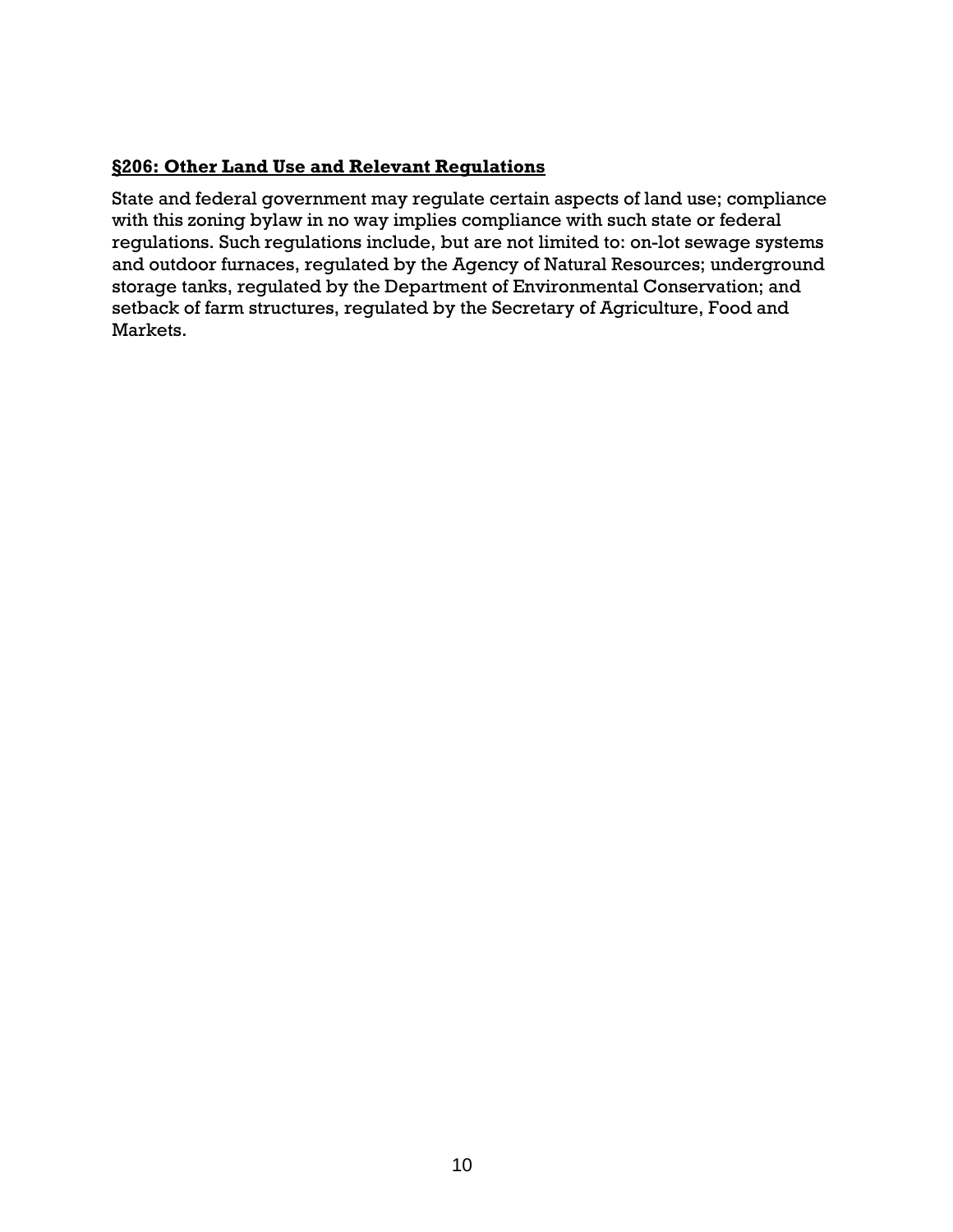## **ARTICLE 3: GENERAL REGULATIONS**

#### **§301: Existing Small Lots**

- 301.01 Any lot that is legally subdivided, is in individual and separate and nonaffiliated ownership from surrounding properties, and is in existence on the effective date of this zoning bylaw may be developed for the purposes permitted in the district in which it is located, even though such small lot does not conform to the minimum lot size requirements of this bylaw, if such lot is not less than one-eighth acre in area or has a minimum width or depth dimension of less than forty feet.
- 301.02 If an existing small lot subsequently comes under common ownership with one or more contiguous lots, the existing small lot shall be deemed merged with the contiguous lot. However, an existing small lot shall not be deemed merged and may be separately conveyed if all the following apply:
	- A. The lots are conveyed in their preexisting, nonconforming configuration.
	- B. On the effective date of this bylaw, each lot was developed with a water supply and wastewater disposal system.
	- C. At the time of transfer, each water supply and wastewater system is functioning in an acceptable manner.
	- D. The deeds of conveyance create appropriate easements on the existing small lots being conveyed for the replacement of one or more wastewater systems, potable water systems, or both, in the event there is a failed system or failed supply as defined in 10 VSA chapter 64.

#### **§302: Required Frontage on or Access to Public Roads**

Land development may be permitted on lots which do not have frontage on a public road provided that access through a permanent easement or right-of-way has been approved by the Planning Commission in accordance with the following standards:

- 302.01 The width of the right-of-way providing access to the land locked parcel shall be at least 50 feet in width.
- 302.02 The private right-of-way shall intersect the public right-of-way as nearly as possible at a 90 degree angle, but in no case less than 60 degrees, and provide a clear line of site of at least 300 feet in each direction along the public road.
- 302.03 The grade of the private right-of-way shall not exceed 5% within 50 feet of the traveled portion of the public right-of-way.
- 302.04 A culvert with a minimum diameter of 12 inches shall be installed when deemed necessary by the Town Road Commissioner or Forman where the access meets the public road. When deemed necessary a larger culvert may be required. At least 12 inches of fill shall be placed over the culvert.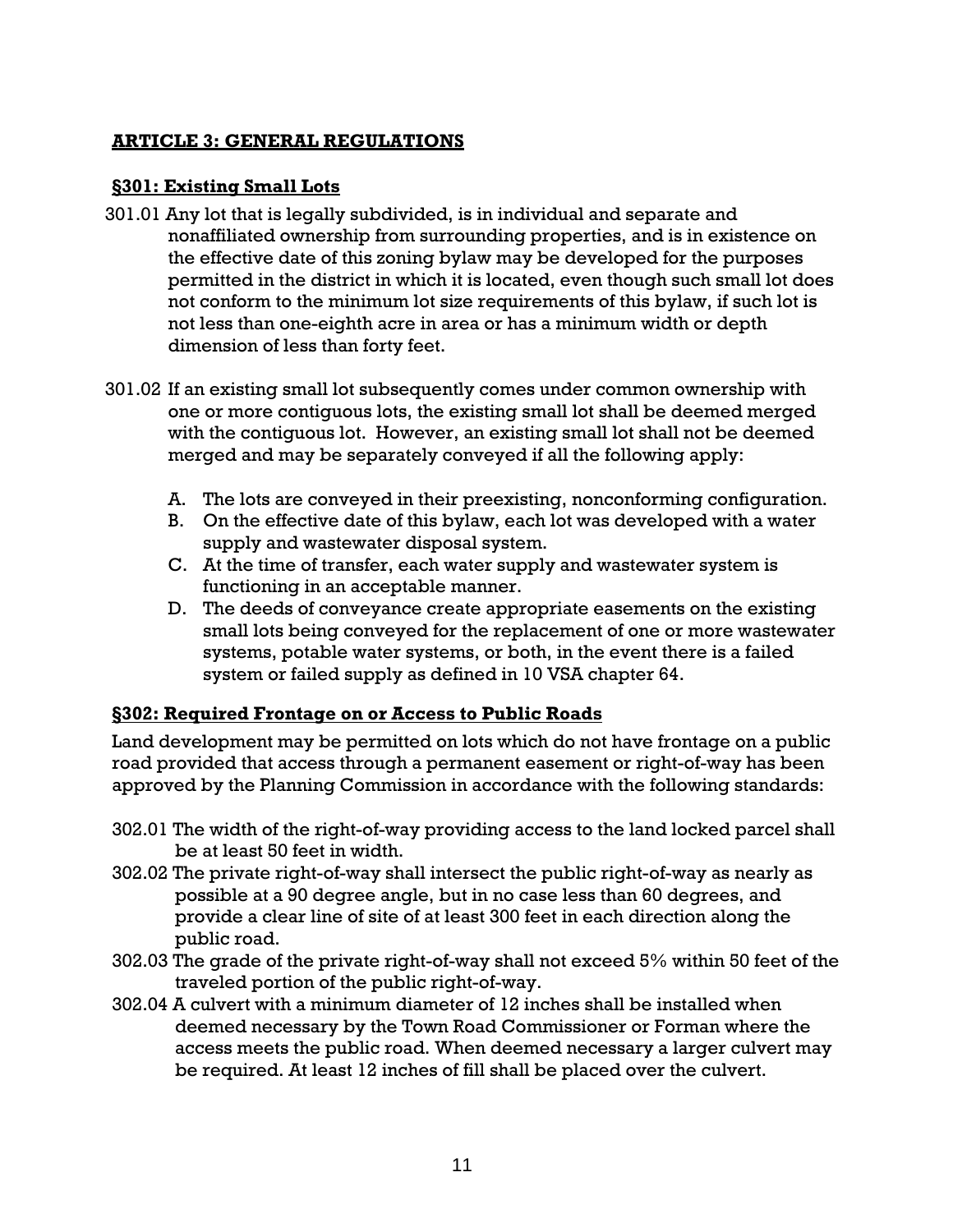- 302.05 All access drives fronting upon a paved road shall have a paved apron of at least 2 feet from the edge of the traveled portion of the right-of-way.
- 302.06 All access drives shall be at least 150 feet from any intersection involving two or more public streets.
- 302.07 Prior to the construction of a driveway, a public highway access permit shall be obtained as required by 19 VSA, § 1111(b).

## **§303: Protection of Home Occupations**

No bylaw may infringe upon the right of any resident to use a minor portion of a dwelling unit for an occupation that is customary in residential areas and that does not have an undue adverse effect upon the character of the residential area in which the dwelling is located.

## **§304: Lots in Two Zoning Districts**

Where a district boundary line divides a lot of record at the time such line is adopted, the regulations for the less restricted part of such lot shall extend not more than thirty (30) feet into the more restricted part, provided the lot has frontage on a street in the less restricted district.

## **§305: Structures on Lots**

There shall be only one (1) principal building on a lot.

## **§306: Reduction of Lot Area**

No lot shall be so reduced in area that the area, yards, lot width, frontage, coverage or other requirements of this bylaw shall be smaller than herein prescribed for each district. The provisions of this section shall not apply when part of a lot is taken for public purpose.

## **§307: Required Area or Yards**

Space required by this bylaw to satisfy area, yard, or other open space requirements in relation to one building shall not be counted as part of a required open space for any other building.

## **§308: New and Abandoned Structures**

- 308.01 All new structures, construction of which is commenced after the effective date of this Zoning Bylaw, must be completed within twenty-four (24) months from the issuance of a permit hereunder.
- 308.02 Within one year after a building or structure has been destroyed, demolished or abandoned, all structural materials shall be removed from the site, and the excavation thus remaining shall be covered over or filled to the normal grade by the owner.

## **§309: Junkyards**

Junkyards, junky yards, and the storage of junk motor vehicle shall be prohibited in the Town of Westfield.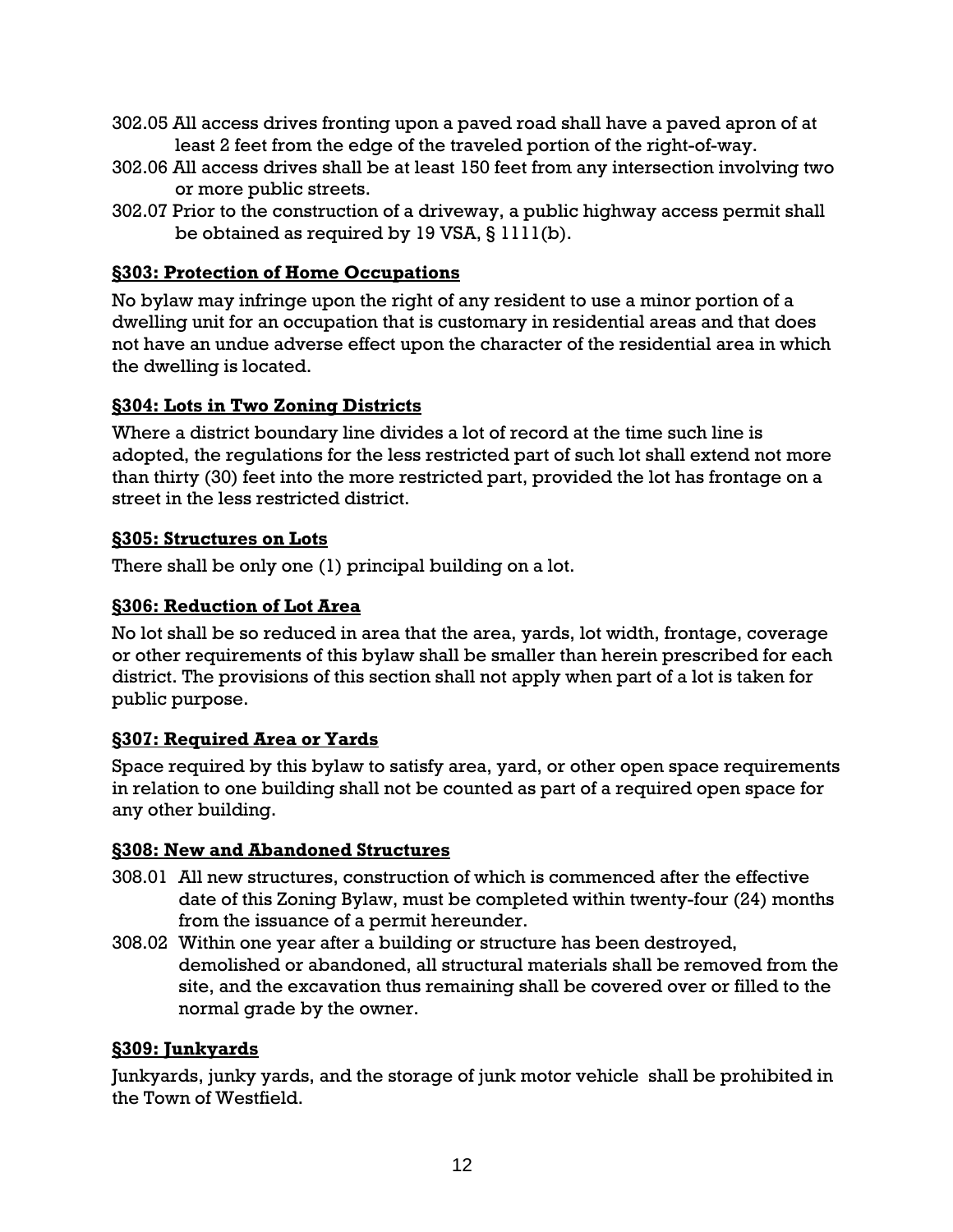## **§310: Off-Street Loading Space Requirements**

For every building hereafter erected, altered, extended, or changed in use for the purpose of business, trade or industry, there shall be provided one (1) paved offstreet loading space for every ten thousand (10,000) square feet of floor space.

### **§311: Off-Street Parking Space Requirements**

Off-street parking shall be provided as follows: 2 spaces per single dwelling unit; 1 space per accessory dwelling unit; and 1.5 spaces per unit of a multi-unit dwelling. Off-street parking for all other permitted uses must be approved under Site Plan Review; and off-street parking for all other conditionally permitted uses under Conditional Use Review.

#### **§312: Signs**

No signs shall be permitted in any district except as specifically permitted herein.

- 312.01 The following signs are permitted when located on the immediate property:
	- A. One (1) professional or home occupation sign, not exceeding four (4) square feet.
	- B. One (1) temporary real estate sign, not exceeding six (6) square feet.
	- C. Signs identifying any permitted non-residential use.
	- D. Signs necessary for public welfare.
- 312.02 The following signs shall not be permitted in any district:
	- A. Flashing, oscillating or revolving signs.
	- B. Roof signs.
	- C. Free standing signs in excess of twenty (20) feet high.
	- D. Signs which impair public safety.

#### 312.03 Wall, Projecting, Ground and Roof Signs

- A. Every wall sign shall:
	- 1. Not exceed the highest point of the building's roof.
	- 2. Not exceed thirty-two (32) square feet in area.
- B. Every projecting sign shall:
	- 1. Not extend within a highway right-of-way.
	- 2. Not extend horizontally more than four (4) feet from the building wall.
	- 3. Not be less than ten (10) feet above the surface of a public walking area.
	- 4. Not exceed twenty (20) square feet in area.
- C. Every ground sign shall:
	- 1. Not exceed twenty (20) feet in height above the finished grade.
	- 2. Be set back at least five (5) feet from the edge of the right-of-way, and at least ten (10) feet from any other lot line.
	- 3. Not exceed twenty (20) square feet in area.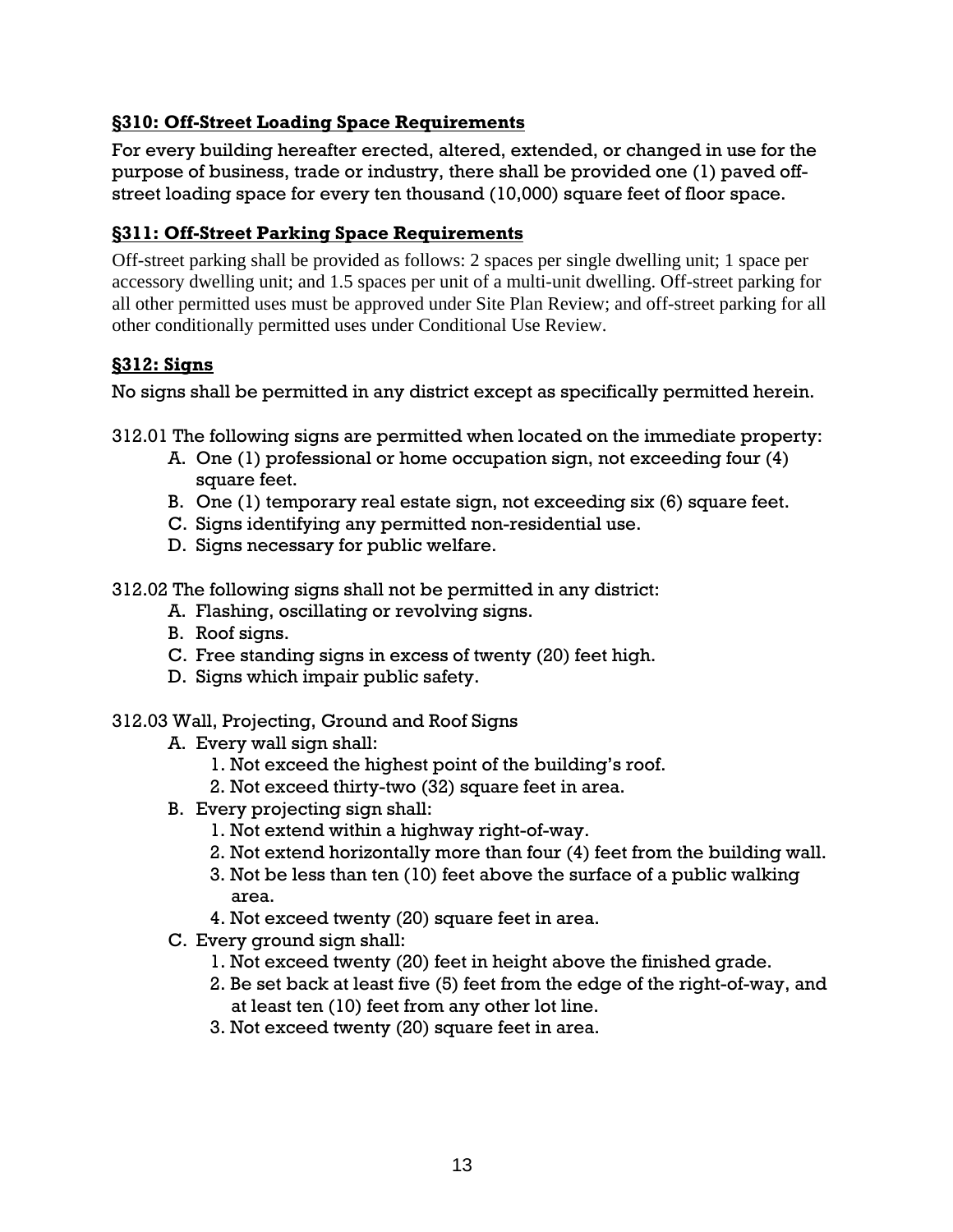- 312.04 Computation of permissible sign area. When computing the total permissible sign area for any use:
	- A. Existing signs shall be included.
	- B. A business may have more than one (1) sign, however, the total area of all of the signs on any given property shall not exceed seventy-five (75) square feet.
	- C. Signs consisting of free standing letters, numerals, or other devices shall include any intervening space between them.
- 312.05 Traffic hazard, safety and obstruction. Every sign shall be designed and located in such a manner as to:
	- A. Not impair public safety.
	- B. Not restrict clear vision between a sidewalk and a street.
	- C. Not be confused with any traffic sign or signal.
	- D. Not prevent free access to any door, window or fire escape.
	- E. Withstand a wind pressure load of at least thirty (30) pounds per square foot.

312.06 Illuminated and flashing signs:

- A. Signs may be illuminated by a steady light provided that such lighting will not illuminate or reflect onto other properties.
- B. Flashing, oscillating and revolving signs shall not be permitted, unless necessary for public safety or welfare.

## **§313: Extraction of Soil, Sand and Gravel**

The removal of soil, sand or gravel for sale shall be permitted only upon approval of a plan for the rehabilitation of the site by the Planning Commission and the posting of a bond to assure rehabilitation.

## **§314: Landfill**

In any district, the dumping of refuse and waste material for landfill is prohibited. Only loam, soil, rock, stone, gravel, sand, cinders, and other inert materials may be used for landfill to grades approved by the Planning Commission. The finished grade of such filling shall not exceed a grade of 1:1.5 (rise to run) and shall be seeded or lined with rip rap to avoid erosion. Such filling shall require conditional use approval and shall not commence prior to the issuance of a permit by the Administrative Officer.

## **§315: Landscaping and Screening Requirements**

Landscaping may be required under site plan review for screening and/or stormwater management purposes. When required, landscaping shall be installed and maintained in front, side and/or rear yards, shall take the form of shade trees, deciduous shrubs, evergreens, grassed areas and ground cover. All such landscaping shall be maintained in a healthy, growing condition, with ground cover or grassed area.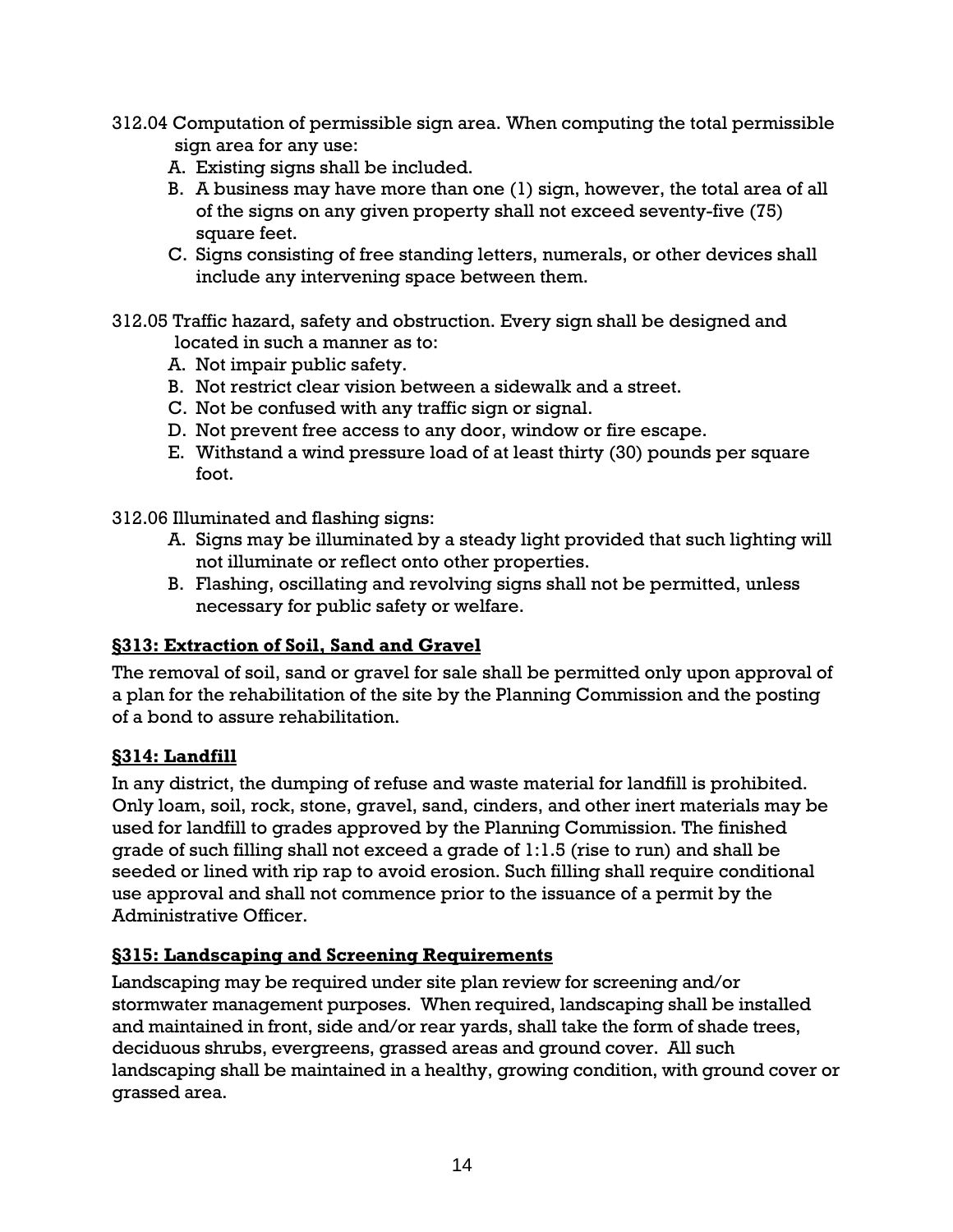In any district, any area designated, used or intended to be used as a service area for any building or land use; other than one family and two family dwellings; shall be screened from view with either a wall, a solid fence or a fence of evergreens at a height of at least five feet above grade level on all sides where the adjacent land is in a residential district or residential use.

## **§316: Mobile Home Parks**

No person shall construct or operate a mobile home park without first obtaining site plan and conditional use approval from the Planning Commission and a permit from the Administrative Officer. Before issuing a mobile home park permit, a performance bond shall be obtained from the operator to assure that the park is constructed in a satisfactory manner.

Application for a mobile home park site approval shall be made to the Planning Commission. The application shall be accompanied with a site plan and drawings showing property lines, area, contours, showing any proposed grading, roads, walkways, lots, parking, water lines, sanitary sewer and storm sewer drainage facilities, garbage collection stations and electrical distribution.

The following regulations shall apply to all mobile homes in mobile home parks:

- 316.01 Mobile home park area, not less than five (5) acres, with ten (10) percent of total area for recreational purposes.
- 316.02 Mobile home lots shall be at least eight thousand (8,000) square feet in area, with a minimum width of at least sixty (60)
- 316.03 Access driveways shall have a right-of-way at least fifty (50) feet wide and a compacted gravel surface that is at least twenty-four (24) feet wide and twelve (12) inches deep.
- 316.04 Parking, at least two (2) spaces for each lot.
- 316.05 A strip of land at least fifty (50) feet in width shall be maintained as a landscaped area abutting all mobile park property lines.
- 316.06 No mobile home shall be parked on a lot closer than ten (10) feet to a lot line.
- 316.07 No additions shall be made to a mobile home except a canopy, an enclosed porch, or an addition made by a mobile home manufacturer.
- 316.08 Not more than two (2) accessory buildings will be permitted per mobile home.

## **§317: Camp Grounds**

- 317.01 No person or persons shall construct or operate a camp ground without first obtaining site plan approval from the Planning Commission and a permit from the Administrative Officer. Before issuing a camp ground permit, a performance bond shall be obtained from the operator to assure the camp is maintained in a satisfactory manner.
- 317.02 Application for a camp ground site plan approval shall be made to the Planning Commission. The application shall be accompanied with a site plan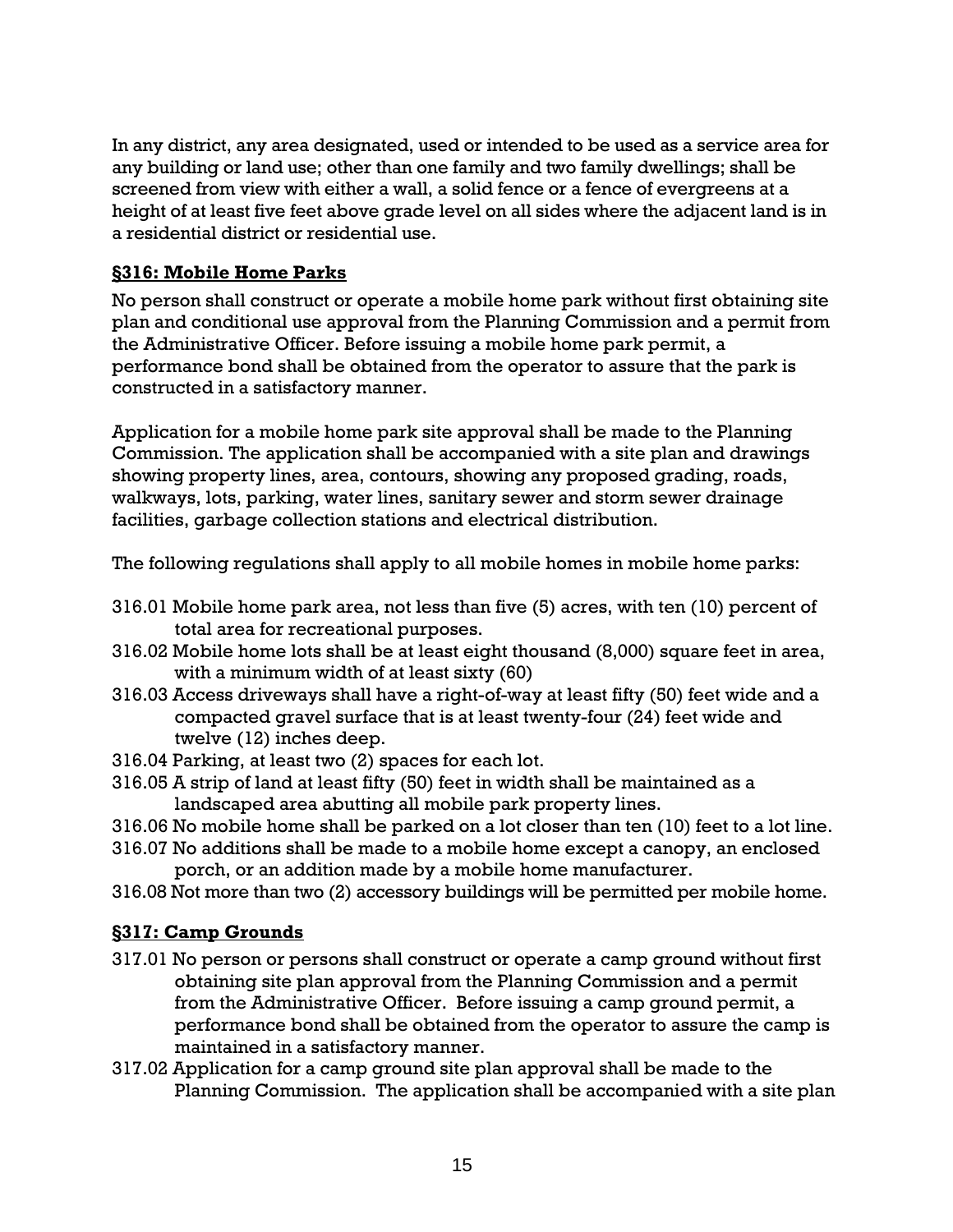and drawings showing property lines, area, contours, roads, walkways, lots, parking, water lines, sanitary sewer and storm drainage facilities, garbage collection stations and electrical distribution.

317.03 All State permits must be acquired by the developer; however, the Town of Westfield cannot condition the issuance of a zoning permit upon the issuance of State permits.

## **§318: Flood Hazard Area Regulations**

318.01 Lands to Which These Regulations Apply:

These regulations shall apply for development in all areas in the Town of Westfield identified as areas of special flood hazard on the National Flood Insurance Program maps which are hereby adopted by reference and declared to be part of these regulations.

- 318.02 Conditional Use Permit Required
	- A. All development including fill, excavation, grading, erection or placement of structures and storage of equipment and material prescribed by the Town of Westfield Zoning Bylaw are permitted within an area of special flood hazard only upon the granting of a conditional use permit by the Board of Adjustment.
	- B. Prior to issuing a permit for the construction of new buildings, the substantial improvement of existing buildings, or for development in the floodway, a copy of the application shall be submitted to the Vermont Agency of Natural Resources, Flood Plain Management Section in accordance with 24 VSA, §§4424(D). A permit may be issued only following receipt of comments from the Agency or the expiration of thirty (30) days from the date the application was mailed to the Agency, whichever is sooner.
	- C. Adjacent communities and the Vermont Agency of Natural Resources shall be notified at least fifteen (15) days prior to issuing any permit for the alteration or relocation of a watercourse and copies of such notification shall be submitted to the of the Federal Insurance Administration.
	- D. Proposed development shall be reviewed to assure that all necessary permits have been received from those government agencies from which approval is required by Federal, State or Municipal law.
- 318.03 Conditional Use Review Procedures
	- A. Upon receiving an application for a conditional use permit under these regulations, the Board of Adjustment shall, prior to rendering a decision thereon:
		- 1. Obtain from the applicant:
			- a. The elevation (in relation to mean sea level) of the lowest floor, including basement, of new buildings or buildings to be substantially improved;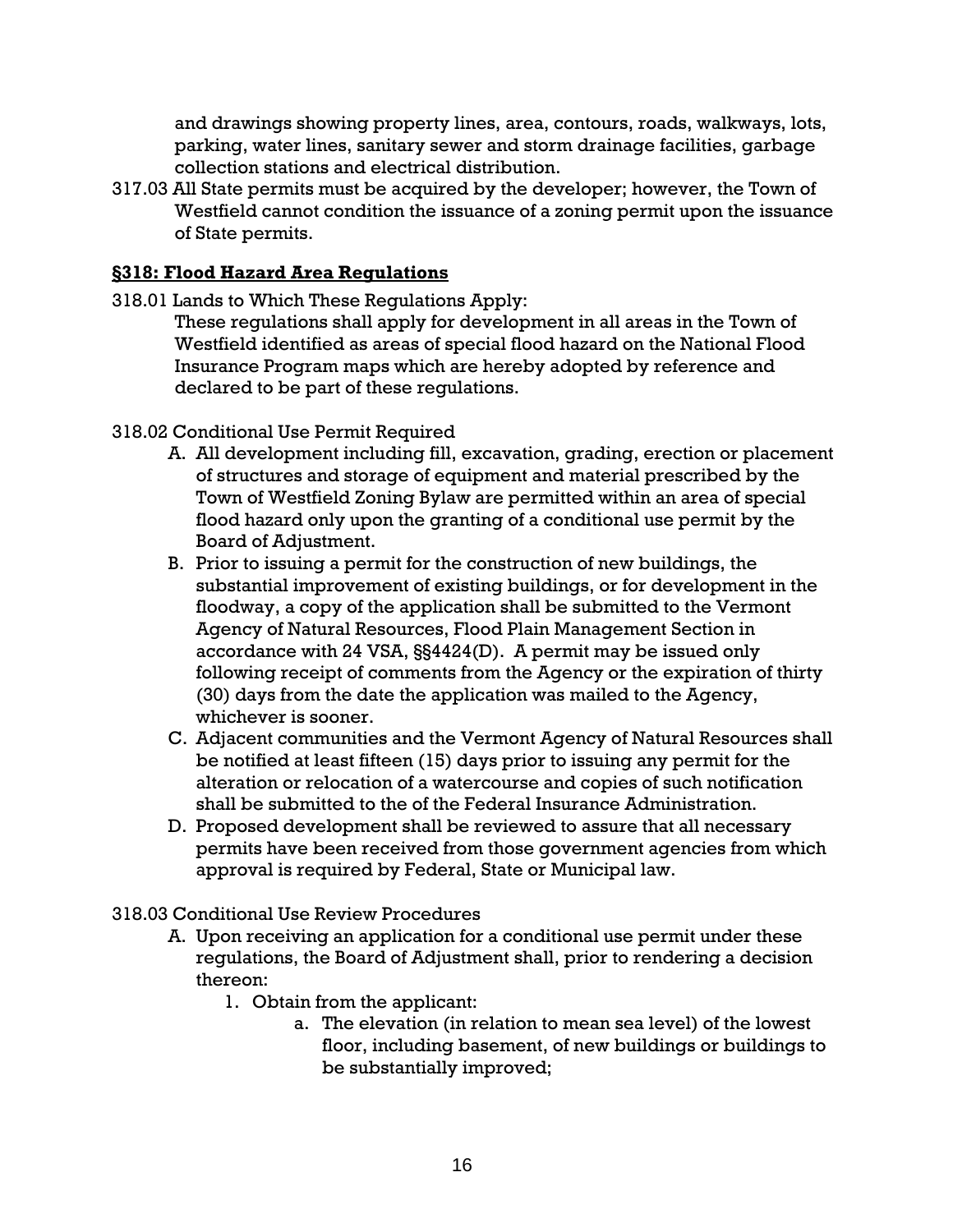- b. Where flood proofing is proposed, the elevation (in relation to mean sea level) to which the building will be flood proofed;
- c. Plans drawn to scale showing the existing and proposed land contours, buildings, structures, streams, roads and other pertinent physical features;
- d. Base flood elevation data for subdivisions and other proposed development which contain at least 50 (fifty) lots or 5 (five) acres (whichever is the smaller);
- e. Such other information deemed necessary by the Board of Adjustment for determining the suitability of the site for the proposed development.
- 2. Obtain from the Vermont Water Resources Board or other state or federal agencies any available base flood elevation data.
- B. In reviewing each application, the Board of Adjustment shall consider:
	- 1. The evaluation of the Vermont Water Resources Board.
	- 2. The availability of alternative locations not subject to flooding for the proposed use.
	- 3. The susceptibility of the proposed improvement to flood damages.
	- 4. The safety of access to the property in times of flood for ordinary and emergency vehicles.
	- 5. The potential for damage to the property caused by erosion.
	- 6. The danger that materials may be swept onto other lands and cause damage to others.
	- 7. Such other factors as are relevant to the purposes of this bylaw.
- C. The Board of Adjustment may grant a conditional use permit for development provided:
	- 1. All necessary permits are obtained from those governmental agencies from which approval is required by Federal or State law.
	- 2. The development standards of 320.05 are met or exceeded.
- 318.04 Base Flood Elevations and Floodway Limits
	- A. Where available (i.e., Zone A1-A30, AE, and AH) the base flood elevations and floodway limits provided by the National Flood Insurance Program in the Flood Insurance Study and accompanying maps shall be used to administer and enforce these regulations.
	- B. In areas where base flood elevations and floodway limits have not been provided by the National Flood Insurance Program (i.e. Zone A) base flood elevations and floodway information available from State or Federal agencies or other sources, shall be obtained and reasonably utilized to administer and enforce these regulations.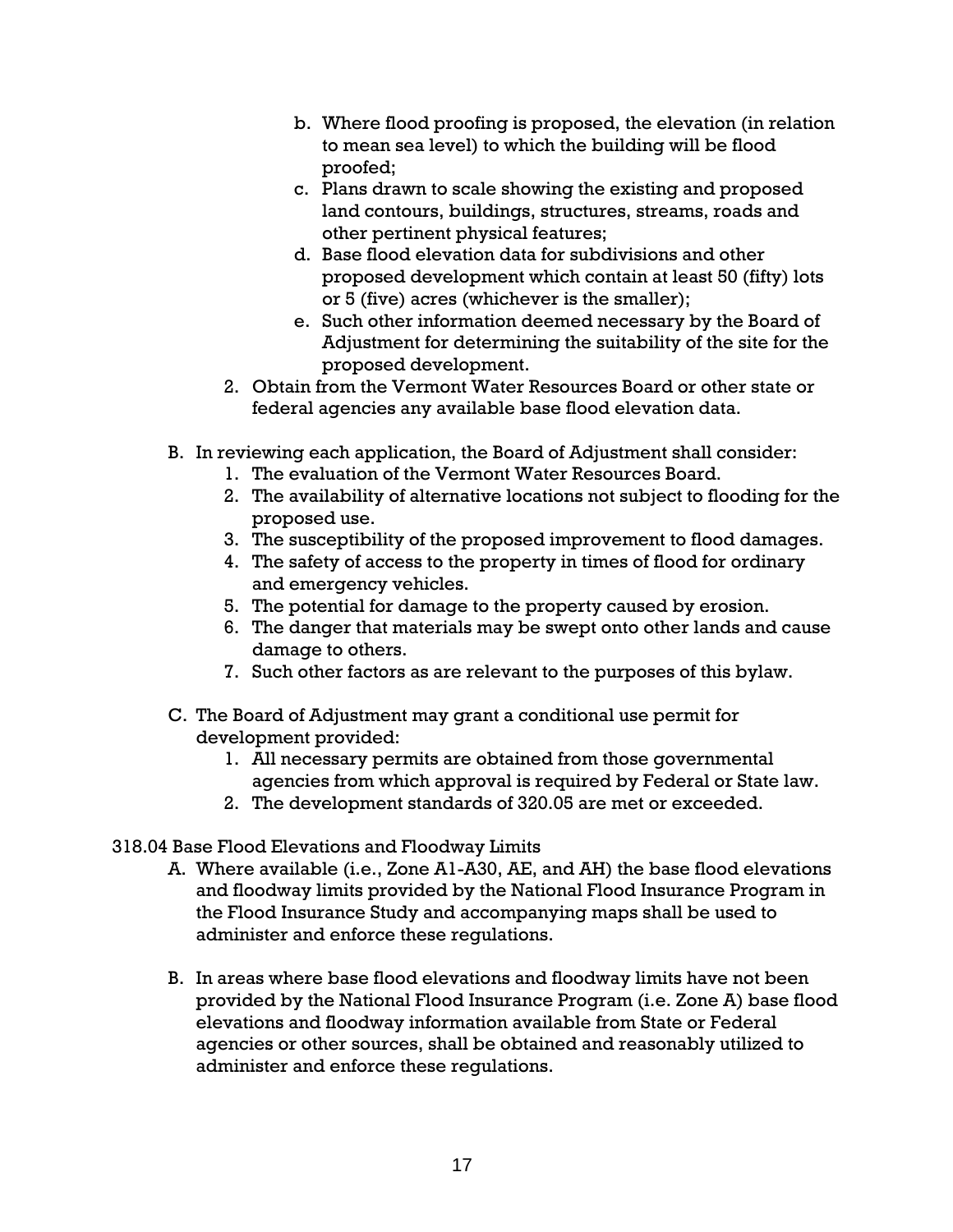#### 318.05 Development Standards

- A. Floodway Areas:
	- 1. Development within the floodway is prohibited unless a registered professional engineer certifies that the proposed development will not result in any increase in flood levels during the occurrence of the base flood.
	- 2. Junkyards and storage facilities for floatable materials, chemicals, explosives, flammable liquids, or other hazardous or toxic materials, are prohibited within the floodway.
- B. Fringe Areas: (i.e., flooded areas outside of the floodway)
	- 1. All development shall be designed:
		- a. To minimize flood damage to the proposed development and to the public facilities and utilities, and;
		- b. To provide adequate drainage to reduce exposure to flood hazards.
	- 2. Structures shall be:
		- a. Designed (or modified) and adequately anchored to prevent flotation, collapse, or lateral movement of the structure during the occurrence of the base flood;
		- b. Constructed with materials resistant to flood damage;
		- c. Constructed by methods and practices that minimize flood damage, and;
		- d. Constructed with electrical, heating, ventilation, plumbing, and air conditioning equipment and other service facilities that are designed and/or located so as to prevent water from entering or accumulating within the components during conditions of flooding.
	- 3. The flood carrying capacity within any altered or relocated portion of a watercourse shall be maintained.
	- 4. New and replacement water supply and sanitary sewage systems shall be designed to minimize or eliminate infiltration of flood waters into the systems and discharges from the systems into flood waters.
	- 5. On-site waste disposal systems shall be located to avoid impairment to them or contamination from them during flooding.
	- 6. New and replacement manufactured homes shall be elevated on properly compacted fill such that he top of the fill (the pad) under the entire manufactured home is above the base flood elevation.
	- 7. The lowest floor, including basement, of all new buildings shall be at or above the base flood elevation.
	- 8. Existing buildings to be substantially improved for residential purposes shall be modified or elevated to meet the requirements of 320.05 (B) (7).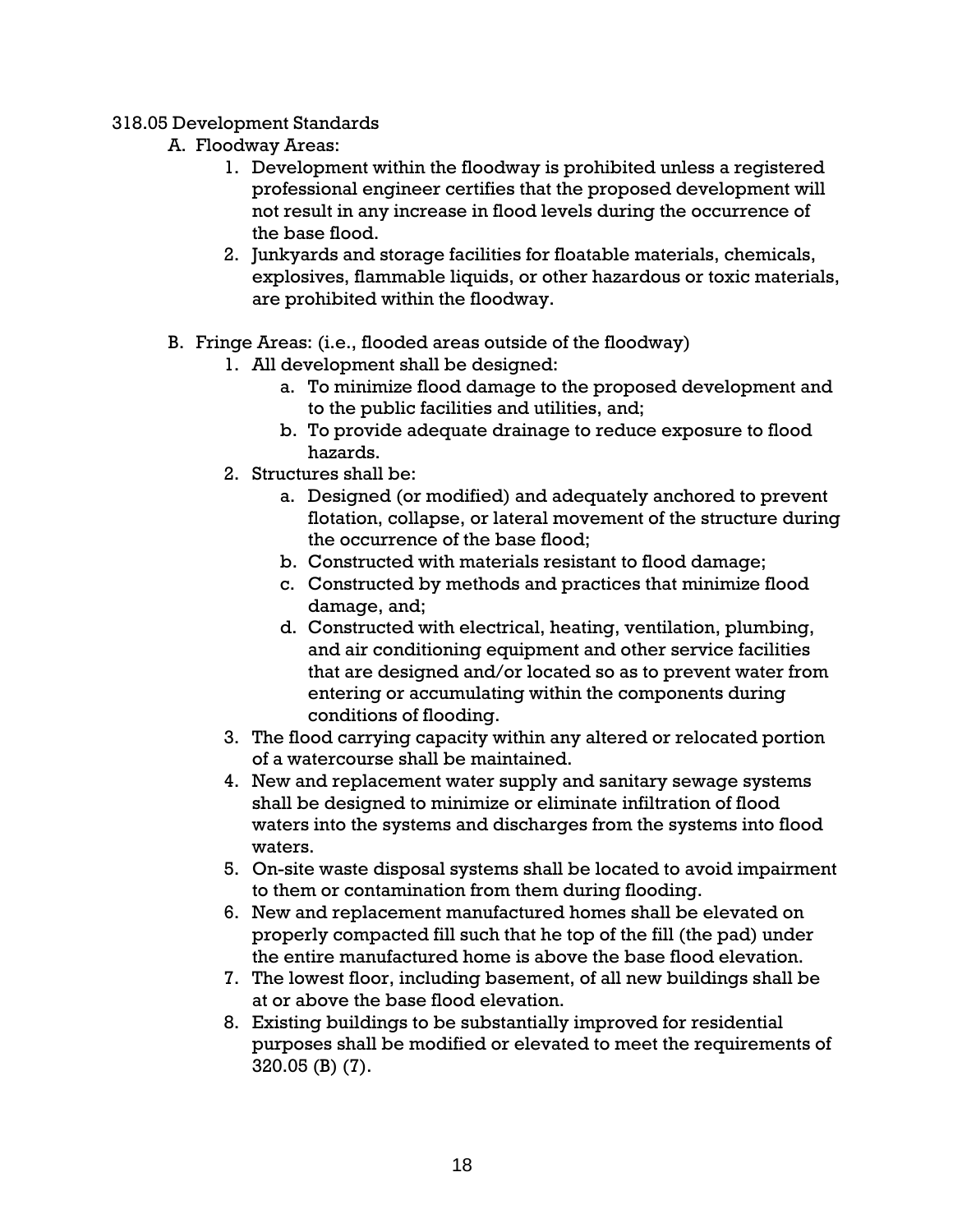- 9. Existing buildings to be substantially improved for non-residential purposes shall either:
	- a) Meet the requirements of 320.05 (b) (8), or;
	- b) Be designed to be watertight below the base flood elevation with walls substantially impermeable and with structural components having the capability of resisting hydrostatic and hydrodynamic loads and effects of buoyancy. A permit for a building proposed to be flood proofed shall not be issued until a registered professional engineer or architect has reviewed the structural design, specification and plans, and has certified that the design and proposed methods of construction are in accordance with accepted standards of practice for meeting the provisions of this subsection.
- 10.All new construction and substantial improvements with fully enclosed areas below the lowest floor that are subject to flooding shall be designed to automatically equalize hydrostatic flood forces on exterior walls by allowing for the entry and exit of floodwaters. Designs for meeting this requirement must either be certified by a registered professional engineer or architect or meet or exceed the following minimum criteria:
	- a. A minimum of two (2) openings having a total net area of not less than one square inch for every square foot of enclosed area subject to flooding shall be provided;
	- b. The bottom of all openings shall be no higher than one (1) foot above grade;
	- c. Openings may be equipped with screens, louvers, valves, or other coverings or devices provided that they permit the automatic entry and exit of floodwaters.
- 11.Recreational Vehicles placed on sites within Zones A1-A30, AH and AE shall either:
	- a. Be on the site for fewer than 180 consecutive days;
	- b. Be fully licensed and ready for highway use, or;
	- c. Meet all standards of Section 60.3 (b)(1) of the National Flood Insurance Program Regulations and the elevation and anchoring requirements for "manufactured homes" of Section 60.3 (c)(6).
- 318.06 Duties and Responsibilities of the Administrative Officer

The Administrative Officer shall maintain a record of:

- A. All permits issued for development in areas of special flood hazard.
- B. The elevation, in relation to mean sea level, of the lowest floor, including basement, of all new or substantially improved buildings.
- C. The elevation, in relation to mean sea level, to which buildings have been flood proofed.
- D. All flood proofing certifications required under this regulation.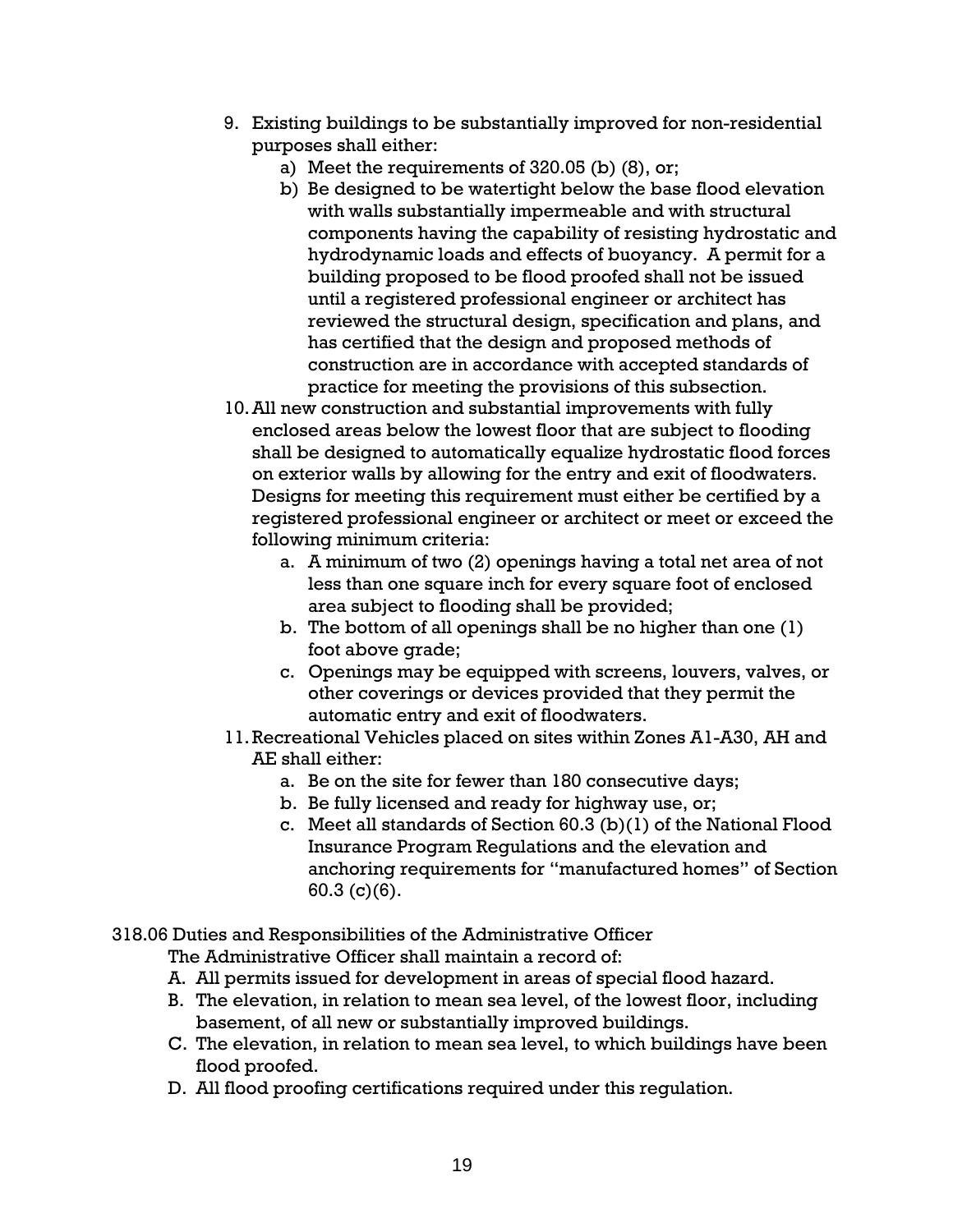- E. All variance actions, including justification for their issuance.
- 318.07 Variances to the Development Standards

Variances shall be granted by the Board of Adjustment only:

- A. In accordance with the provisions of 24 VSA, §4469 and §4424(E) and in accordance with the criteria for granting variances found in 44 CFR, §60.6, of the National Flood Insurance Program Regulations.
- B. Upon a determination that during the base flood discharge the variance will not result in increased flood levels.
- C. Upon a determination that the structure or other development is protected by methods that minimize flood damages during the base flood and create no additional threats to public safety.
- 318.08 Warning of Disclaimer of Liability

These regulations do not imply that land outside the areas of special flood hazard or land uses permitted within such districts will be free from flooding or flood damages. These regulations shall not create liability on the part of the Town of Westfield or any official or employee thereof for any flood damages that result from reliance on this bylaw or any administrative decision lawfully made hereunder.

### **§319: Dwelling Units Above Businesses**

In any district, businesses that have more than one (1) floor may have no more than two (2) dwelling units on the floors above the ground floor.

#### **§320: Alpine Haven Well Head Protection Area and the Westfield Water System**

No land development shall occur within a two hundred (200) foot radius of the Alpine Haven Well. No land development shall occur within a two hundred (200) foot radius of the source of the Westfield Water System.

#### **§321: Agriculture and Forestry**

- 321.01 Nothing contained herein shall restrict accepted agricultural or farming practices, or accepted silvicultural practices, including the construction of farm structures, as such practices are defined by the Commissioner of Agriculture, Food and Markets or the Commissioner of Forests, Parks and Recreation, respectively, under 10VSA, §§1021(f) and 1259(f) and 6 VSA, §4810.
- 321.02 Zoning permits need not be obtained for farm structures. However, any landowner proposing to erect a farm structure shall notify the Administrative Officer or the Town Clerk of such intent prior to the erection of such structure. The notification shall be in writing and shall contain a sketch of the proposed structure including the setbacks from adjoining property lines and road right-of-ways.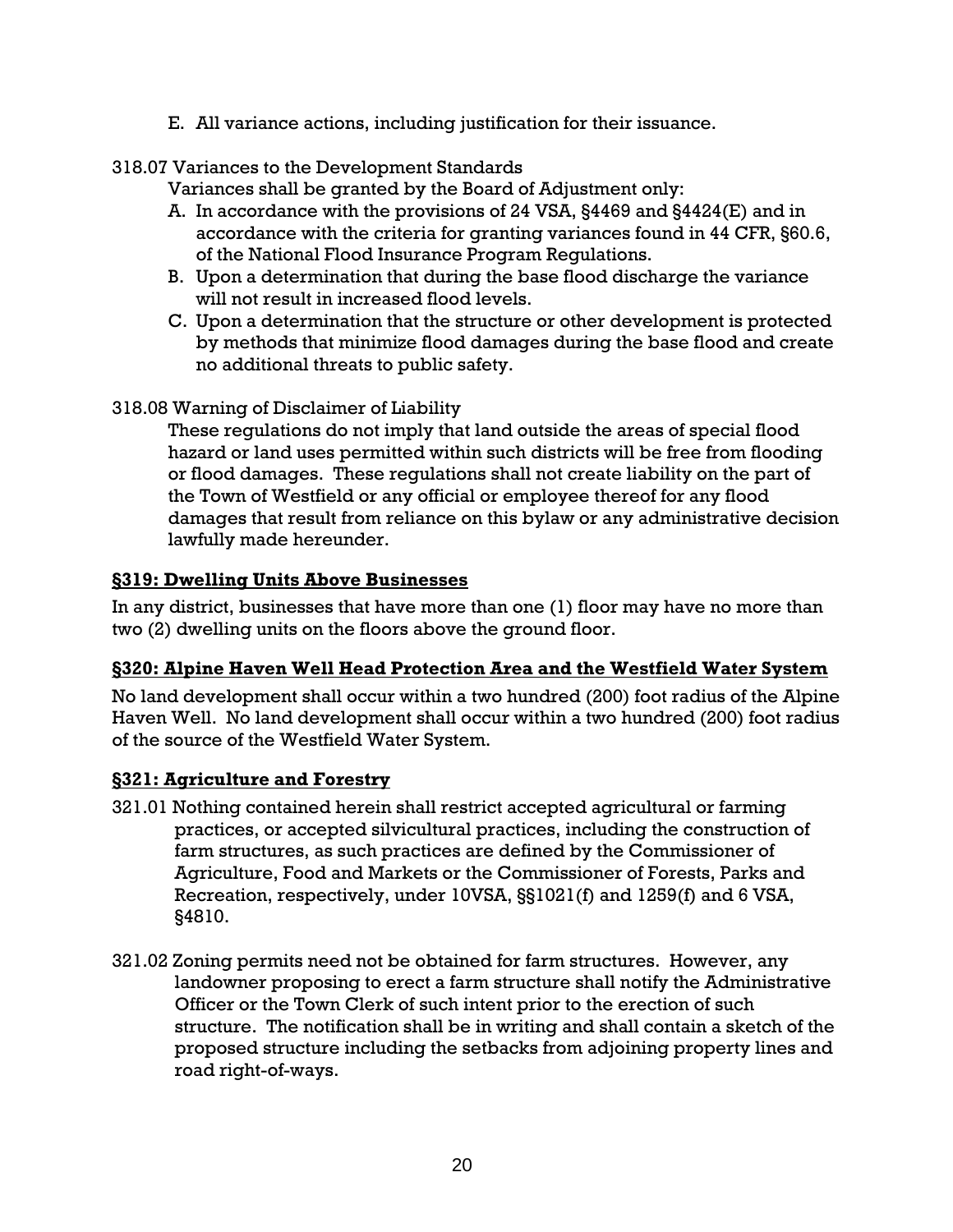- 321.03 Farm structures shall comply with setbacks approved by the Commissioner of Agriculture, Food and Markets. The approved setbacks are those setbacks contained in §205 of this bylaw.
- 321.04 A person proposing to construct a farm structure with setbacks less restrictive than those contained herein shall submit, in writing, a request for a variance to the Commissioner of Agriculture, Food and Markets. Such request must include the following information:
	- A. A statement of the reason or reasons less restrictive setbacks are necessary;
	- B. A copy of this zoning bylaw;
	- C. A sketch plan of the proposed structure(s) showing the distance from all property lines, and;
	- D. A description of the adjoining land uses.

## **§322: Fences**

Fences shall not be subject to the setbacks established by tables 205.01 to 205.03. However, fences shall be at least one (1) foot from the edge of the Right-of-Way and all other property lines.

## **§323: Waterway Setbacks and Vegetated Buffer Strip**

The minimum setback distance from the top of the bank of all waterways buildings or other structures will be fifty (50) feet. A buffer strip of undisturbed vegetation shall be left along all waterways, with the use of native vegetation in the landscaping encouraged. No activity may destabilize the shoreline. Cutting and removal of vegetation in the area parallel to all points along the shoreline and extending fifty (50) feet inland from the top of the bank is not allowed except as follows:

- a) Removal of dangerous dead or dying trees is allowed;
- b) A path no more than ten (10) feet wide is permitted for shoreline access. The path should not be in a straight line parallel to the slope such that it creates a conduit for runoff.

## **§324: Telecommunication Facilities**

- 324.01 Purposes: The purposes of this bylaw are to advance the objectives of the Westfield Town Plan, to protect the public health, safety and general welfare of the Town of Westfield, and to accommodate the communication needs of the community. This bylaw shall:
	- A. Preserve the character and appearance of the Town of Westfield while allowing adequate telecommunications services to be developed.
	- B. Protect the scenic, historic, environmental and natural resources of the Town of Westfield.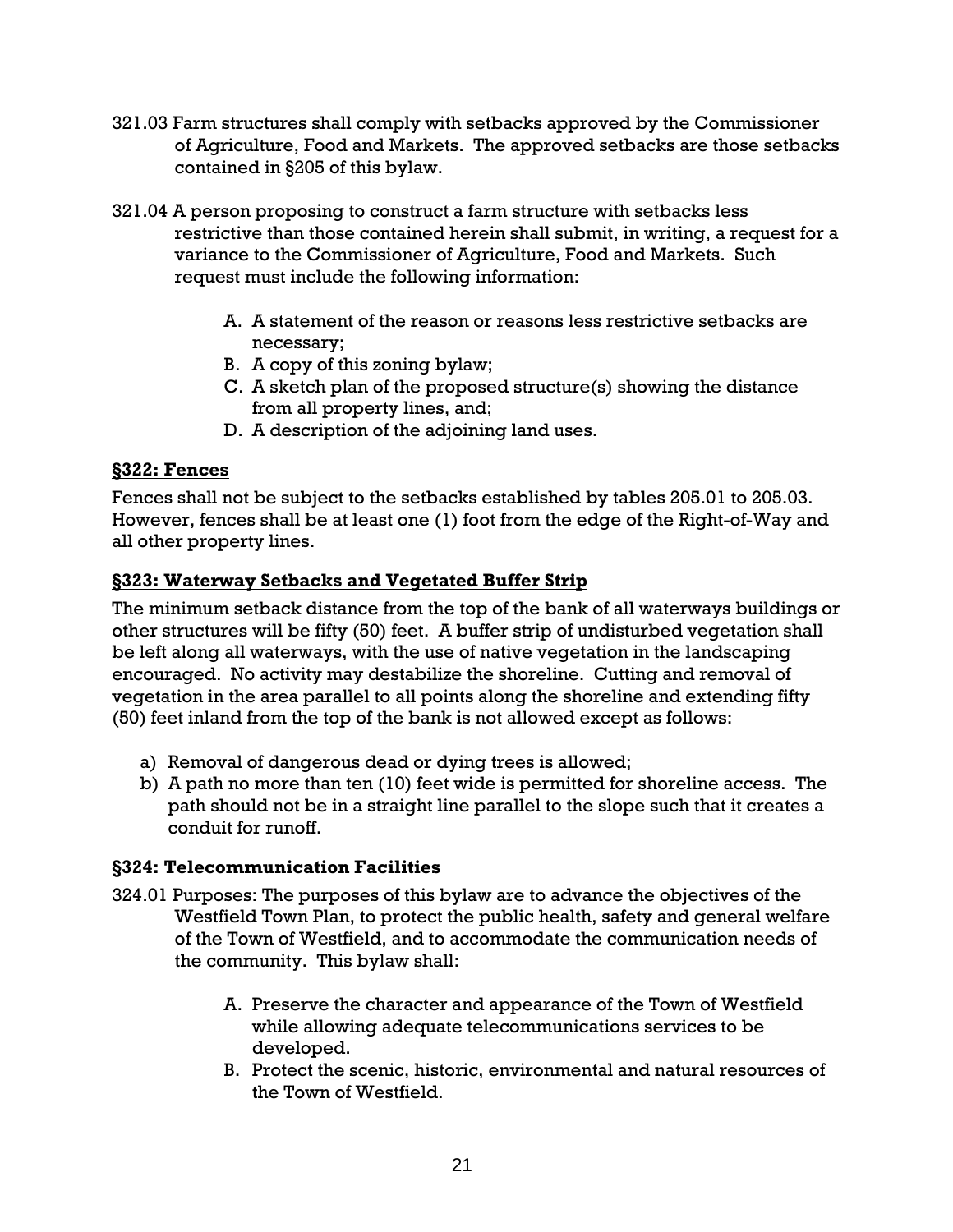- C. Provide standards and requirements for the operation, siting, design, appearance, construction, monitoring and removal of telecommunications facilities and towers.
- D. Minimize tower and antenna proliferation by requiring the sharing of existing telecommunications facilities, towers and sites where possible and appropriate.
- E Facilitate the provision of telecommunications services to the community.
- F. Minimize the adverse visual effects of telecommunications facilities and towers through careful design and siting standards.
- G. Encourage the location of towers and antennas in non-residential areas and away from other sensitive areas such as those that have schools and child care facilities.
- 324.02 Authority: Pursuant to 24 V.S.A. § 4401 et seq. the Planning Commission of the Town of Westfield is authorized to review, approve, conditionally approve, and deny applications for wireless telecommunications facilities, including sketch, preliminary and final plans, and installation. Pursuant to 24 V.S.A. § 4461(c), the Board is authorized to hire qualified persons to conduct an independent technical review of applications and to require the applicant to pay for all reasonable costs thereof.
- 324.03 Consistency with Federal Law: In addition to other findings required by this bylaw, the Board shall find that its decision regarding an application is intended to be consistent with federal law, particularly the Telecommunications Act of 1996. The bylaw does not:
	- A. Prohibit or have the effect of prohibiting the provision of personal wireless services;
	- B. Unreasonably discriminate among providers of functionally equivalent services; or
	- C. Regulate personal wireless services on the basis of the environmental effects of radio frequency emissions to the extent that the regulated services and facilities comply with the Federal Communications Commission (FCC) regulations concerning such emissions.
- 324.04 Limitations: In accordance with 24 V.S.A. §4412(8), no permit shall be required for the placement of communication antennae and facilities used to transmit, receive, or transmit and receive communications signals on a property owner's premises if the aggregate area of the largest faces of the antennae is not more than eight square feet, and if the antennae and any mast support does not extend more than 12 feet above the roof of that portion of the building to which the mast is attached.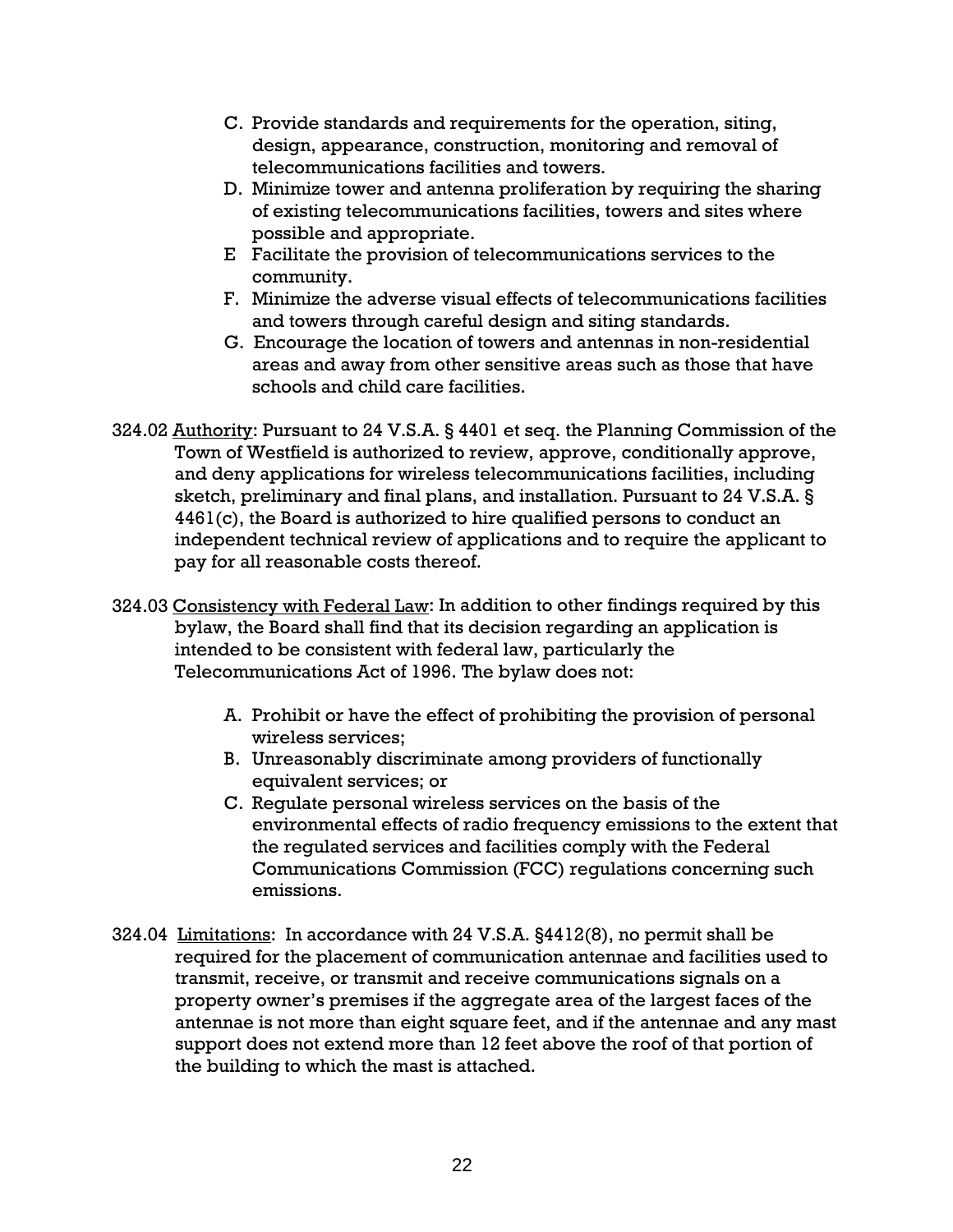- 324.05 De Minimus Impacts: In accordance with 24 V.S.A. §4412(9), the Zoning Administrator shall review telecommunications facilities applications, and upon determining that a particular application will impose no impact or de minimis impact upon any criteria established in this bylaw, shall approve the application.
- 324.06 Permitted and Prohibited Locations: The following locations are ranked in order of preference and are encouraged:
	- A. Personal wireless telecommunication facility sites that are most distant from single-family detached dwellings and schools.
	- B. Where the visual impact of towers can be minimized by the use of camouflage, stealth design or other innovative measures to reduce, eliminate or disguise the negative visual impact.
	- C. Existing personal wireless telecommunication facility(s).
	- D. Existing antenna/tower sites.

Additionally, freestanding telecommunications towers or antennas over 20 feet in elevation may not be located in any of the following locations:

- A. The habitat of any State listed Rare or Endangered Species.
- B. Closer than 'tower height plus one-hundred (100) feet' horizontally to the boundary of the property on which the tower is located.
- C. Closer than 'tower height plus one-hundred (100) feet' horizontally to any structure existing at the time of the application which is used as either a primary or secondary residence, to the property of any school, or to any other building.
- D. Within 'tower height plus one-hundred (100) feet' horizontally of any river or perennial stream.
- E. Within 'tower height plus one-hundred (100) feet' horizontally of any publicly maintained road.
- 324.07 Small Scale Facilities: The placement of wireless telecommunications antennas, repeaters and installation of ground facilities less than twenty (20) feet in height, may be approved by the Administrative Officer, provided the facility meets the applicable requirements of this bylaw, upon submission of:
	- A. A final site and building plan.
	- B. A report prepared by a qualified engineer indicating the structure's suitability for the telecommunications facility.

However no such device may be located closer than 50' to an existing residence.

324.08 Application Requirements for Personal Wireless Telecommunication Facilities Not Covered Under Section 326.07: An applicant for a permit must be a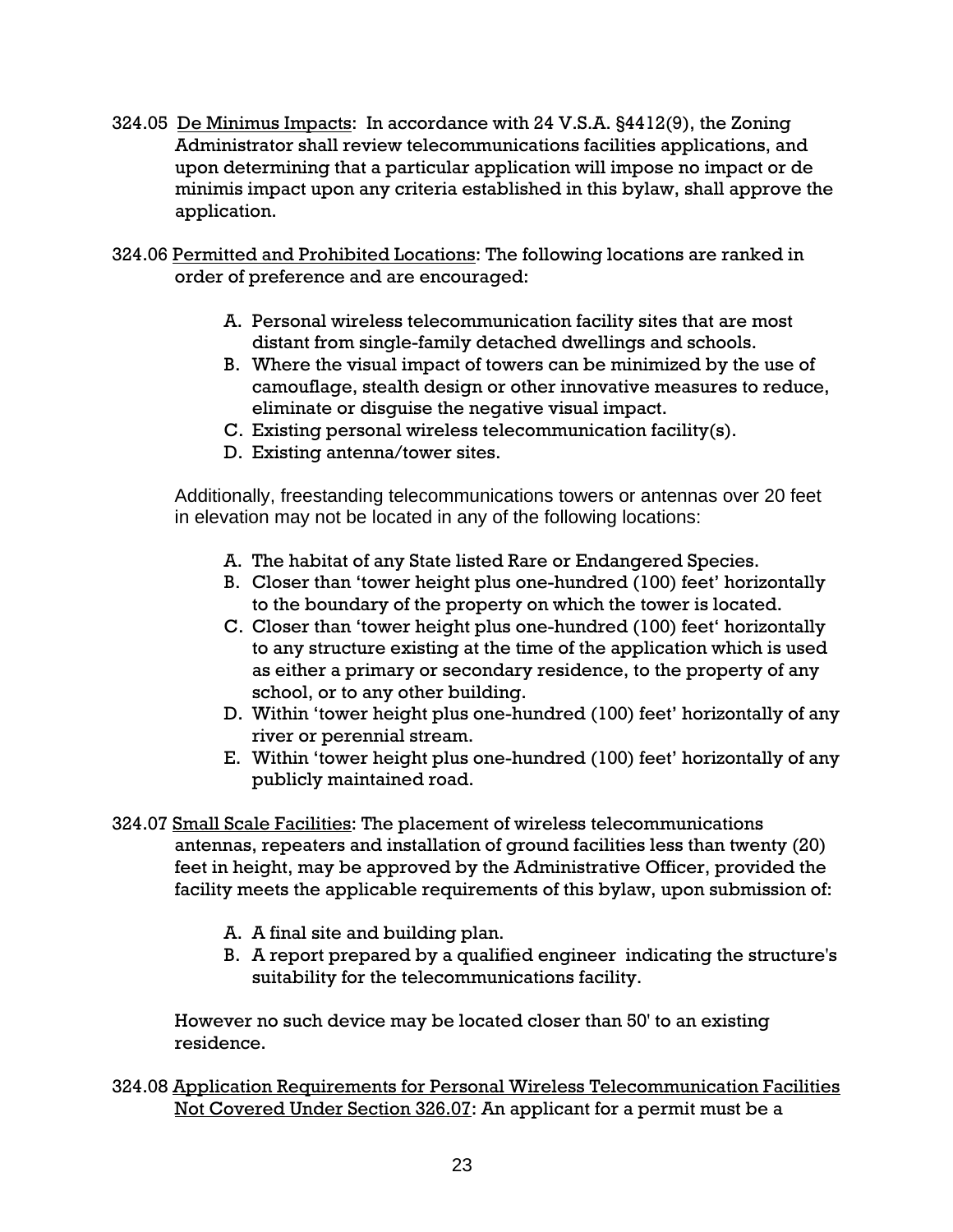personal wireless service provider or FCC licensee, or must provide a copy of its executed contract to provide land or facilities to such an entity, to the Administrative Officer at the time that an application is submitted. A permit shall not be granted for a tower or facility to be built on speculation.

No construction, alteration, modification (including the installation of antennas for new uses) or installation of any wireless telecommunications tower or facility shall commence without a conditional use permit first being obtained from the Planning Commission.

In addition to information otherwise required in the Town of Westfield's Zoning Bylaws, applicants for wireless telecommunications towers or facilities shall include the following supplemental information:

- A. The name and address of the applicant, the record landowners and any agents of the landowners or applicants as well as an applicant's registered agent and registered office. If the applicant is not a natural person, the name and address of the business and the state in which it is incorporated and has its principal office shall be provided.
- B. The name, address and telephone number of the person to be contacted and who is authorized to act in the event of an emergency regarding the structure or safety of the facility.
- C. The names and addresses of the record owners of all abutting property.
- D. A report from qualified engineers that:
	- i. Describes the facility height, design and elevation.
	- ii. Documents the height above grade for all proposed mounting positions for antennas to be collocated on a telecommunications tower or facility and the minimum separation distances between antennas.
	- iii. Describes the tower's proposed capacity, including the number, height and type(s) of antennas that the applicant expects the tower to accommodate.
	- iv. In the case of new tower proposals, demonstrates that existing telecommunications sites and other existing structures, or other structures proposed by the applicant within five (5) miles of the proposed site cannot reasonably provide adequate coverage and adequate capacity to the Town of Westfield. The documentation shall include, for each facility site or proposed site within such radius, the exact location, ground elevation, height of tower or structure, and sufficient additional data to allow the independent reviewer to verify that other locations will not be suitable.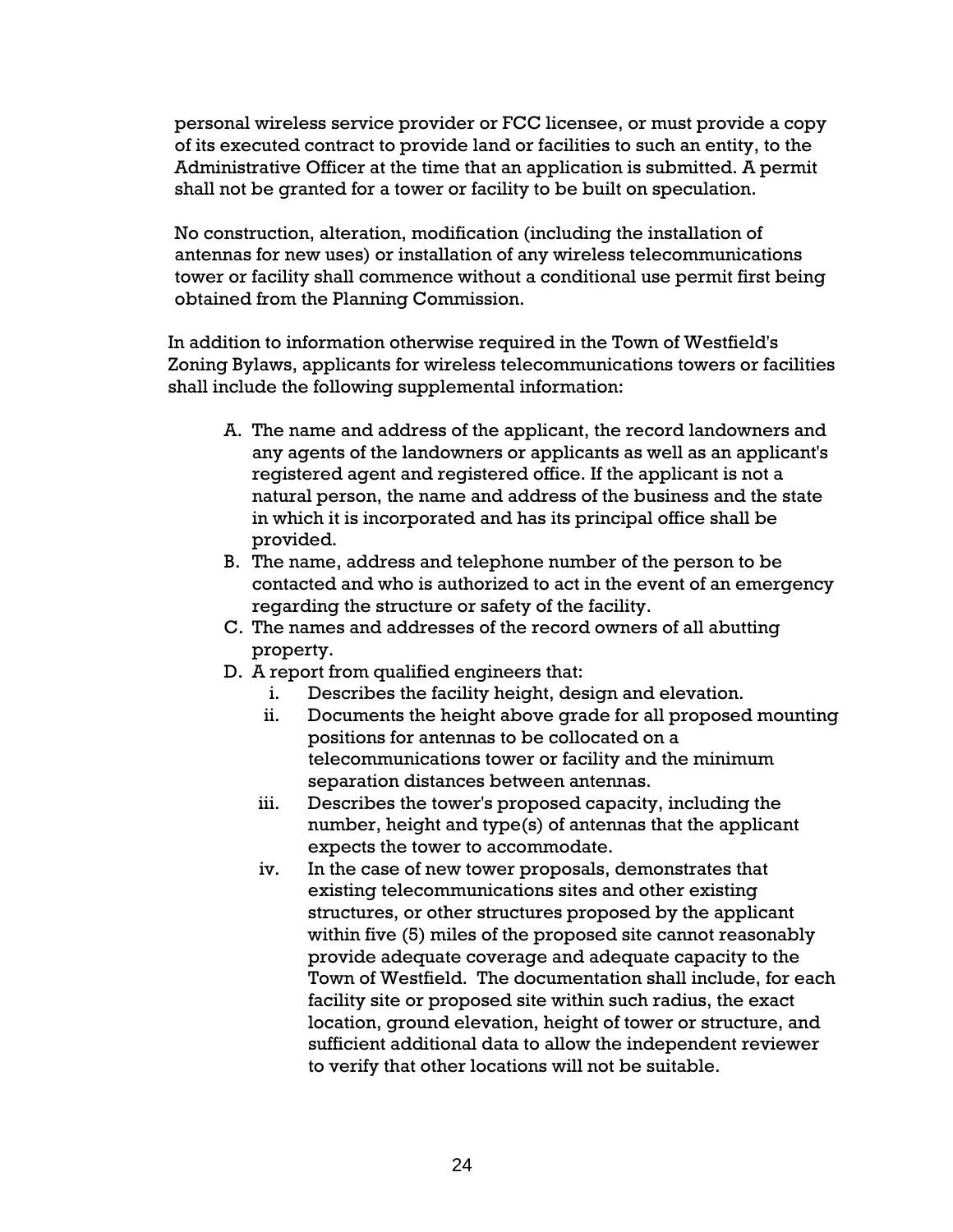- v. Demonstrates that the applicant has analyzed the feasibility of using repeaters or micro-cells in conjunction with all facility sites to provide coverage to the intended service area.
- vi. Describes potential changes to those existing facilities or sites in their current state that would enable them to provide adequate coverage.
- vii. Describes the output frequency, number of channels, sector orientation and power output per channel, as appropriate for each proposed antenna.
- viii. Includes a written explanation for use of the proposed facility, including reasons for seeking capacity in excess of immediate needs if applicable, as well as plans for additional development and coverage within the Town.
- ix. Provides assurance that at the proposed site the applicant will establish and maintain compliance with all FCC rules and regulations, particularly with respect to radio frequency exposure. The Planning Commission may hire independent engineers to perform evaluations of compliance with the FCC regulations, standards and requirements on an annual basis at unannounced times.
- x. Includes other information required by the Board that is necessary to evaluate the request. Includes an engineer's stamp and registration number, where appropriate.
- xi. A letter of intent committing the facility owner and his or her successors to permit shared use of the facility if the additional user agrees to meet reasonable terms and conditions for shared use.
- E. For a facility to be installed on an existing structure, a copy of the applicant's executed contract with the owner of the existing structure (to be provided to the Administrative Officer at the time an application is submitted).
- F. To the extent required by the National Environmental Policy Act (NEPA) as administered by the FCC, a complete Environmental Assessment (EA) draft or final report describing the probable impacts of the proposed facility.
- G. A copy of the application or draft application for an Act 250 permit, if applicable.
- H. The permit application shall be signed under the pains and penalties of perjury.
- 324.09 Site Plan Requirements for Personal Wireless Telecommunication Facilities Not Covered Under Section 326.07: In addition to site plan requirements found elsewhere in the Town of Westfield's Zoning Bylaws, site plans for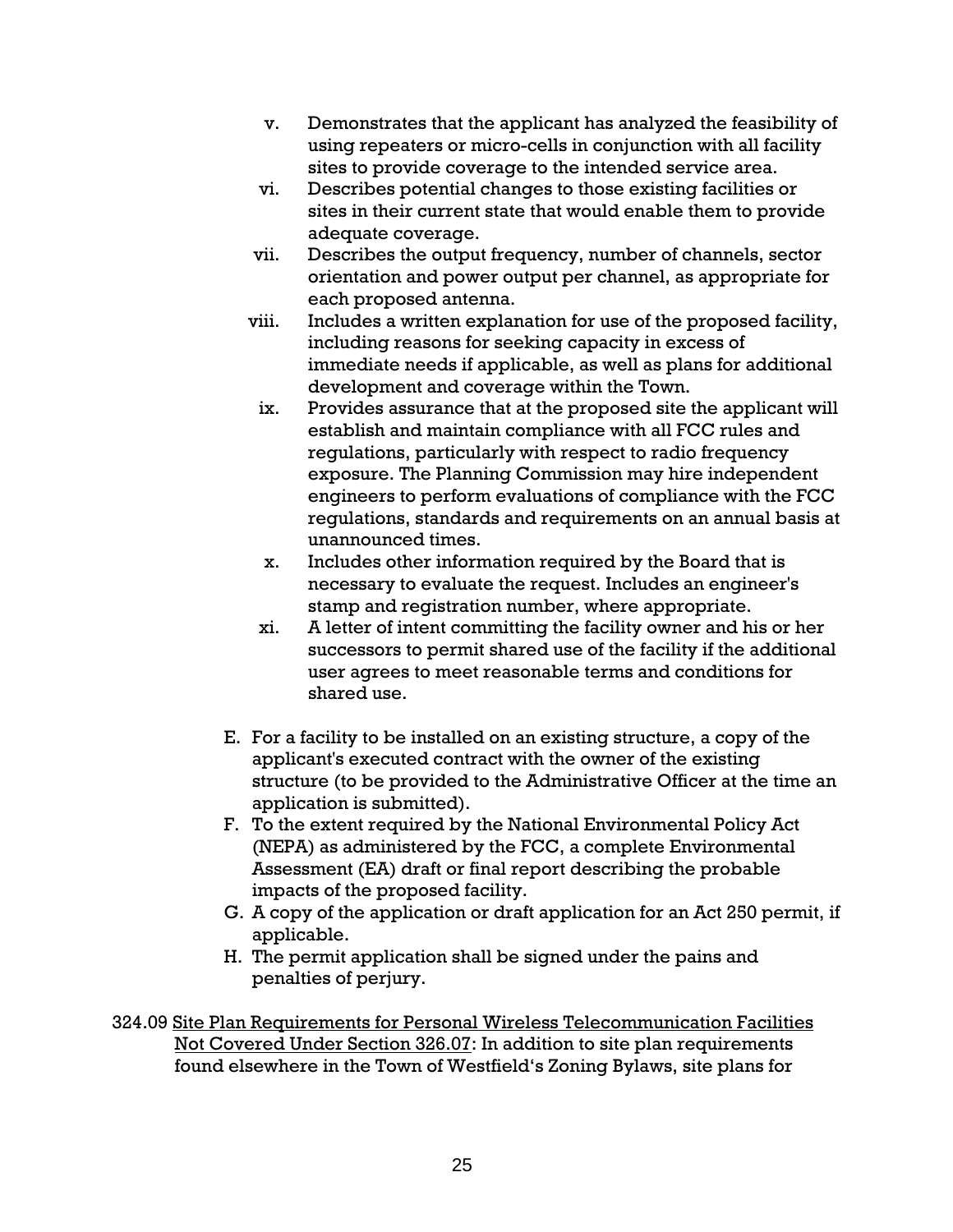wireless telecommunications facilities shall include the following supplemental information:

- A. Location Map: a copy of a portion of the most recent USGS Quadrangle map showing the area within at least a two-mile radius of the proposed facility site.
- B. Vicinity Map showing the entire vicinity within a 2500-foot radius of the facility site, including the facility or tower, topography, public and private roads and driveways, buildings and structures, water bodies, wetlands, landscape features, and habitats for endangered species. It shall indicate the property lines of the proposed facility site parcel and all easements or rights of way needed for access from a public way to the facility.
- C. Proposed site plans of the entire development indicating all improvements including landscaping, utility lines, guy wires, screening and roads.
- D. Elevations showing all facades and indicating all exterior materials and color of towers, buildings and associated facilities.
- E. Computer generated photo simulations of the proposed facility showing the facility from all public rights-of-way and any adjacent property from which it may be visible. Each photo must be labeled with the line of sight, elevation and with the date taken imprinted on the photograph. The photos must show the color of the facility and method of screening.
- F. In the case of a proposed site that is forested, the approximate average height of the existing vegetation within two hundred (200) feet of the tower base.
- G. Construction sequence and time schedule for completion of each phase of the entire project.

Plans shall be drawn at a minimum at the scale of one (1) inch equals fifty (50) feet.

- 324.10 Collocation Requirements: An application for a new wireless telecommunications facility shall not be approved unless the Planning Commission finds that the facilities planned for the proposed structure cannot be accommodated on an existing or approved tower or structure due to one of the following reasons:
	- A. The proposed antennas and equipment would exceed the structural or spatial capacity of the existing or approved tower or facility, as documented by a qualified engineer licensed to practice in the State of Vermont. Additionally, the existing or approved tower cannot be reinforced, modified or replaced to accommodate planned or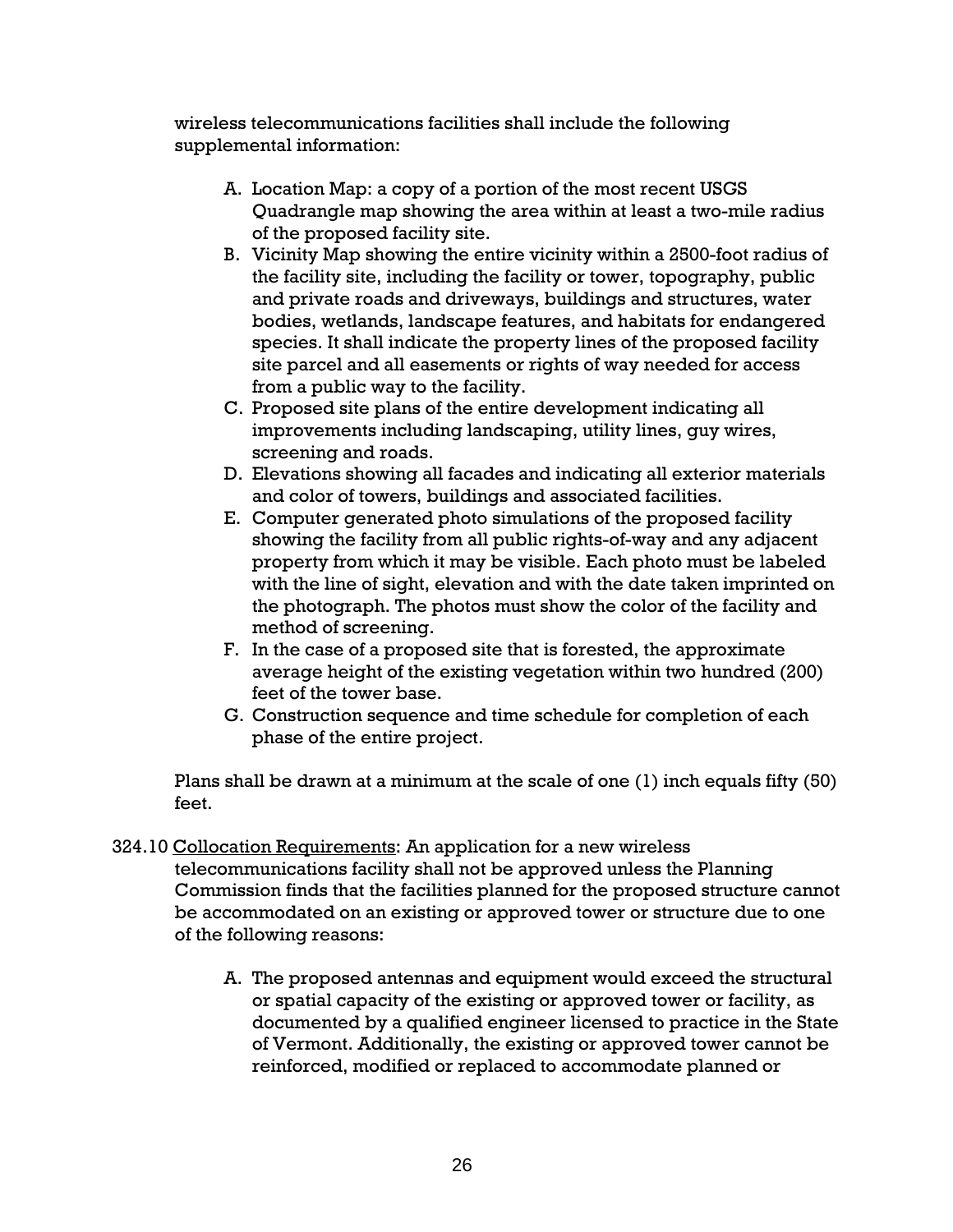equivalent equipment, at a reasonable cost, to provide coverage and capacity comparable to that of the proposed facility.

- B. The proposed antennas and equipment would cause interference materially impacting the usefulness of other existing or permitted equipment at the existing or approved tower or facility as documented by a qualified engineer and such interference cannot be mitigated at a reasonable cost.
- C. The proposed antennas and equipment, alone or together with existing facilities, equipment or antennas, would create excessive radio frequency exposure.
- D. Existing or approved towers and structures cannot accommodate the planned equipment at a height necessary to function reasonably or are too far from the area of needed coverage to function reasonably as documented by a qualified engineer.
- E. Aesthetic reasons make it unreasonable to locate the planned telecommunications equipment upon an existing or approved tower or building.
- F. There is no existing or approved tower in the area in which coverage is sought.
- G. Other unforeseen specific reasons make it unreasonable to locate the planned telecommunications equipment upon an existing or approved tower or building.

Towers must be designed to allow for future placement of antennas upon the tower and to accept antennas mounted at varying heights when overall permitted height allows. Towers shall be designed structurally and in all other respects to accommodate both the applicant's antennas and additional antennas when overall permitted height allows.

- 324.11 Access Roads and Above Ground Facilities: Where the construction of new personal wireless telecommunications towers and facilities requires construction of or improvement to access roads, to the extent practicable, roads shall follow the contour of the land. Utility or service lines shall be designed and located so as to minimize or prevent disruption to the scenic character or beauty of the area. The Town may require closure of access roads to vehicles following facility construction where it is determined that site conditions warrant the same and where maintenance personnel can reasonably access the facility site on foot.
- 324.12 Tower and Antenna Design Requirements: Proposed facilities shall not unreasonably interfere with the view from any public park, scenic view, or major view corridor. Height and mass of facilities shall not exceed that which is essential for the intended use and public safety.
	- A. Towers, antennas and any necessary support structures shall be designed to blend into the surrounding environment through the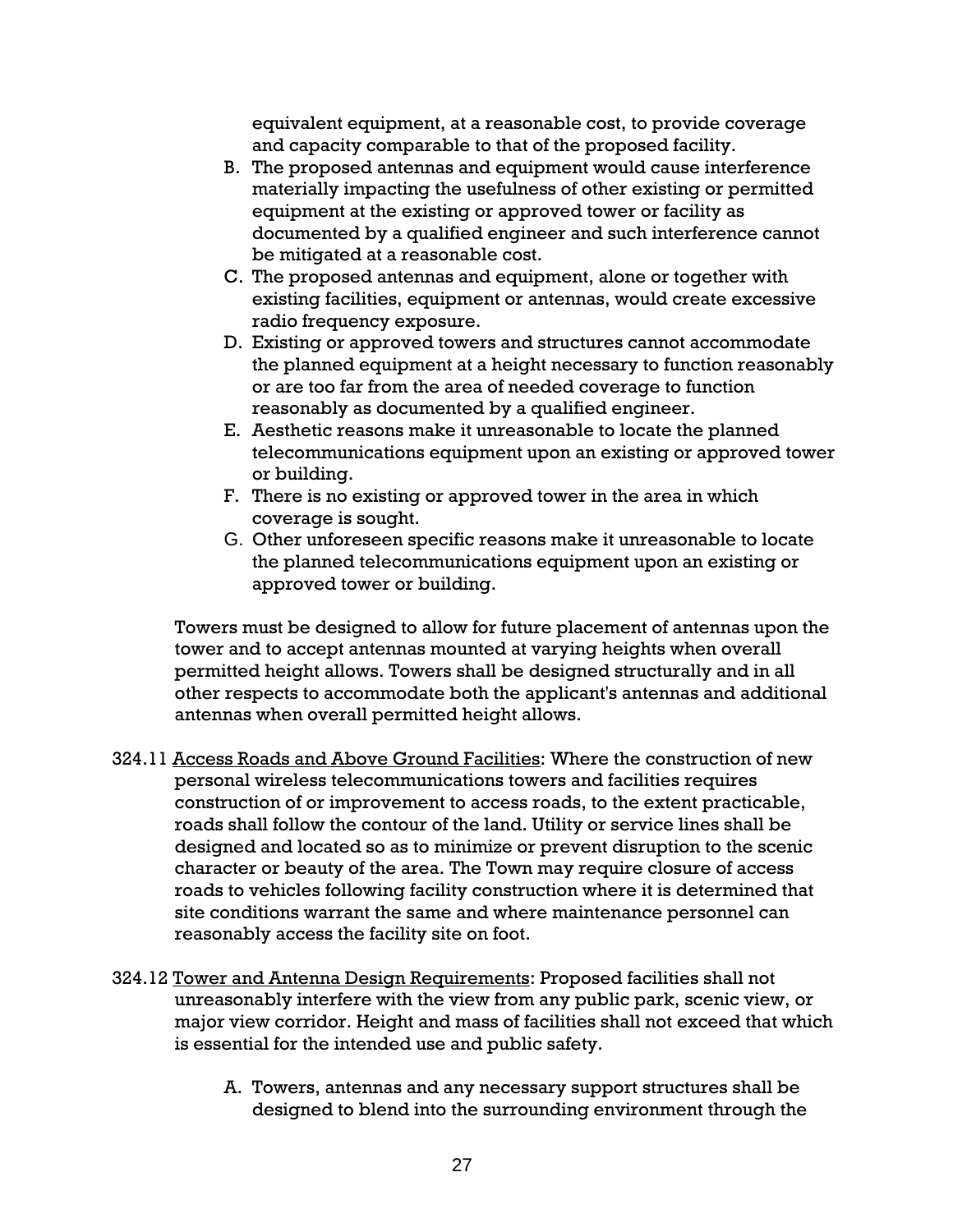use of color camouflaging and architectural treatment, except in cases in which the Federal Aviation Authority (FAA), state or federal authorities have dictated color. Use of stealth design, including those which imitate natural features, may be required in visually sensitive locations.

- B. In order to protect public safety and to preserve the scenic character and appearance of the area, the height limit for towers, antennas and tower-related fixtures shall be not more than fifteen (15) feet above the average height of the tree line measured within one hundred (100) feet of the highest vertical element of the telecommunications facility. Notwithstanding the above, additional height may be approved upon a finding by the Planning Commission that the additional height is necessary in order to provide adequate coverage in the Town of Westfield or to accomplish collocation of facilities and that the additional height will not cause an undue visual impact on the scenic character or appearance of the area.
- C. Towers, antennas and any necessary support structures shall be designed to avoid having an undue adverse impact aesthetic impact on prominent ridgelines and hilltops. In determining whether a tower's aesthetic impact would be undue and adverse, the Board will consider:
	- i. the period of time during which the proposed tower would be viewed by the traveling public on a public highway;
	- ii. the frequency of the view experienced by the traveling public;
	- iii. the degree to which the tower would be screened by existing vegetation, the topography of the land, and existing structures;
	- iv. background features in the line of sight to the proposed tower that obscure the facility or make it more conspicuous;
	- v. the distance of the proposed tower from the view point and the proportion of the facility that is visible above the skyline;
	- vi. the sensitivity or unique value of a particular view affected by the proposed tower;
	- vii. significant disruption of a view corridor that provides context to a historic or scenic resource.

The Board shall have the authority to impose conditions consistent with the purpose of this section in approving a proposed facility. Furthermore, the Board may designate an alternative location for the tower to be evaluated by the applicant if it is determined that the proposed location would result in undue adverse aesthetic impacts. In consideration of this, the applicant may revise its application to include such a site, assuming it is available to the applicant and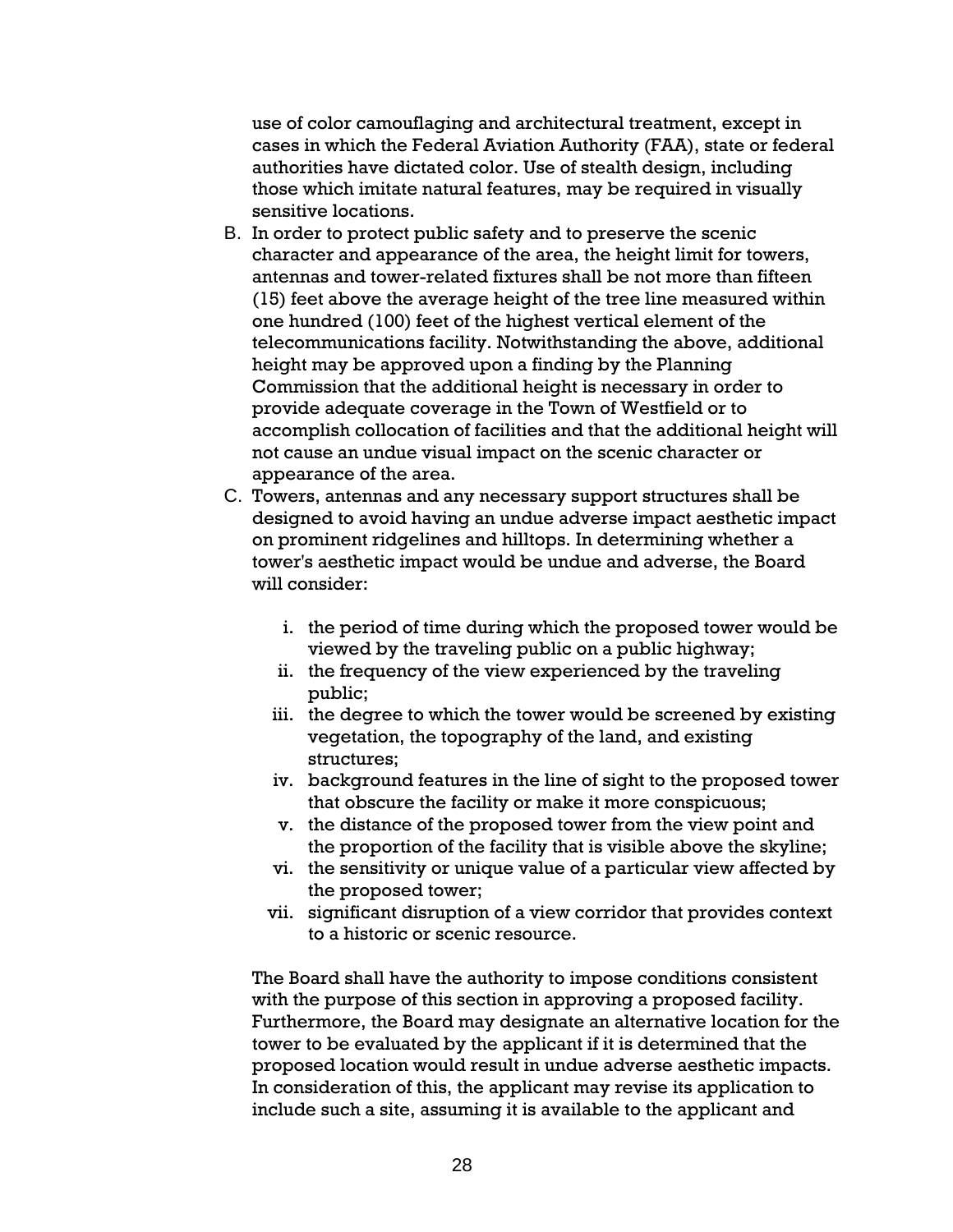reasonably-technically feasible to meet the applicant's communication objectives.

- D. All buildings and structures accessory to a tower (except for electric power poles where specifically exempted by the Board) shall meet the minimum setback requirements of the underlying zoning district or setback requirements specified in this bylaw. If the minimum setbacks of the underlying zoning district are less than the height of the tower, including antennas or other vertical appurtenances, the minimum horizontal distance from the tower to any property line shall be no less than the height of the tower plus one-hundred (100) feet, including antennas and other vertical appurtenances.
- E. Ground mounted equipment or antennas as well as buildings and structures accessory to a tower shall be screened from view by suitable vegetation, except where a design of non-vegetative screening better complements the architectural character of the surrounding neighborhood. A planted or vegetative screen shall be a minimum of ten (10) feet in depth with a minimum height of six (6) feet and shall have the potential to grow to a height of at least fifteen (15) feet at maturity. Existing onsite vegetation outside the immediate site for the wireless facility shall be preserved or improved. Disturbance to existing topography shall be minimized unless the disturbance is demonstrated to result in less visual impact on the facility from surrounding properties and other vantage points.
- 324.13 Amendments to Existing Personal Wireless Telecommunications Facility Permit: An alteration or addition to a previously approved wireless telecommunications facility shall require a permit amendment when any of the following are proposed:
	- A. Change in the number of buildings or facilities permitted on the site;
	- B. Addition or change of any equipment resulting in greater visibility or structural wind loading, or additional height of the tower, including profile of additional antennas, not specified in the original application.
- 324.14 Tower Lighting and Signage; Noise Generated By Facility: Unless required by the Federal Aviation Administration (FAA), no lighting of towers is permitted. In any case where a tower is determined to need obstruction marking or lighting, the applicant must demonstrate that it has or will request the least visually obtrusive marking and/or lighting scheme in FAA applications. Copies of required FAA applications shall be submitted by the applicant. Heights may be reduced to eliminate the need for lighting or another location selected.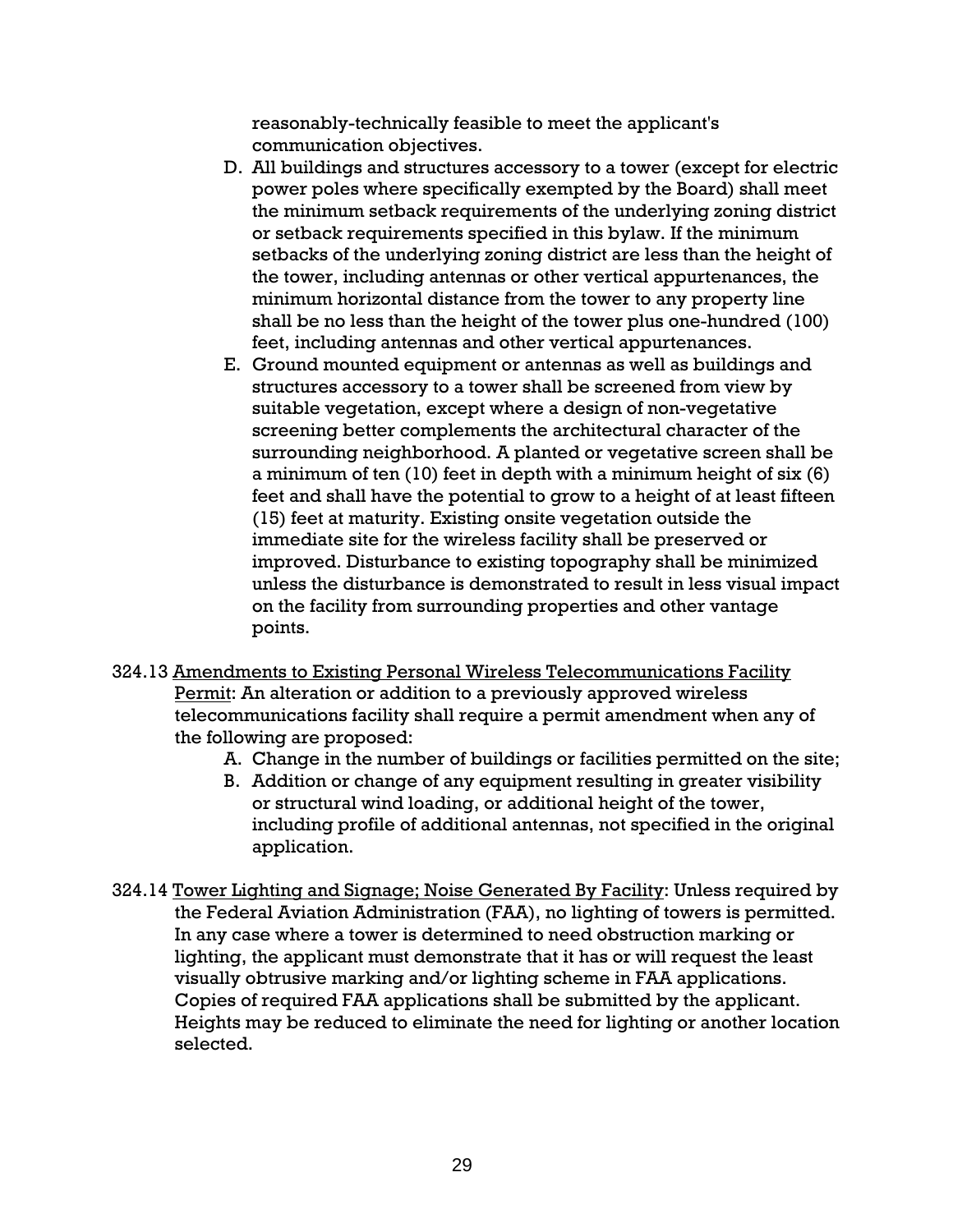No commercial signs or lettering shall be placed on a tower or facility. Signage shall be limited to that required by federal or state regulation.

The Board may impose conditions to minimize the affect of noise from the operation of machinery or equipment upon adjacent properties.

- 324.15 Temporary Wireless Communication Facilities: Any wireless telecommunications facility designed for temporary use is subject to the following:
	- A. Use of a temporary facility is permitted only if the owner has received a temporary use permit from the Town of Westfield.
	- B. Temporary facilities are permitted for no longer than five days use during a special event.
	- C. The maximum height of a temporary facility is fifty (50) feet from grade.
	- D. Temporary facilities must comply with all applicable portions of these regulations.
- 324.16 Monitoring and Evaluation of Compliance: Pre-testing and post-testing (including monitoring) shall be required.
	- A. Pre-testing: Prior to beginning operation of the wireless telecommunication facility, the applicant shall pay for an independent licensed radio frequency engineer to monitor the background levels of non-ionizing radiofrequency radiation around the proposed facility site and/or any repeater locations to be used for the applicant's wireless telecommunication facility. The radio frequency engineer shall use the monitoring protocol (Cobbs Protocol). A report of monitoring results shall be prepared by the radio frequency engineer and submitted to the Selectboard, Administrative Officer, the Planning Commission, and the Town Clerk.
	- B. Annual Post-testing: Within thirty (30) days of the first transmission (and annually thereafter) from any new or modified telecommunications facility, or upon activation of any additional permitted channels, the owner(s) of any wireless telecommunication facility(s) shall submit reports prepared by an independent qualified telecommunications or radiofrequency engineer(s) regarding any non-ionizing radiofrequency radiation exposure at the facility site as well as from repeaters (if any). These annual reports shall be submitted to the Selectboard, the Westfield Board of Adjustment, the Planning Commission, the Town Clerk, and abutting property owners, within thirty (30) days of the anniversary of the first transmission.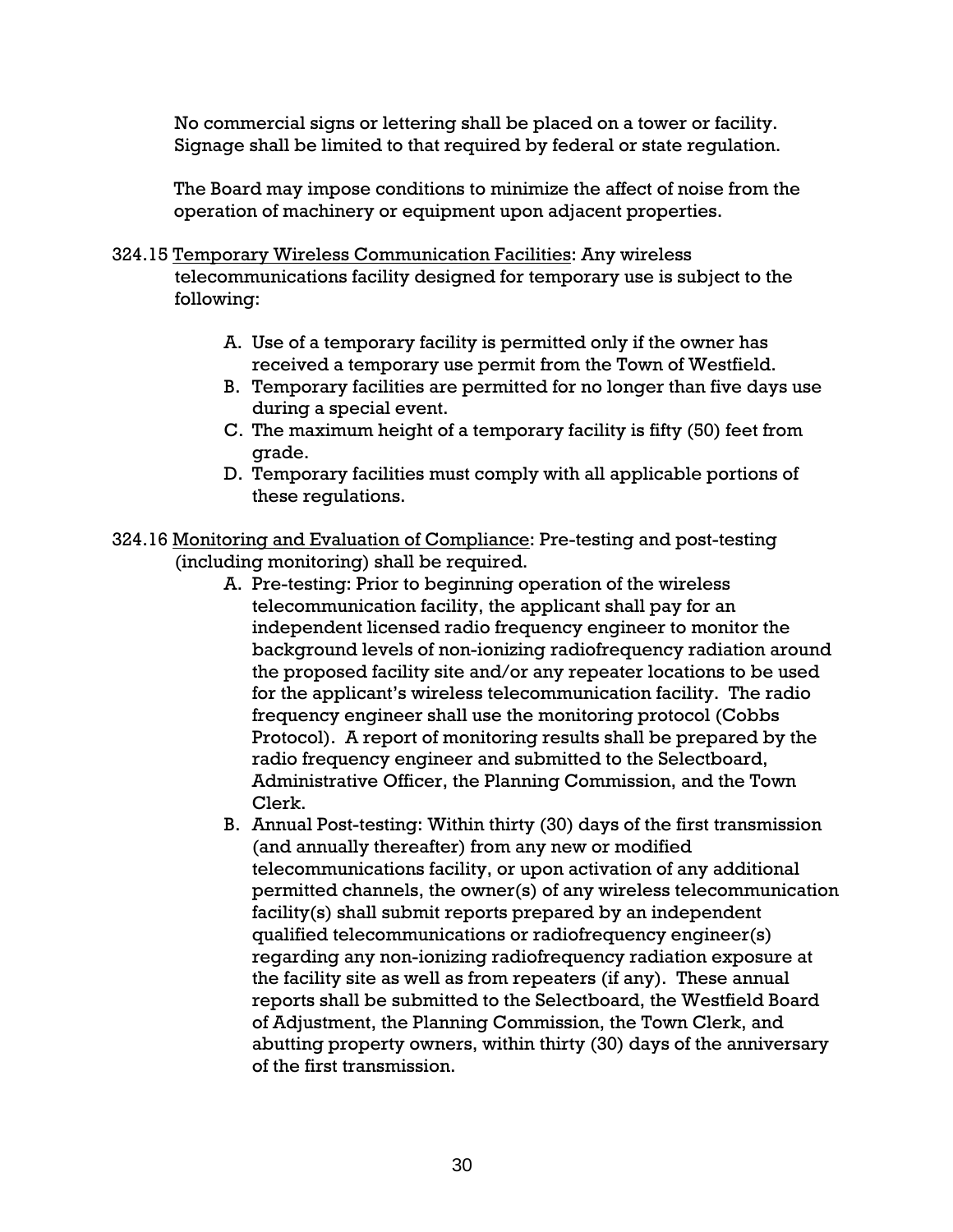- C. Excessive Exposure: Should the monitoring of a facility site reveal that the site exceeds the current FCC standard and guidelines, the owner(s) of all facilities utilizing that site shall be so notified. In accordance with FCC requirements, the owner(s) must immediate reduce power or cease operation as necessary to protect persons having access to the sites, tower or antennas. Additionally, the owner(s) shall submit to the Westfield Board of Adjustment and the Administrative Officer a plan for the correction of the situation that resulted in excessive exposure.
- D. Structural Inspection: The tower owner(s) shall pay for an independent licensed professional structural engineer to conduct inspection of the tower's structural integrity and safety. Pre-existing guyed towers shall be inspected every three (3) years. Monopoles and non-guyed lattice towers shall be inspected every five (5) years. A report of the inspection results shall be prepared by the structural engineer and submitted to the Selectboard, the Westfield Zoning Board of Adjustment, the Planning Commission and the Town Clerk. Any modification of an existing facility that increases tower dimension or antenna numbers or type shall require a new structural inspection.
- E. Unsafe Structure: Should the inspection of any tower reveal any structural defect(s) that, in the opinion of the independent structural engineer, render(s) the tower unsafe, the following actions shall be taken. Within ten (10) business days of written notification of unsafe structure, the owner(s) of the tower shall submit a plan to remediate the structural defect(s). This plan shall be initiated within ten (10) business days of the submission of the remediation plan and completed as soon as reasonably possible.
- 324.17 Facility Removal: Abandoned, unused, obsolete, or noncompliant towers or facilities governed under this bylaw shall be removed as follows:
	- A. The owner of a facility/tower shall annually, on January 15, file a declaration with the Town of Westfield's Administrative Officer certifying the continuing safe operation of every facility/tower installed subject to these regulations. Failure to file a declaration shall mean that the facility/tower is no longer in use and considered abandoned.
	- B. Abandoned or unused towers or facilities shall be removed within 180 days of cessation of operations at the site unless a time extension is approved by the Planning Commission. In the event the tower or facility is not removed within 180 days of the cessation of operations at a site, the municipality shall notify the owner and may remove the tower or facilities. Costs of removal shall be assessed against the property or tower owner.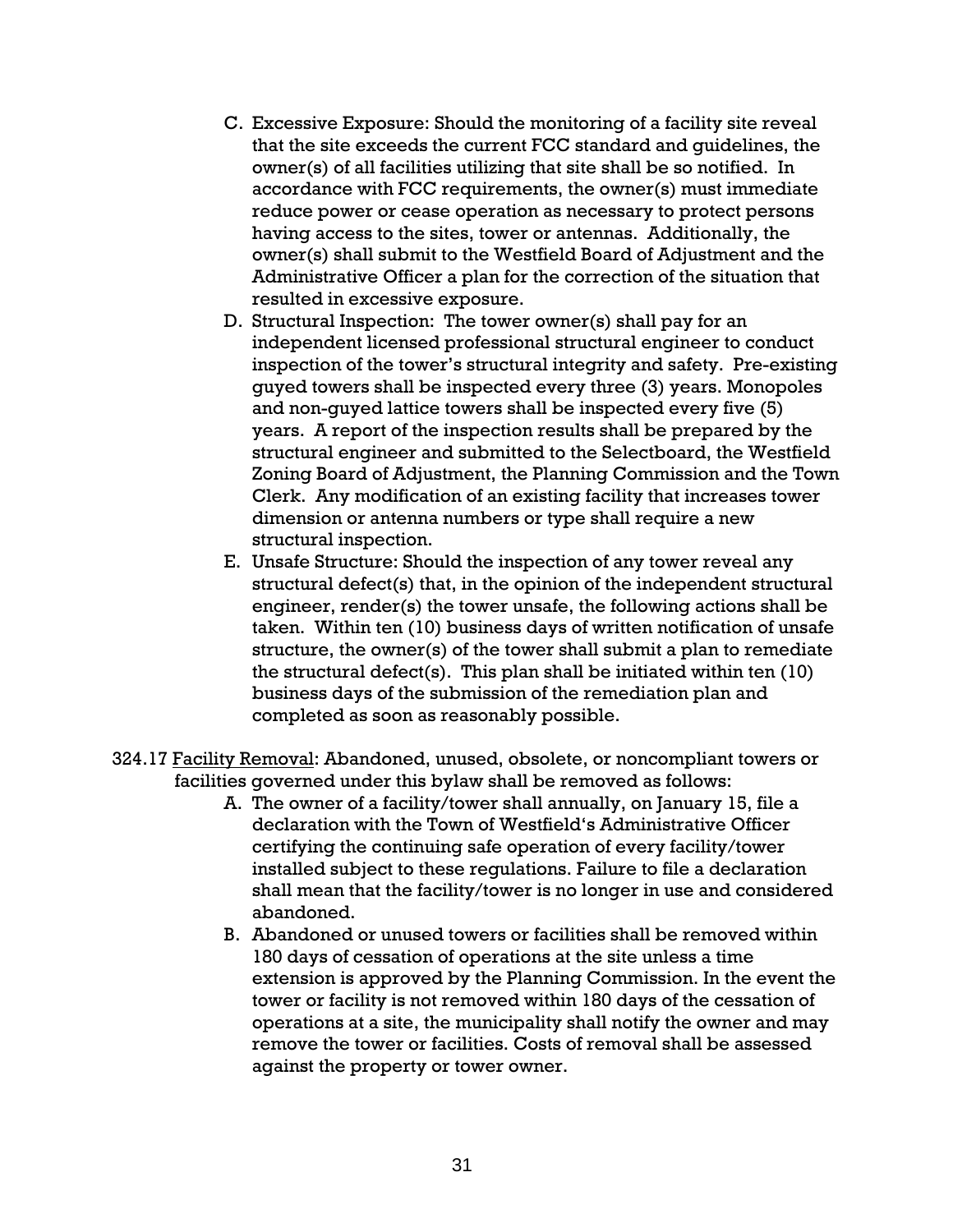- C. Towers and facilities which are constructed in violation of permit conditions or application representations shall be removed within 180 days of cessation of operations at the site unless a time extension or negotiated solution is approved by the Planning Commission. In the event the tower or facility is not removed within 180 days of notification of such a violation, the municipality may remove the tower or facilities. Costs of removal shall be assessed against the property or tower owner.
- D. An owner who has failed to file an annual declaration with the Administrative Officer by January 15 may, by February 15, file a declaration of use or intended use and may request the ability to continue use of the facility/tower.
- E. The Applicant shall, as a condition of the conditional use permit, provide a financial surety bond payable to the Town of Westfield and acceptable to the Board to cover the cost of removal of the facility and remediation of the landscape, should the above clauses be invoked.
- 324.18 Maintenance Requirements: The Applicant shall maintain all facilities. Such maintenance shall include, but not be limited to painting, structural integrity and landscaping. In the event the applicant fails to maintain the facility, the Town of Westfield may undertake such maintenance at the expense of the applicant or landowner.
- 324.19 Insurance Requirements: The facility owner shall maintain adequate insurance on all facilities.
- 324.20 Fees: A schedule of fees for personal wireless telecommunication facilities permitting and renewal, any monitoring of exposure and inspection of structures, and any other fees shall be established by the Westfield Selectboard as provided for in §4440(b). This schedule may be amended from time to time.

## **§325: Sewage and Water Facilities**

All new, revised, or repaired sewage and water facilities are to be done in accordance to State regulations - Environmental Protection Rules, Chapter 1, *Wastewater System and Potable Water Supply Rules*, Effective September 29, 2007

## **§326: Wind Energy Conversion Systems**

This section provides basic design criteria intended to encourage the responsible use of wind energy conversion systems (WECS) consistent with the public safety. Any wind driven conversion or power generating facility, windmills and wind turbines that are being erected for personal use only shall conform to the following regulations. Any such facilities that are to be connected to the grid, including net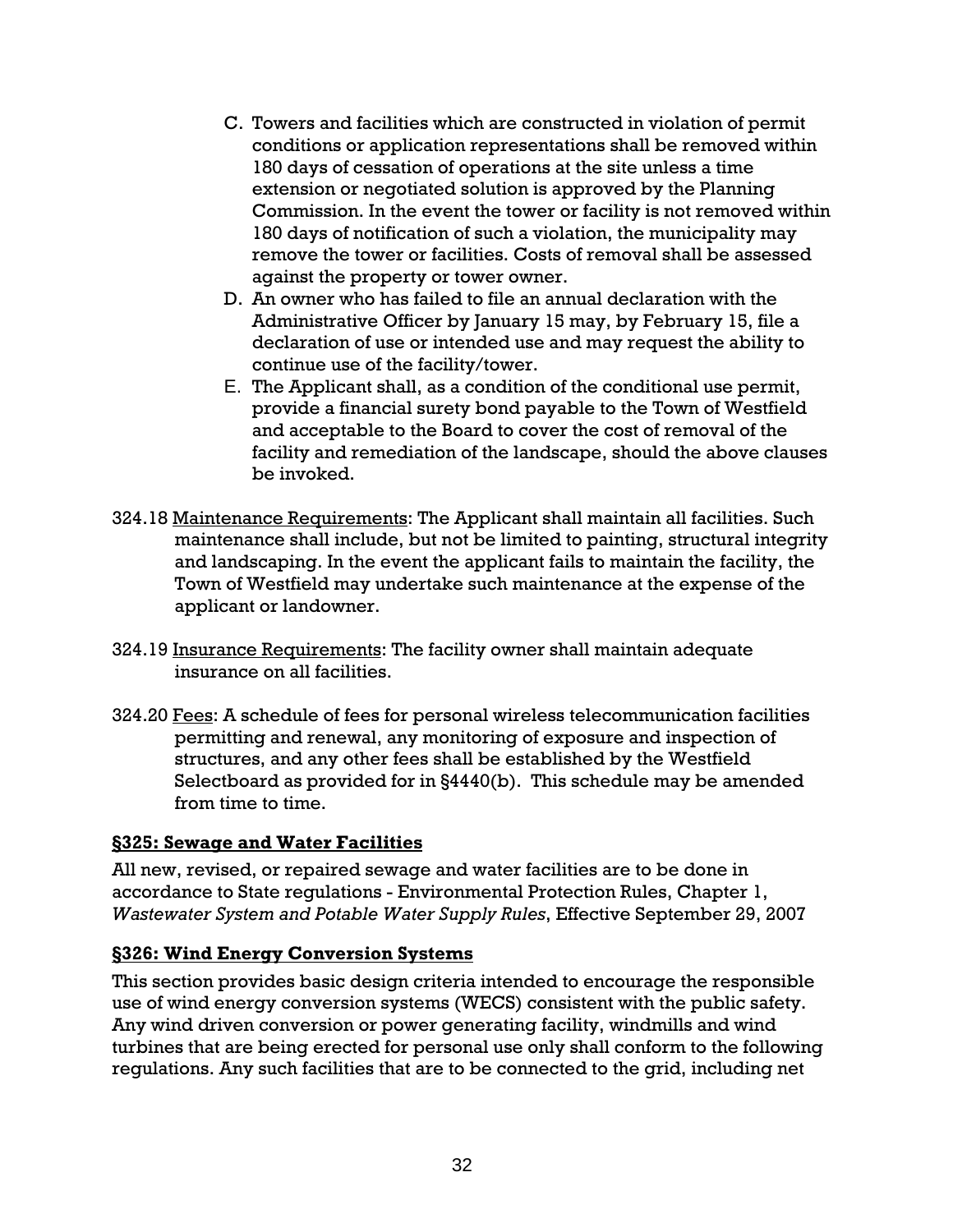metering systems, will be regulated under 30 VSA, § 248 and are exempt from the requirements of this bylaw.

326.01 Application Requirements: Applications shall contain the following information:

- A. The applicant's and property owner's name, address and phone number;
- B. Plot plan showing property lines, easements, setback lines and layout of all structures on the lot;
- C. Standard drawings of the structural components of the WECS, including structures, pole or tower, base, footings, guy lines where required, and guy line anchor bases. The drawing shall include the distance of these components from all property lines;
- D. Height of any structure over thirty-five (35) feet within a five hundred (500) foot radius on-site or off-site of the proposed WECS.
- E. Evidence from a qualified individual that the site is feasible for a WECS.
- F. Certification from a registered engineer or qualified person that the rotor and overspeed control has been designed for the proposed use on the proposed site.
- 326.02 Safety Requirements: The Town of Westfield promotes the effective and efficient use of WECS in a manner that the public health, safety and welfare of the neighboring property owners or occupants will not be jeopardized. To ensure that the use of the property will not result in material damage or prejudice to other properties in the area, the following requirements apply:
	- A. The safety of the design of all WECS towers shall be certified by a professional engineer or by an authorized factory representative;
	- B. All WECS shall be equipped with manual and automatic overspeed controls to limit rotation of blades to speed below the designed limits of the conversion system. The professional engineer or authorized factory representative shall certify that the rotor and overspeed control design and fabrication conform to good engineering practices.
	- C. The WECS shall be designed and installed to withstand natural lightning strikes.
	- D. Appropriate warning signs shall be posted. The type and placement of the signs shall be determined on an individual basis as safety needs dictate.
	- E. It is the responsibility of the property owner or applicant to contact the FCC and FAA regarding additional permits.

326.03 Setbacks: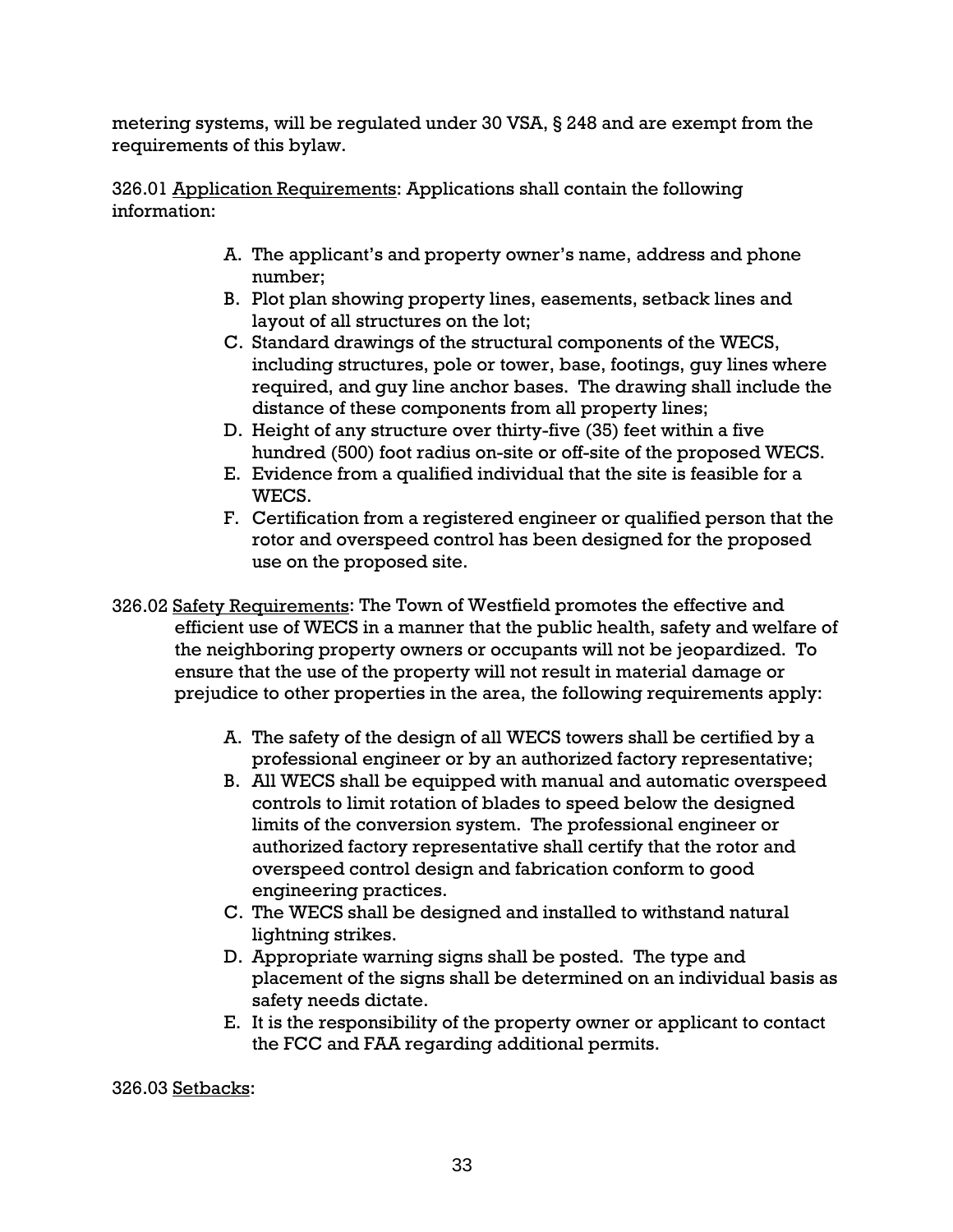- A. No part of the WECS shall be located within or above any required front, side, or rear setback area of the district in which it is located.
- B. The WECS shall be located at a distance of at least 1.25 times the height of the facility (measured form the base to the highest reach of the blade) from any structure occupied by humans and from all property lines.
- C. The setback from the property lines shall be waived if the abutters of those affected properties so grant their permission in writing.

### 326.04 Design Requirements:

- A. Aesthetics: The WECS shall be designed and placed in such a manner to minimize to the greatest extent feasible, all adverse visual impacts on neighboring areas. The colors and surface treatment of the WECS and supporting structures shall to the greatest extent feasible, minimize disruption of the natural characteristics of the site.
- B. Height: The minimum height of the lowest position of the WECS blade shall be at least thirty (30) feet above the ground and forty (40) feet above the highest structure or tree within a two hundred and fifty (250) foot radius.
- C. Fence: All towers or poles must be unclimable by design or protected by anti-climbing devices such as:
	- i. Fences with locking portals at least six (6) feet high;
	- ii. Anti-climbing devices twelve (12) feet from base of the pole;
	- iii. Anchor points for guy lines supporting tower shall be enclosed by a six (6) foot high fence or shall be located within the confines of the yard which is completely fenced.
- D. Noise: Operational noise, as measured by the latest standards of the American Standards Institute, shall not exceed fifty-five (55) decibels, measured at the property line of the property on which the WECS has been installed except for temporary construction or maintenance and in no event shall the WECS create a nuisance.
- E. Lighting: Lighting of the exterior of the facility shall be prohibited, unless required by the FAA.
- F. Access Roads: The site and any access roadways shall be developed and maintained in a manner that will minimize soil erosion, contamination of surface and ground water sources, and damage to important wildlife habitats or natural areas.
- G. Ornamental: Systems that are by nature ornamental, rather than functional, shall be exempt from attaining a permit if the total height is less than thirty-five (35) feet.

326.05 Interference: The WECS shall be operated such that no disrupting electromagnetic interference is caused. If it is determined that a WECS is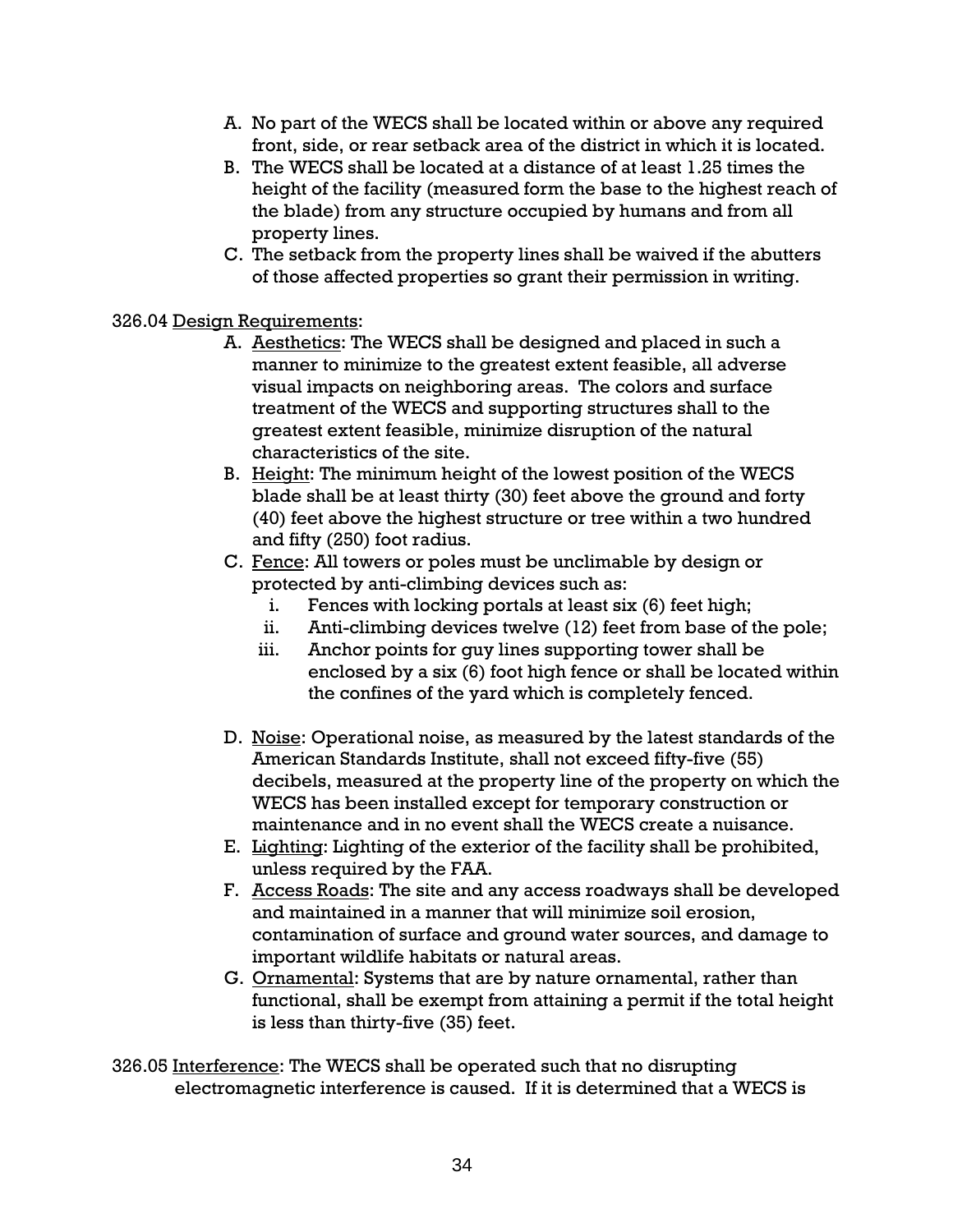causing electromagnetic interference, the operator shall take necessary corrective action to eliminate this interference including relocation or removal of the facilities.

- 326.06 Facility Removal: If any WECS remains non-functional or inoperative for a continuous period of one year, the permittee shall remove said system at their expense within two (2) years of cessation of operations or use, or when the tower structure becomes structurally unsound. Removal of the system includes the entire structure including foundations, transmission equipment, and fencing from the property. In the event that the system is not removed or dismantled within the two (2) years of the cessation of operations at the site, the municipality shall notify the owner and may remove the facility. Cost of removal shall be assessed against the property or WECS owner.
- 326.07 Insurance Requirements: The WECS operator shall maintain a current insurance policy which will cover installation and operation of the WECS.

## **§327: Structures Exempt from Maximum Height Requirements**

The height of antenna structures, wind turbines with blades less than 20 feet in diameter, or rooftop solar collectors less than 10 feet high, any of which are mounted on complying structures, shall not be regulated unless this bylaw provides specific standards for regulation. In addition, silos, church spires, water towers, and/or public utility towers shall be exempt from the maximum height limits.

## **§328: Child Care**

- 328.01 No permit shall be necessary for the owner of an existing single family dwelling to operate a child care within their home as long as they are not caring for more than 6 full time children and 4 part time children unless the owner of the dwelling desires to enlarge the structure.
- 328.02 Someone seeking to establish a day care facility in a proposed single family dwelling structure, as opposed to an existing single family dwelling, that will be designed to serve no more than 6 full time and 4 part time children must obtain a permit for a single family dwelling prior to erecting the single family dwelling.
- 328.03 A child care facility designed and operated for the care of more than 6 full time and 4 part time children, shall not be established prior to the issuance of a zoning permit. Prior to the issuance of such permit, such facilities shall be subject to conditional use review under § 605 of this bylaw. The owner of such a facility shall be licensed or registered by the state for child care.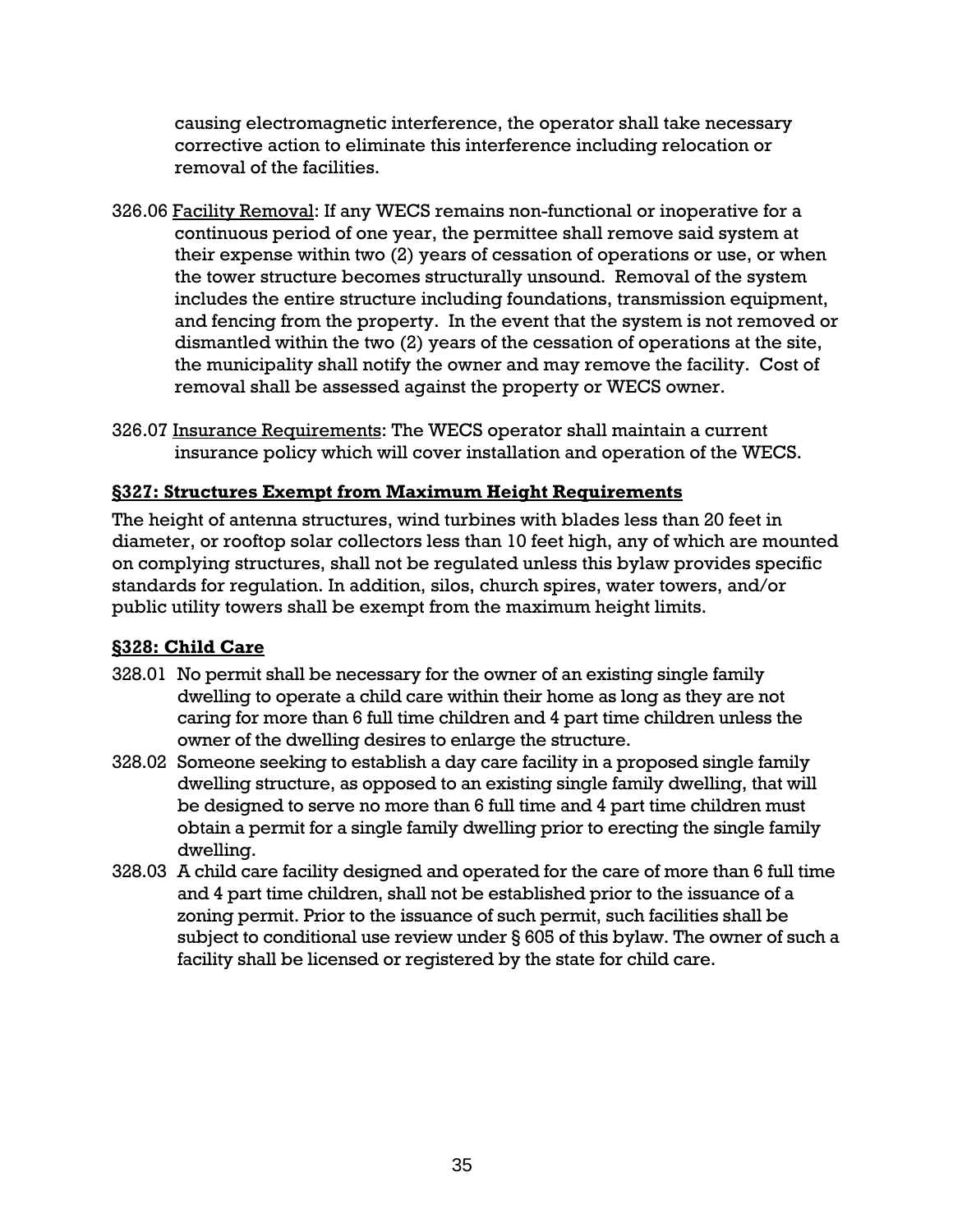## **ARTICLE 4: NON-CONFORMING USES & STRUCTURES**

#### **§401: Permits Issued prior to Adoption or Amendment of Bylaw**

Nothing contained in this bylaw shall require any change in plans or construction of a non-conforming structure for which a zoning permit has been issued and which has been completed within one year from the effective date of this bylaw.

#### **§402: Non-Conforming Structures**

Nothing in this section shall be deemed to prevent normal maintenance and repair of a non-conforming structure provided that such action does not increase the degree of non-conformance.

#### **§403: Non-Conforming Uses**

The following provisions shall apply to all buildings and uses existing on the effective date of this bylaw which do not conform to the requirements of this bylaw.

Any non-conforming use of structures or land except those specified below may be continued indefinitely, but:

- 403.01 Shall not be moved, enlarged, altered, extended, reconstructed, or restored nor shall any external evidence of such use be increased by any means whatsoever, without approval by the Planning Commission.
- 403.02 Shall not be changed to another non-conforming use without approval by the Planning commission.
- 403.03 Shall not be re-established or restored without approval by the Planning Commission if such use has been discontinued for a period of six (6) months, or has been changed to, or replaced by a conforming use.

## **ARTICLE 5: DEFINITIONS**

Except where specifically defined herein, all words used in this bylaw shall carry their customary meaning. Words used in the present tense include the future and the singular includes the plural; the word "lot" includes "plot"; the word "building" includes "structure"; the word "shall" means a requirement is mandatory; "occupied" or "used" shall be considered as though preceded by "or intended, arranged or designed to be used or occupied"; "person" includes individual, partnership, association, corporation, company, organization or any other legal entity.

**ABANDON**: For all land uses other than telecommunications towers, abandon shall mean to leave without claimed ownership for thirty (30) days or more.

**ABUTTING PROPERTY OWNER**: Any person or persons, corporation or other entity that owns, leases, or in any other way uses or controls, the real property abutting any portion of the property of another.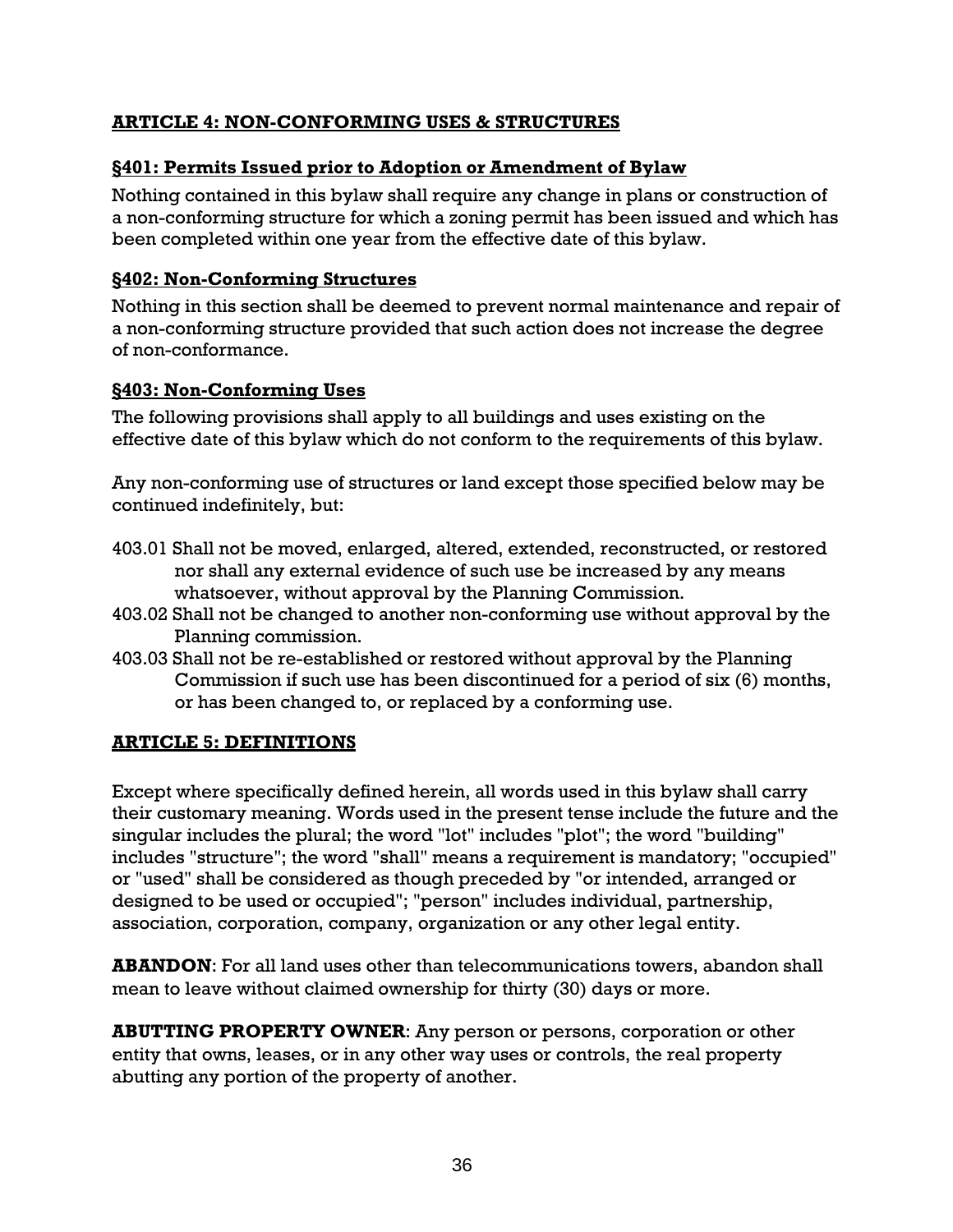**ACCESSORY USE/STRUCTURE**: A use or building customarily incidental and subordinate to the principal use or building and located on the same lot.

**ACRE**: An area of land equal to 43,560 square feet.

**ADEQUATE CAPACITY:** Capacity for wireless telephony is considered to be "adequate" if the grade of service (GOS) is p.05 or better for median teletraffic levels offered during the typical busy hour, as assessed by direct measurement of the facility in question. The GOS shall be determined by the use of standard Erlang B calculations. As call blocking may occur in either the land line or radio portions of a wireless network, adequate capacity for this regulation shall apply only to the capacity of the radio components. Where capacity must be determined prior to the installation of the personal wireless services facility in question, adequate capacity shall be determined on the basis of a 20% busy hour (20% of all offered traffic occurring within the busiest hour of the day), with total daily traffic based on aggregate estimates of the expected traffic in the coverage area.

**ADEQUATE COVERAGE:** Coverage for wireless telephony is "adequate" within that area surrounding a base station where the predicted or measured median field strength of the transmitted signal is such that most of the time, transceivers properly installed and operated will be able to communicate with the base station without objectionable noise (or excessive bit-error-rate for digital) and without calls being dropped. In the case of cellular communications in a rural environment, this would be a signal strength of at least -90 dBm. It is acceptable for there to be holes within the area of adequate coverage as long as the signal regains its strength further away from the base station. The outer boundary of the area of adequate coverage, however, is that location past which the signal does not regain.

**AFFILIATE:** When used in relation to an operator, another person who directly or indirectly owns or controls, is owned or controlled by, or is under common ownership or common control with the operator, or an operator's principal partners, shareholders, or owners of some other ownership interest. When used in relation to the municipality, any agency, board, authority or political subdivision affiliated with the municipality or other person in which the municipality has legal or financial interest.

**AGRICULTURE:** The cultivation or other use of land for growing food, fiber, Christmas trees, maple sap, or horticultural and orchard crops; or the raising, feeding or management of livestock, poultry, equines, fish or bees; or the operation of greenhouses; or the production of maple syrup; or the on-site storage, preparation and sale of agricultural products principally produced on the farm; or the on-site production of fuel or power from agricultural products or waste produced on the farm; or the raising, feeding, or management of four or more equines owned or boarded by the farmer, including training, showing, and providing instruction and lessons in riding, training, and the management of equines.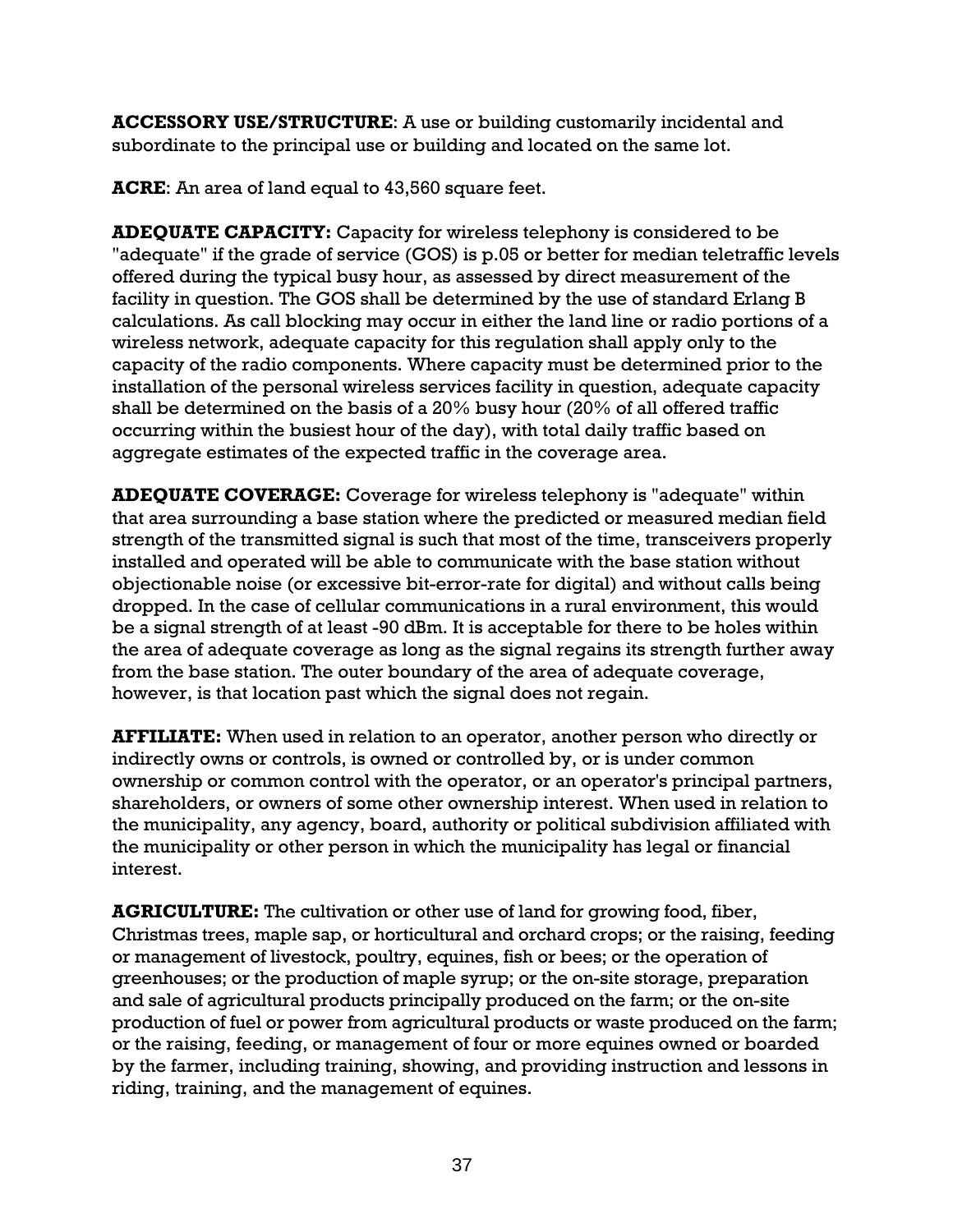**ALTERATION:** Structural changes, rearrangement, change of location, or addition to a building, other than repairs and modification in building equipment or fixtures.

**ANTENNA:** A device for transmitting and/or receiving electromagnetic waves, which is attached to a tower or other structure.

**ANTENNA HEIGHT:** The vertical distance measured from the base of the antenna support structure at grade to the highest point of the structure. If the support structure is on a sloped grade, then the average between the highest and lowest grades shall be used in calculating the antenna height.

**ANTENNA SUPPORT STRUCTURE:** Any pole, telescoping mast, tower tripod, or any other structure which supports a device used in the transmitting and/or receiving of electromagnetic waves.

**APPLICATION:** The application form and all accompanying documents and exhibits required of an applicant by an approving authority for development review purposes.

**AREA OF SHALLOW FLOODING:** Means a designated AO or AH Zone on a community's Flood Insurance Rate Map (FIRM) with a one percent or greater annual chance of flooding to an average depth of one to three feet where a clearly defined channel does not exist, where the path of flooding is unpredictable, and where velocity flow may be evident. Such flooding is characterized by ponding or sheet flow.

**AREA OF SPECIAL FLOOD HAZARD:** Is the land in the flood plain within a community subject to a one percent or greater chance of flooding in any given year. The area may be designated as Zone A on the FHBM. After detailed ratemaking has been completed in preparation for publication of the FIRM, Zone A usually is refined into Zones A, AO, AH, A1-A30, AE, or A99.

**AUTHORIZED FACTORY REPRESENTATIVE:** An individual who has received factory or factory approved technical school training and certification regarding the installation and maintenance of wind energy conversion systems.

**BANK:** Institution for receiving, lending, exchanging, and safeguarding money and in some cases, issuing notes and transacting other financial business.

**BASE FLOOD:** Means the flood having a one percent chance of being equaled or exceeded in any given year.

**BASEMENT:** Any area of the building having its floor subgraded (below ground level) on all sides.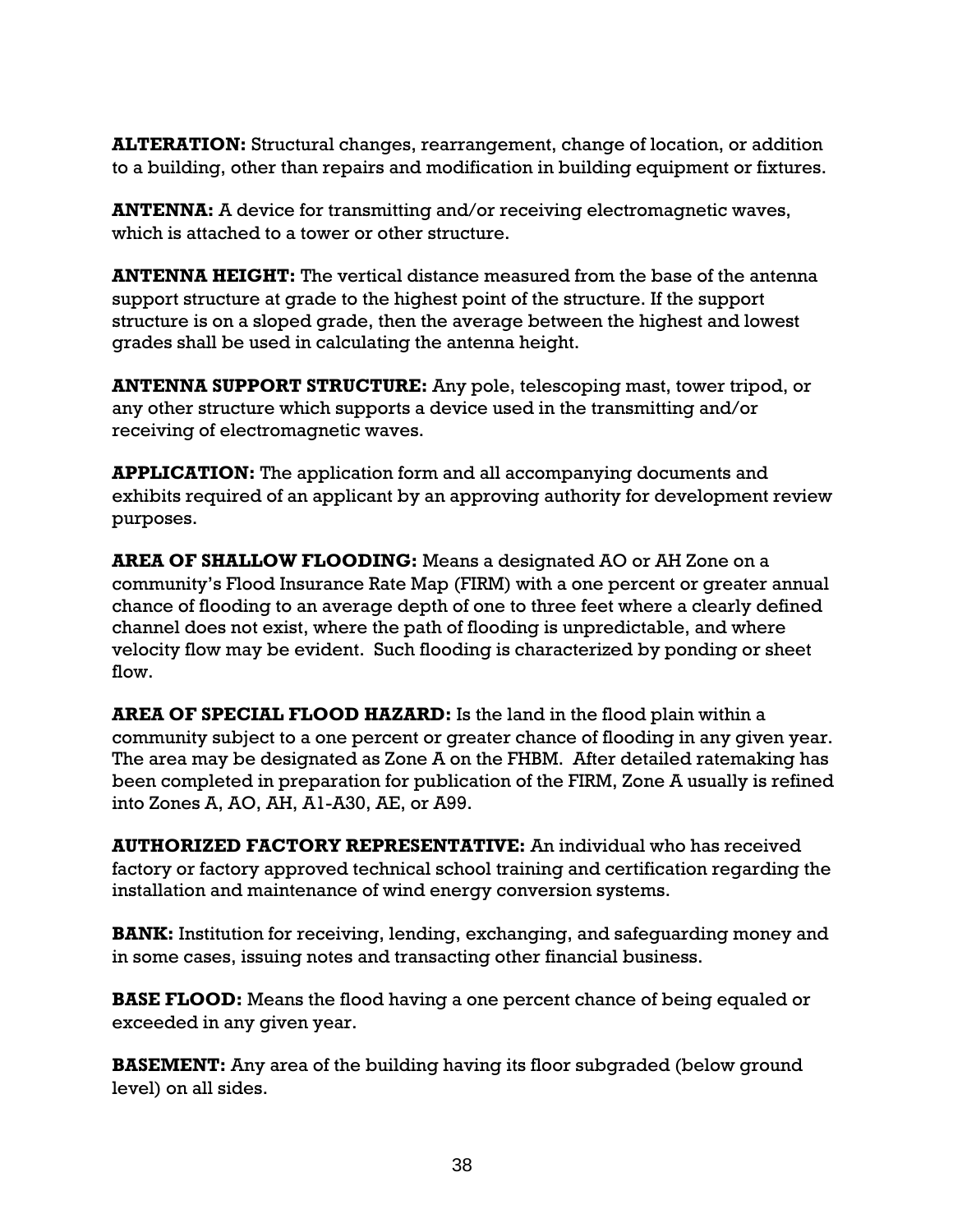**BOARDING HOUSE:** Building wherein more than four people are sheltered for profit.

**BUILDING:** Any structure having a roof supported by columns or walls and intended for the shelter, housing or enclosure of any individual, animal, process, equipment, goods or materials of any kind or nature.

**BUILDING AREA:** Total of area taken on a horizontal plane at the main finished grade level of the principal building and all accessory buildings, exclusive of unenclosed porches twenty-five (25) square feet or less, terraces and steps. All dimensions shall be measured between exterior faces of walls.

**BUILDING FRONT LINE:** A line that is parallel to the front lot line transecting that point in the building face which is closest to the front lot line. This face includes porches whether enclosed or unenclosed but does not include steps.

**BUILDING HEIGHT:** Vertical distance measured from the average elevation of the proposed finished grade at the front of the building to the highest point of the roof for flat and mansard roofs, and to the average height between eaves and ridge for other types of roofs.

**CAMP GROUND:** Land on which are located one or more cabins, trailers, shelters, or other accommodation suitable for seasonal or temporary living purposes.

**CEMETERY:** Property used for the interring of the dead.

**CHANNEL (TELECOMMUNICATIONS):** The segment of the radiation spectrum to or from an antenna which carries one signal. An antenna may radiate on many channels simultaneously.

**CHILD CARE:** A home or facility serving more than six full-time and four part-time children.

**CLUB, PRIVATE:** Building or use catering exclusively to club members and their guests for recreational purposes.

**COLOCATION:** Locating personal wireless telecommunications equipment from more than one provider at a single site or structure.

**COMMERCIAL ACCOMODATIONS:** Any business engaged in the provision of rooms for short-term occupancy, with or without meals, to the traveling public.

**COMMUNITY CENTER:** Includes public or private meeting hall, place of assembly, museum, art gallery, library, place of further education, church.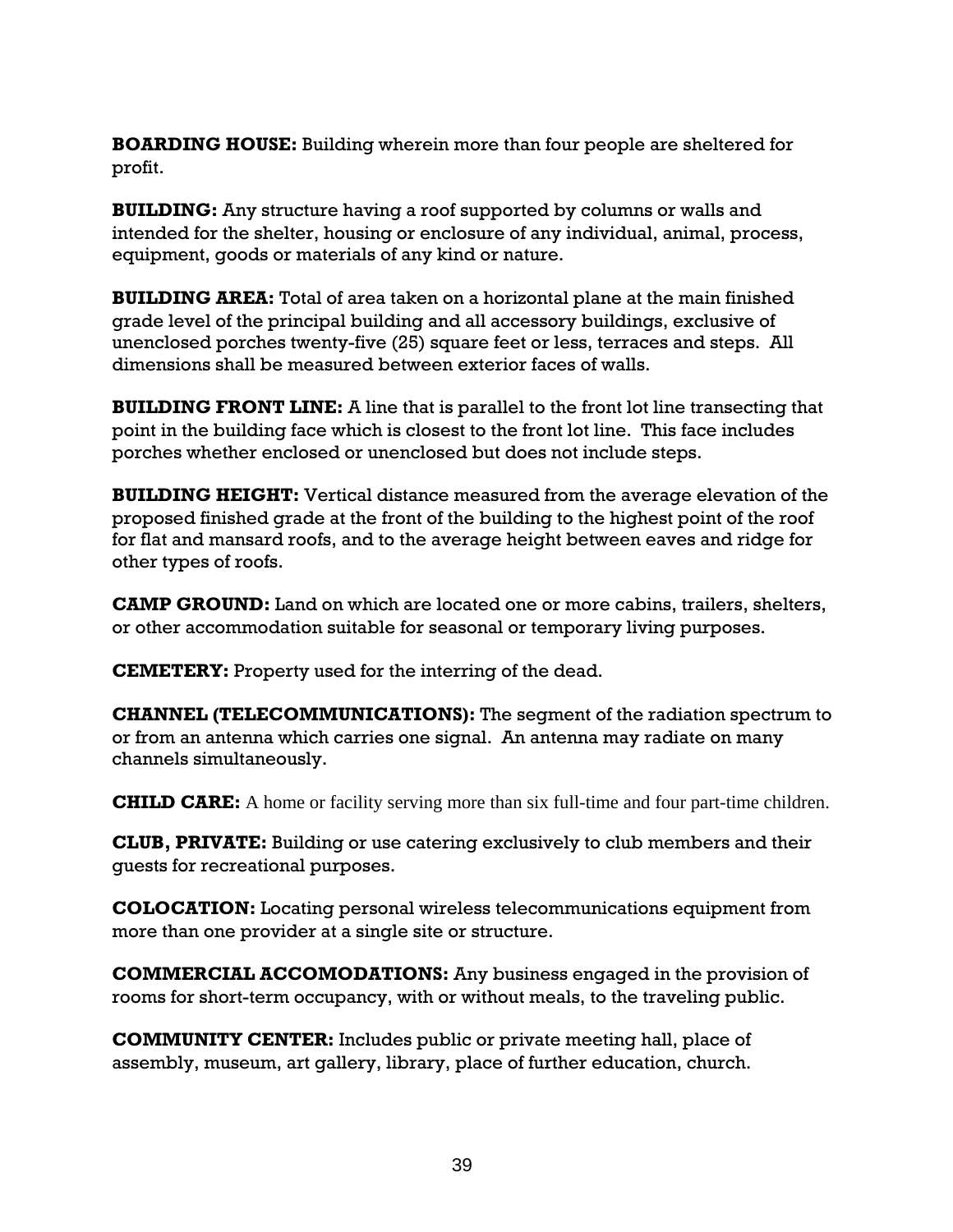**COMMUNITY FACILITY:** A building or structure owned and operated by a governmental agency to provide a governmental service to the public.

**COMPLETED:** A structure shall be considered complete when the roof and wall are in place, all electrical and plumbing systems have been installed and are operational, and the structure is inhabitable.

**CONDITIONAL USE:** Any use permitted in a district upon issuance of a conditional use permit under §604: Conditional Use, of this bylaw.

**COVERAGE:** That percentage of the lot area covered by the building area.

**dBm:** Unit of measure of the power level of a signal expressed in decibels above 1 milliwatt.

**DEVELOPMENT:** The division of a parcel into two or more parcels, the construction, reconstruction, conversion, structural alteration, relocation or enlargement of any building or other structure, or any mining, excavation or landfill, and any change in the use of any building or other structure, or land, or extension of use of land.

**DISTRICT:** A part, zone or geographic area within the municipality within which certain zoning or development regulations apply.

**DRIVEWAY:** A private roadway providing access for vehicles to a parking space, garage, dwelling or other structure.

**DWELLING, ACCESSORY:** An efficiency or one-bedroom apartment, located within or appurtenant to an owner-occupied single-family dwelling, that is clearly subordinate to a single-family dwelling, and has facilities and provisions for independent living, including sleeping, food preparation, and sanitation, provided there is compliance with all the following:

- The property has sufficient wastewater capacity.
- The unit does not exceed 30 percent of the total habitable floor area of the singlefamily dwelling.
- Applicable setback, coverage, and parking requirements specified in the bylaws are met. 24 V.S.A. § 4412(1)(E).

**DWELLING, MULTIPLE FAMILIES:** Building used as living quarters by three (3) or more families living independently of each other.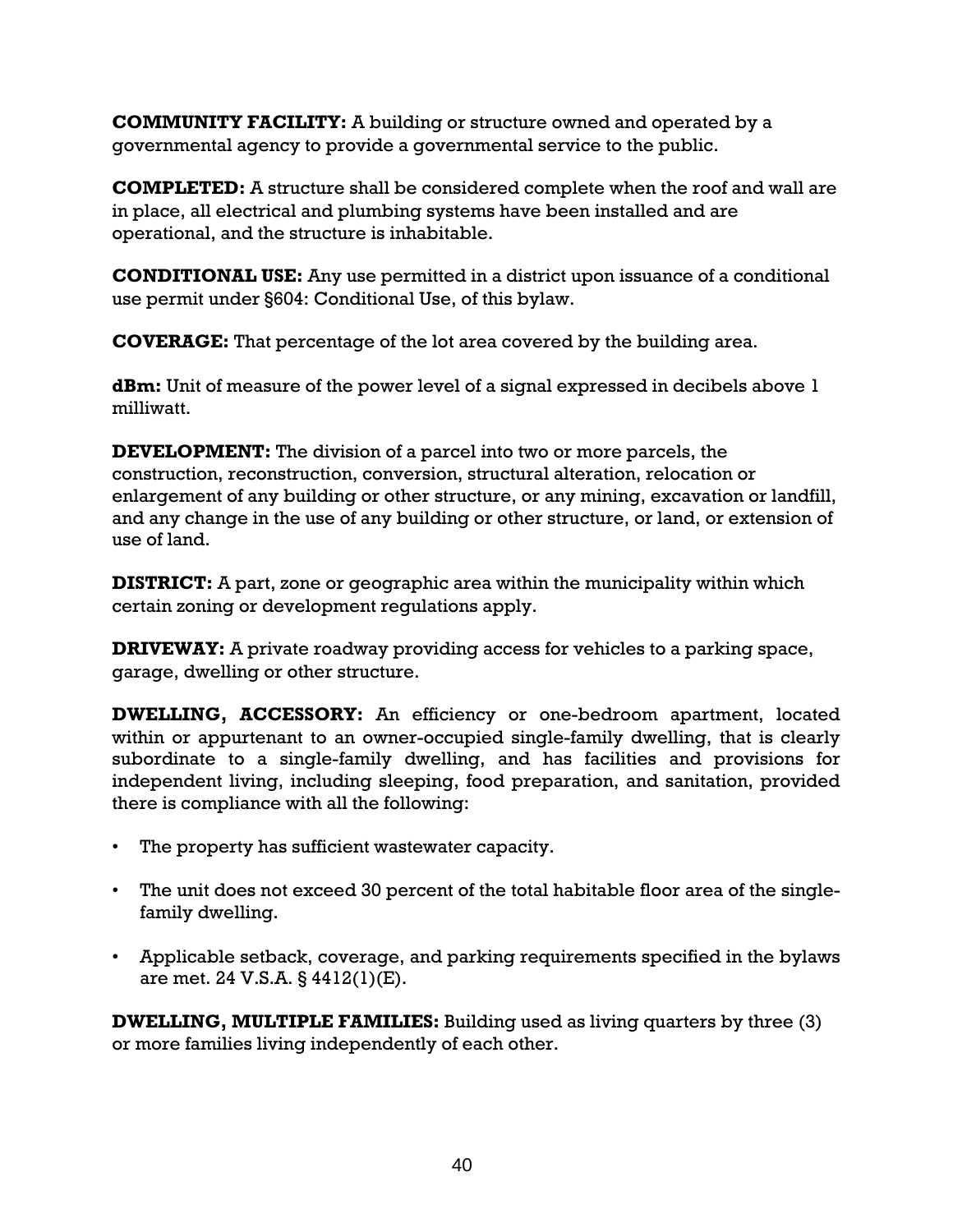**DWELLING, ONE FAMILY:** Detached building used for living quarters for one (1) family.

**DWELLING, TWO FAMILIES:** Building used as living quarters by two (2) families living independently of each other.

**DWELLING UNIT:** One or more rooms, designed, occupied or intended for occupancy as separate living quarters, with cooking, sleeping and sanitary facilities provided within the dwelling unit for the exclusive use of a single family maintaining a household.

**EARTH RESOURCE REMOVAL:** Extraction or mining of sand, gravel and stone for sale or off-tract use on an open land area.

**EASEMENT:** A grant of one or more of the property rights by the property owner to and/or for the use by the public, a corporation or another person or entity.

**ESSENTIAL SERVICES:** The erection, construction, alteration, or maintenance of underground, surface or overhead electrical, gas, steam, water and sewage transmission and collection systems and the equipment and accessory uses necessary for such systems to furnish an adequate level of public service.

**FAMILY:** One (1) or more persons living, sleeping, cooking and eating on the same premises as a single housekeeping unit.

**FARM STRUCTURE:** A building, enclosure, enclosure, or fence for housing livestock, raising horticultural or agronomic plants, or carrying out other practices associated with agricultural or farming practices, including a silo, as "agriculture" is defined above, but excludes a dwelling for human habitation.

**FARM:** See the definition of Agriculture.

**FEE:** A fixed charge as determined by the Town's legislative body for the purpose of covering the cost of the administration of the bylaw.

**FENCE:** An artificially constructed barrier of any material or combination of material erected to enclose or screen areas of land.

**FINISHED GRADE:** Completed surfaces of ground, lawns, walks, paved areas and roads brought to grades as shown on plans relating thereto.

**FLOOD HAZARD AREA:** The land subject to flooding from the base flood.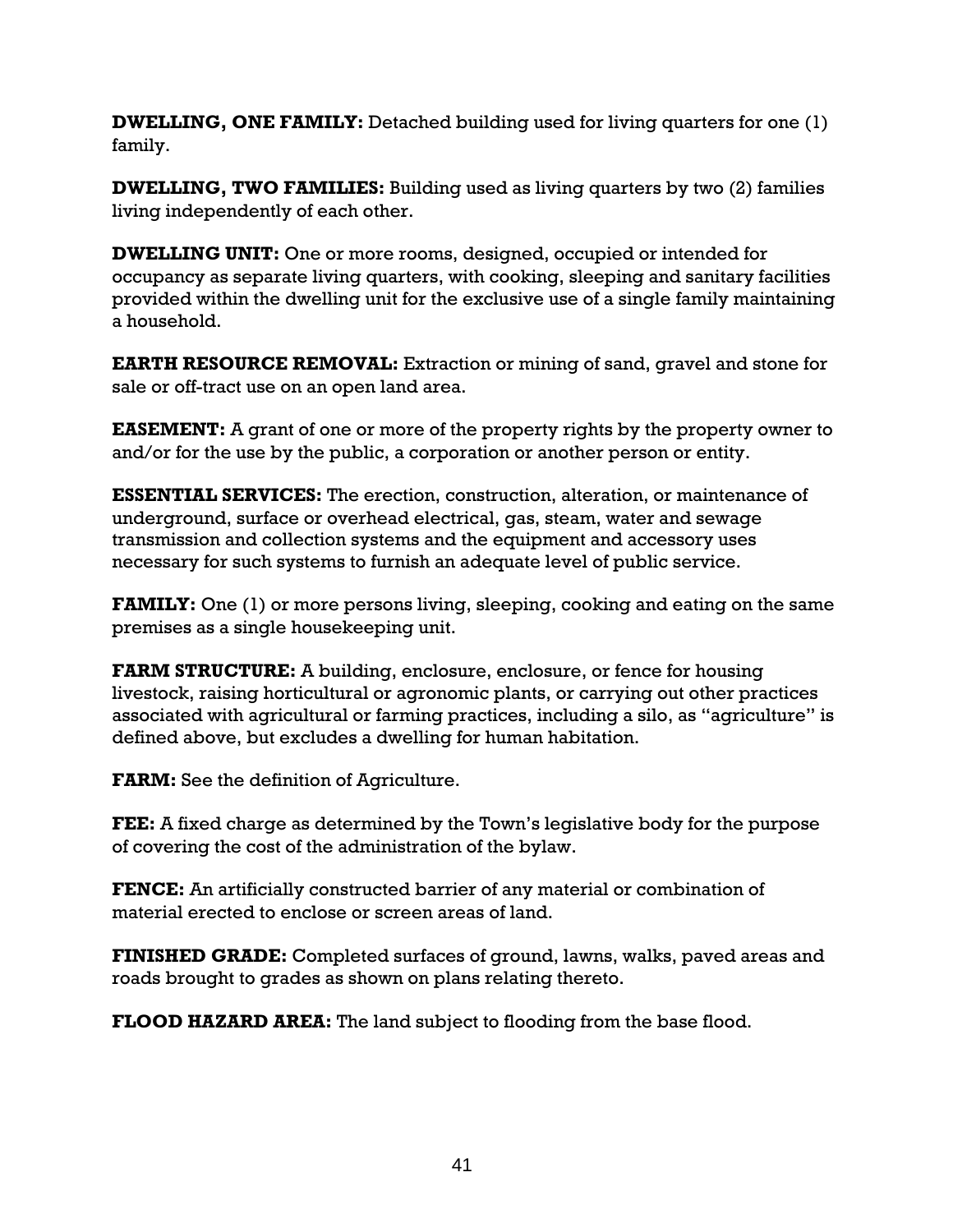**FLOOD FRINGE AREA:** That portion of the flood hazard area outside of the flood way based on the total area inundated during the regulatory base flood plus twentyfive (25) percent of the regulatory base flood discharge.

**FLOOD PROOFING:** Means any combination of structural and nonstructural additions, changes, or adjustment to properties and structures which reduce or eliminate flood damage to real estate or improved real property, water and sanitary facilities, structures and their contents.

**FLOOR AREA:** Sum of the gross horizontal area of the floors of a building, excluding unfinished basement floor areas. All dimensions shall be measured between interior faces of walls.

## **FRONT YARD:** See YARD, FRONT

**FORESTRY:** Establishments primarily engaged in the operation of timber tracts, tree farms, forest nurseries, the gathering of forest products, or in performing forest services.

**FUNERAL HOME:** A building used for the preparation of the deceased for burial and the display of the deceased and ceremonies connected therewith before burial or cremation.

**GHz:** Gigahertz. One billion (1,000,000,000) hertz.

**GROUP HOME:** Any residential facility operating under a license or registration granted or recognized by a state agency, that serves not more than eight unrelated persons, who have a handicap or disability as defined in 9 V.S.A. § 4501, and who live together as a single housekeeping unit. In addition to room, board and supervision, residents of a group home may receive other services at the group home meeting their health, developmental or educational needs.

**HERTZ:** (Hz) One hertz is the frequency of an electric or magnetic field which reverses polarity once each second, or one cycle per second.

**HOME OCCUPATION:** The use of a minor portion of a dwelling unit by the occupants thereof for an occupation which is customary in residential areas and which does not have an undue adverse effect upon the character of the residential area in which the dwelling is located.

**HOUSEHOLD APPLIANCE:** Any range, stove, refrigerator, washing machine, clothes dryer, water pump, power tool and the like.

**INTERESTED PERSON:** In accordance with Section 4465 of 24 V.S.A, an interested person means any one of the following: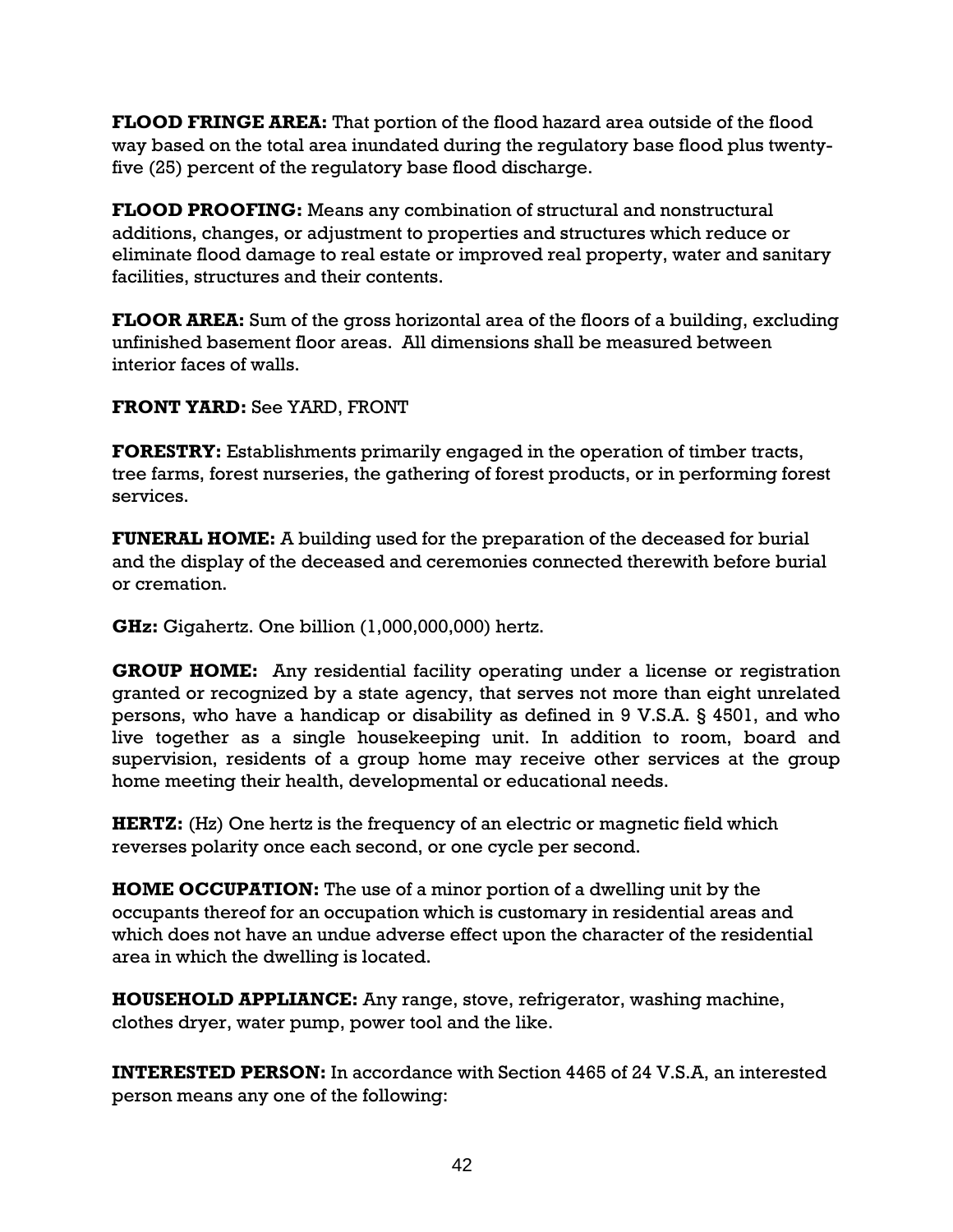(1) A person owning title to property, or a municipality or solid waste management district empowered to condemn it or an interest in it, affected by a bylaw, who alleges that the bylaw imposes on the property unreasonable or inappropriate restrictions of present or potential use under the particular circumstances of the case.

(2) The municipality that has a plan or a bylaw at issue in an appeal brought under this chapter or any municipality that adjoins that municipality.

(3) A person owning or occupying property in the immediate neighborhood of a property that is the subject of any decision or act taken under this chapter, who can demonstrate a physical or environmental impact on the person's interest under the criteria reviewed, and who alleges that the decision or act, if confirmed, will not be in accord with the policies, purposes, or terms of the plan or bylaw of that municipality.

(4) Any ten persons who may be any combination of voters or real property owners within a municipality listed in subdivision (2) of this subsection who, by signed petition to the appropriate municipal panel of a municipality, the plan or a bylaw of which is at issue in any appeal brought under this title, allege that any relief requested by a person under this title, if granted, will not be in accord with the policies, purposes, or terms of the plan or bylaw of that municipality. This petition to the appropriate municipal panel must designate one person to serve as the representative of the petitioners regarding all matters related to the appeal.

(5) Any department and administrative subdivision of this state owning property or any interest in property within a municipality listed in subdivision (2) of this subsection, and the agency of commerce and community development of this state.

**JUNK:** Old or discarded scrap copper, brass, iron, steel and other old or scrap or nonferrous material, including but not limited to household appliances, furniture, rope, rags, batteries, glass, rubber debris, waste, trash, construction debris, plumbing fixtures, or any discarded, dismantled, wrecked, scrapped or ruined motor vehicles or parts thereof. Any of the above items used in a bona fide agricultural operation are excluded from this definition.

**JUNK MOTOR VEHICLE:** A discarded, dismantled, wrecked, scrapped or ruined motor vehicle or parts thereof, or one other than an on-premise utility vehicle, which is allowed to remain unregistered for a period of ninety days from the date of discovery.

**JUNK YARD:** Any place of outdoor storage or deposit which is maintained, operated or used in connection with a business for storing, keeping, processing, buying or selling junk or as a scrap metal processing facility. "Junkyard" also means any place of outdoor storage or deposit, not in connection with a business, which is maintained or used for storing or keeping two or more unregistered motor vehicles which are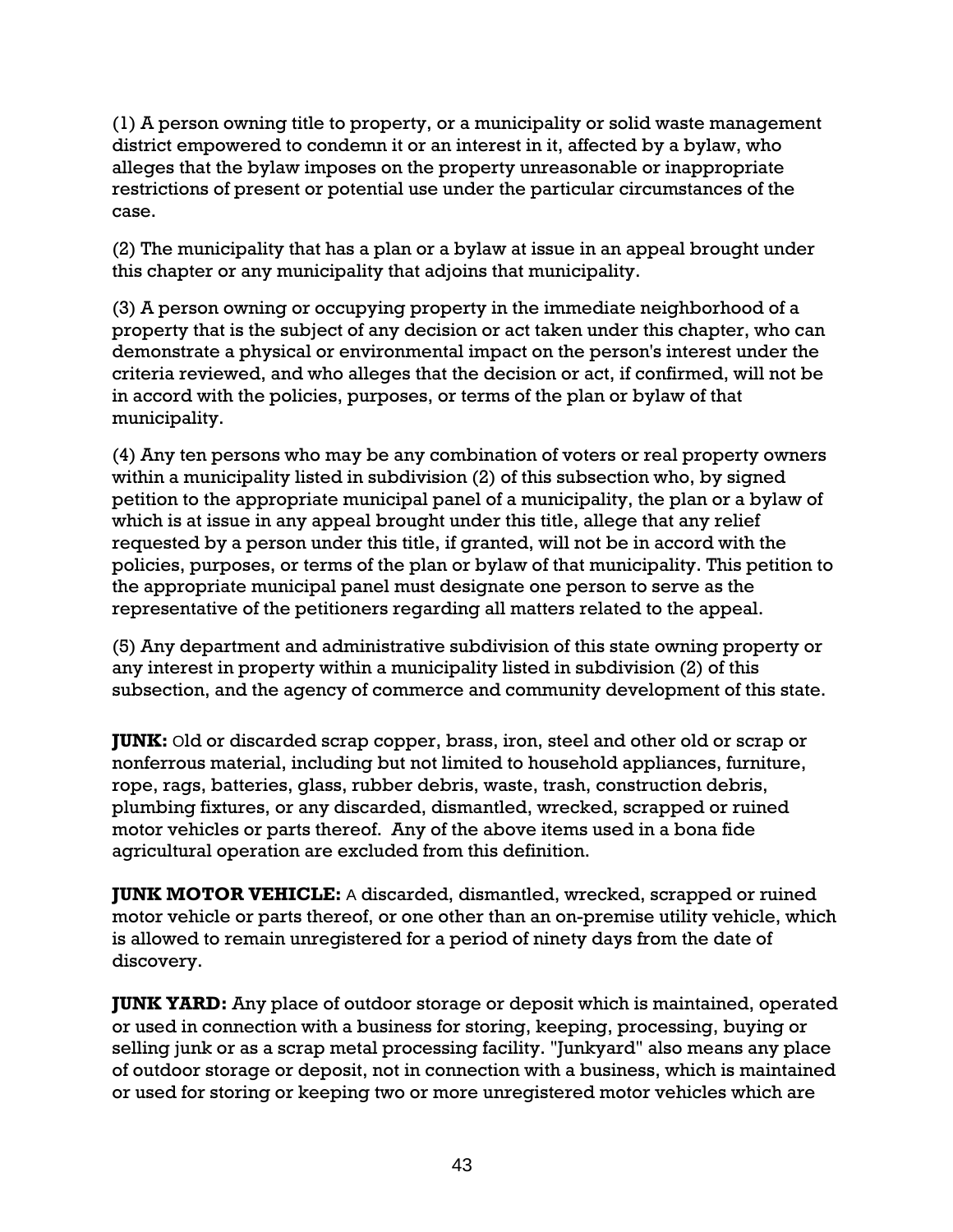visible from any portion of a public highway (any highway, road, street or other public way, regardless of classification). However, the term does not include a private garbage dump or a sanitary landfill approved or permitted by the State of Vermont. It does not mean a garage where wrecked or disabled motor vehicles are stored for less than 90 days for inspection or repairs.

**LAND:** A singular piece of real estate deeded to a specified owner.

**LIGHT MANUFACTURING:** Fabrication, processing or assembly employing only electric or other substantially noiseless and inoffensive motive power, utilizing hand labor or quiet machinery and processes, and free from neighborhood-disturbing agents, such as odors, gas, fumes, smoke, cinders, flashing or excessively bright lights, refuse matter, electromagnetic radiation, heat or vibration.

**LOADING SPACE:** An off-street space or berth used for the loading or unloading of commercial vehicles.

**LOT:** Land occupied or to be occupied by a building and its accessory buildings, together with the required open spaces, having not less than the minimum area, width and depth required for a lot in the district in which such land is situated, and having frontage on a street, or other means of access as may be determined by the Planning Commission to be adequate as a condition of the issuance of a zoning permit for a building on such land.

**LOT AREA:** Total area within the property lines excluding any part thereof lying within the limits of a public highway or proposed public highway.

**LOT DEPTH:** The distance measured from the front lot line to that point farthest from the front lot line measured at right angles to the front lot line.

**LOT FRONTAGE:** The length of the front lot line measured at the edge of the rightof-way.

**LOT LINE FRONT:** That lot line separating a lot from a street right-of-way.

**LOT LINE, REAR:** That lot line opposite and most distant from the front lot line; or in the case of triangular or otherwise irregularly shaped lots, a line ten feet in length entirely within the lot, parallel to and at a maximum distance from the front lot line.

**LOT LINE, SIDE:** Any lot line other than a front or rear lot line.

**LOWEST FLOOR:** The lowest floor of the lowest enclosed area (including basement). An unfinished or flood resistant enclosure, usable solely for parking of vehicles, building access or storage in an area other than a basement area is not considered a building's lowest floor; provided that such enclosure is not built so as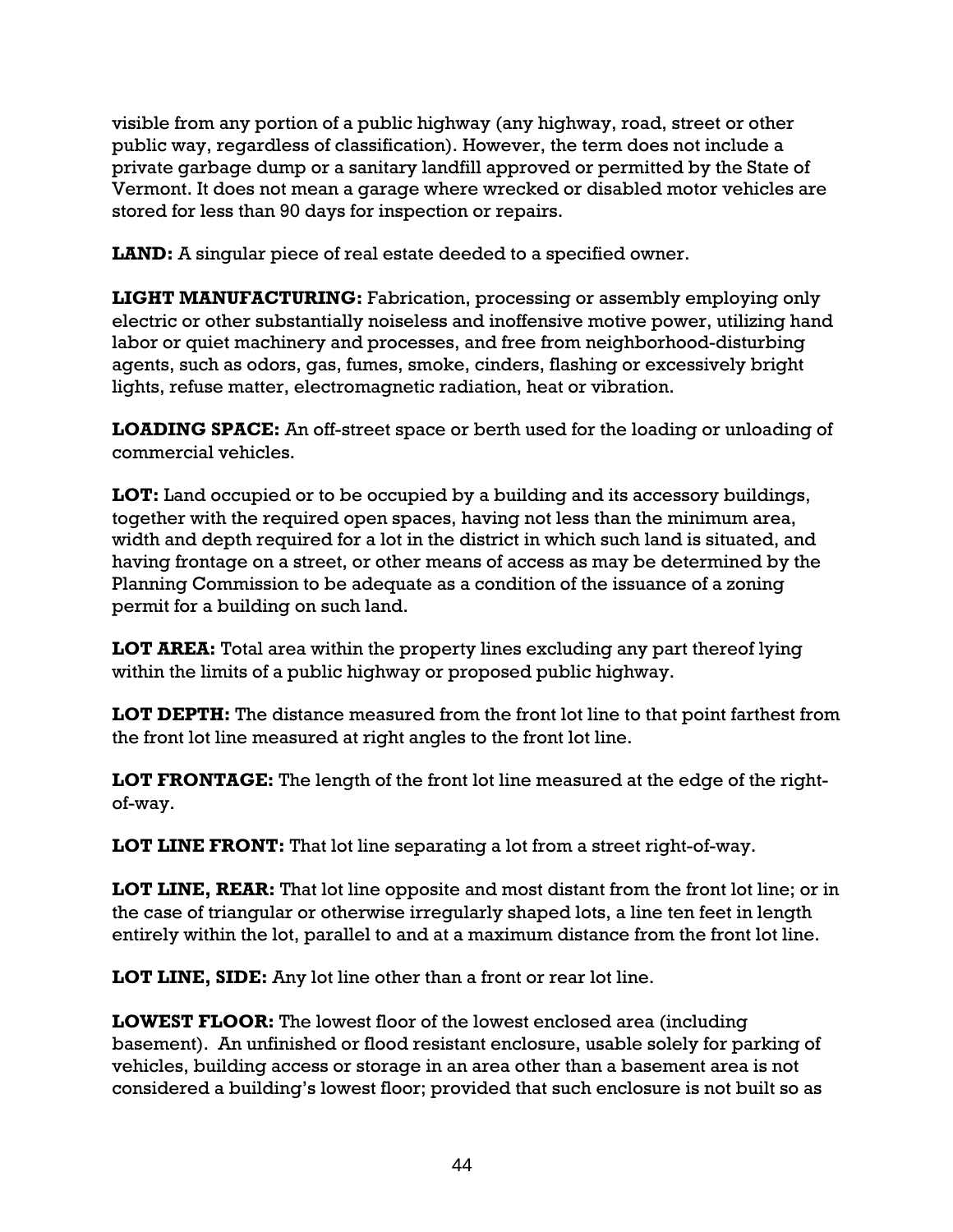to render the structure in violation of the applicable non-elevation design requirements of 44 CFR (Code of Federal Regulations), § 60.3, Flood Plain Management Criteria for Flood Prone Areas.

**MANUAL AND AUTOMATIC CONTROLS:** Give protection to power grids and limit rotation of the blades to below the designed limits of the conversion system.

**MANUFACTURED HOME:** A structure, transportable in one or more sections, which is built on a permanent chassis and is deigned for use with or without a permanent foundation when connected to the required utilities. For flood plain management purposes the term "manufactured home" also includes park trailers, travel trailers, and other similar vehicles placed on a site for greater than 180 consecutive days. For insurance purposes the term "manufactured home" does not include park trailers, travel trailers, and other similar vehicles.

**MEAN SEA LEVEL:** For purposes of the National Flood Insurance Program, the National Geodetic Vertical Datum (NGVD) of 1929 or other datum, to which base flood elevations shown on a communities Flood Insurance Rate Map are referenced.

**MOBILE HOME:** A trailer or a movable living unit with or without wheels, used for living quarters. A sectional prefabricated house shall not be considered a mobile home.

**MOBILE HOME PARK:** Land on which more than two (2) mobile homes are placed and occupied for living purposes.

**MONITORING:** The measurement, by the use of instruments in the field, of nonionizing radiation exposure at a facility site as a whole, or from individual personal wireless communication facilities, towers, antennas or repeaters.

**MONITORING PROTOCOL:** The testing protocol, such as the Cobbs Protocol, (or one substantially similar, including compliance determined in accordance with the National Council on Radiation Protection and Measurements, Reports 86 and 119) which is to be used to monitor the emissions and determine exposure risk from existing and new telecommunications facilities upon adoption of this article.

**MONOPOLE:** A single self-supporting vertical pole with no guy wire anchors, usually consisting of a galvanized or other unpainted metal or a wooden pole with below grade foundations.

**MOTEL:** Building containing rooms which are rented as a series of sleeping units for automobile transients, each sleeping unit consisting of at least a bedroom and bathroom.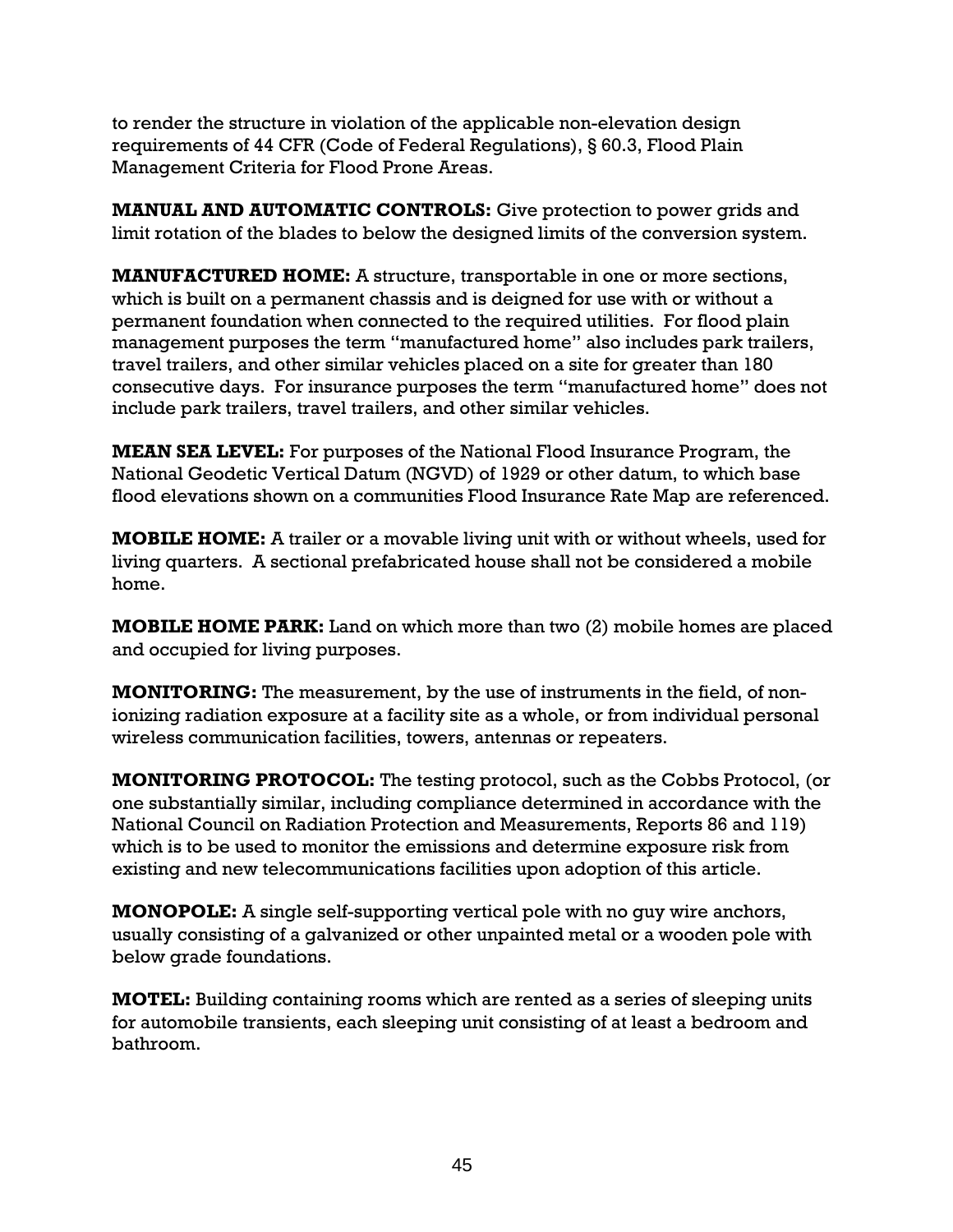**NON-CONFORMING USE:** Use of land or structure which does not comply with all zoning regulations for the district in which it is located, where such use conformed to all applicable laws, ordinances and regulations prior to enactment of those regulations.

**NON-CONFORMING LOT or STRUCTURE:** A lot or structure not conforming with the zoning regulations for the district in which it is located, where such lot or structure or lot conformed with all applicable laws, ordinances and regulations prior to the enactment of these regulations.

**NON-RESIDENTIAL USE:** All uses of buildings, structures or land except onefamily dwellings, two-family dwellings, and multiple-family dwellings.

**OFFICE SPACE:** Sum of the gross horizontal area of the floors of the room or group of rooms used for conducting the affairs of a business, profession, service, industry, or government. All dimensions shall be measured between interior faces of walls.

**OUTDOOR RECREATION:** A facility open to the general public, including but not limited to golf course driving range, golf pitch and putt course, golf courses, hunting preserve, ski area, tennis courts, and any other public facilities as they become available.

**PARKING SPACE:** Off-street space used for the temporary location of one licensed motor vehicle, which conforms with the dimensional requirements for a parking space as set forth in § 313, and having direct access to a street or alley.

**PERMITTED USE:** A use specifically allowed in a district; upon issuance of a zoning permit, excluding illegal uses and non-conforming uses.

**PERSONAL WIRELESS SERVICES:** Commercial mobile services, unlicensed wireless exchange access services. These services include: cellular services, personal communications services, specialized mobile radio services, and paging services.

**PERSONAL WIRELESS TELECOMMUNICATIONS FACILITY:** All equipment (including repeaters) and locations of equipment with which a telecommunications provider transmits and receives the waves which carry their services. This facility may be sited on one or more towers or structure(s) owned and permitted by the provider or another owner or entity.

**PERSONAL WIRELESS TELECOMMUNICATIONS SERVICE PROVIDER:** An entity licensed by the FCC to provide telecommunications services to individuals or institutions.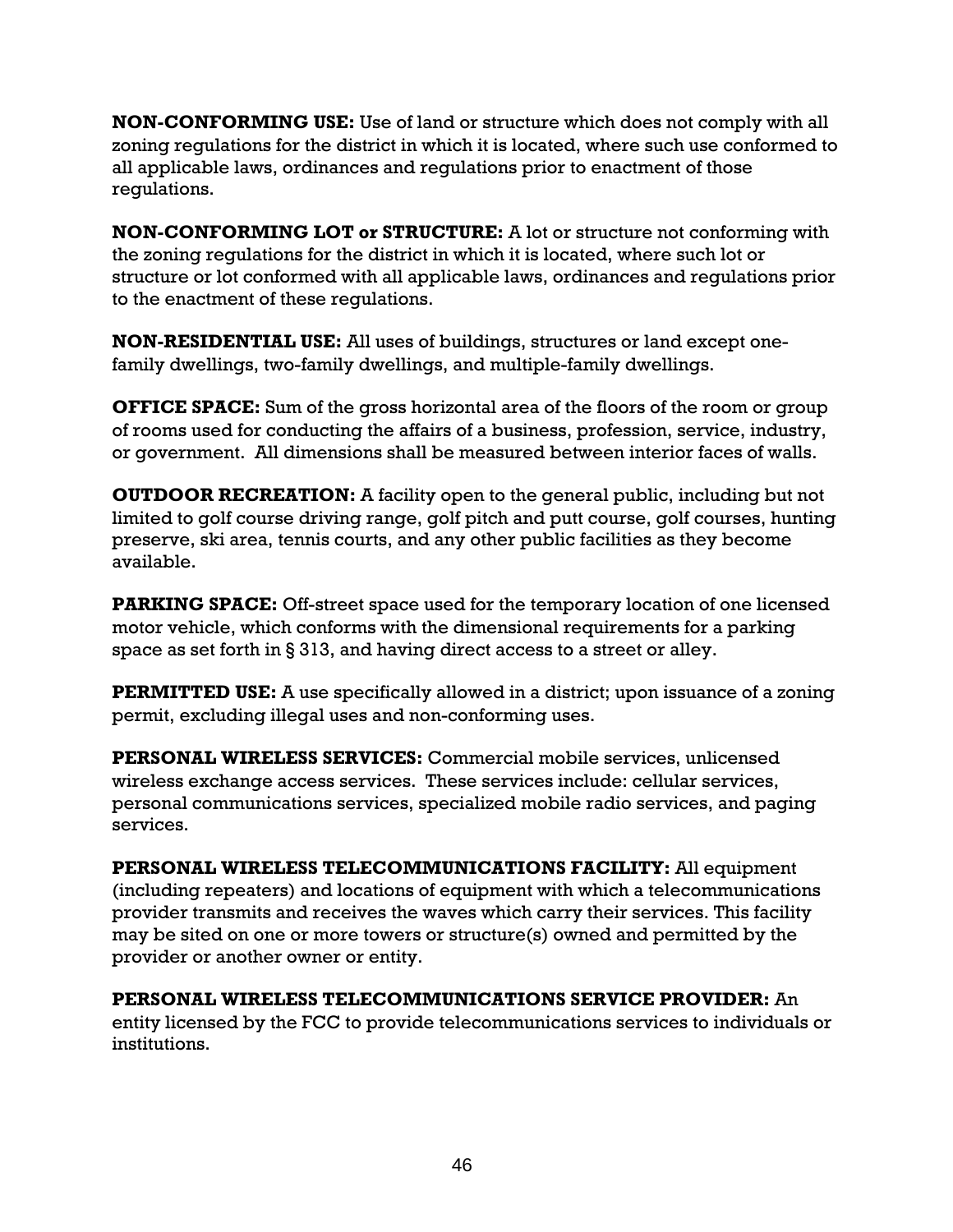**PLAT:** A map representing a tract of land, showing the boundaries and location of individual properties and streets.

**PLOT:** A parcel of land that can be identified and referenced to a recorded plat or map.

**PRINCIPAL USE:** The primary or predominant use of any lot.

**PROFESSIONAL ENGINEER:** An engineer licensed to practice in the State of Vermont.

**PROFESSIONAL OFFICES:** The office of a recognized profession maintained for the conduct of that profession. This shall include but not be limited to lawyers, doctors, and accountants.

**PUBLIC ASSEMBLY:** Includes auditorium, theater, public hall, school hall, meeting hall, church, and temple.

**PUBLIC FACILITY:** Any structure or land use necessary for either the conduct of municipal business or the maintenance of municipally owned structures, land, services, and/or vehicles.

## **REAR YARD:** See YARD, REAR

**RELIGIOUS USES:** Includes church, temple, parish house, convent, seminary and retreat house and structures or uses incidental thereto.

**REPEATER:** A small receiver/relay transmitter designed to provide service to areas which are not able to receive adequate coverage from a base station in a personal wireless telecommunications network and has no significant visual impact on the surrounding area.

**RESIDENTIAL AREA:** Any part of Westfield in which this bylaw permits accessory, one, two, or multi family dwellings.

**RESIDENTIAL USE:** Includes accessory dwelling, one-family dwelling, two-family dwelling, multiple-family dwelling and professional residence-office.

**RESTAURANT/BAKERY:** Any fixed or mobile place or facility at or in which food or drink is offered or prepared for retail sale or for service with or without charge on or at the premises or elsewhere.

**RETAIL SALES/SERVICE:** Includes enclosed store for the sale of retail goods and personal service shop and shall exclude any free-standing retail stand, gasoline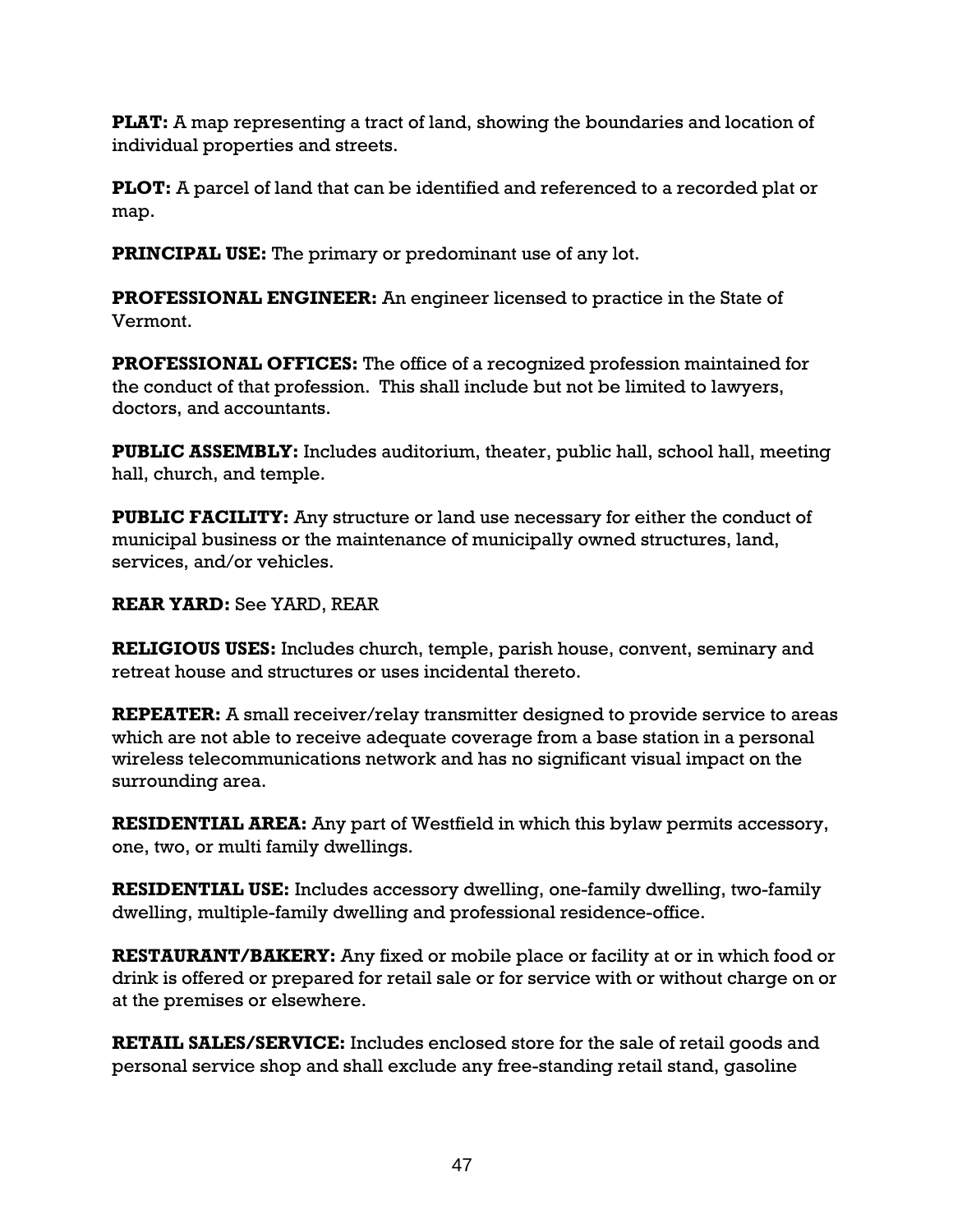service and motor vehicle repair service, new and used car sales and service, trailer and mobile homes sales and service.

**RIGHT-OF-WAY:** The strip of land acquired by reservation, dedication, forced dedication, prescription or condemnation and intended to be occupied or occupied by a road, crosswalk, railroad, electric transmission line, oil or gas pipeline, water line, sanitary storm sewer and other similar uses. Unless indicated otherwise by Town records, all public street right-of-ways should be deemed to be fifty (50) feet in width.

**SCHOOL:** Any building, campus, or part thereof which is designed, constructed or used for educational purposes or instruction in any branch of knowledge. This term shall include pre-school, elementary school, secondary school or post-secondary school whether public or private.

**SCENIC VIEW:** A wide angle or panoramic field of sight which may include natural and/or human-made structures and activities. A scenic view may be from a stationary viewpoint or be seen as one travels along a roadway, waterway, or path. A view may be to a faraway object, such as a mountain, or a nearby object. Scenic views of particular importance are noted in the Westfield Town Plan under "Wildlife Habitat and Significant Natural and Historic Features".

**SELF STORAGE UNITS:** Buildings containing 2 or more storage lockers available to the general public in exchange for a monthly fee where such lockers are accessible to the lessee from the exterior of the building.

**SETBACK:** The distance between the street right-of-way line and the front line of a building or any projection thereof, excluding uncovered steps.

## **SIDE YARD:** See YARD, SIDE

**SIGN:** Any device, structure, building or part thereof, for visual communications that is used for the purpose of bringing the subject thereof to the attention of the public.

**STEALTH FACILITY:** Any communications facility which is designed to blend into the surrounding environment. Examples of stealth facilities may include architecturally screened roof-mounted antennas, building-mounted antennas painted to match the existing structure, antennas integrated into architectural elements, antenna structures designed to look like light poles, and structures designed to resemble natural features such as trees or rock outcroppings.

**STREET:** Public highway for vehicular traffic which affords the principal means of access to abutting properties.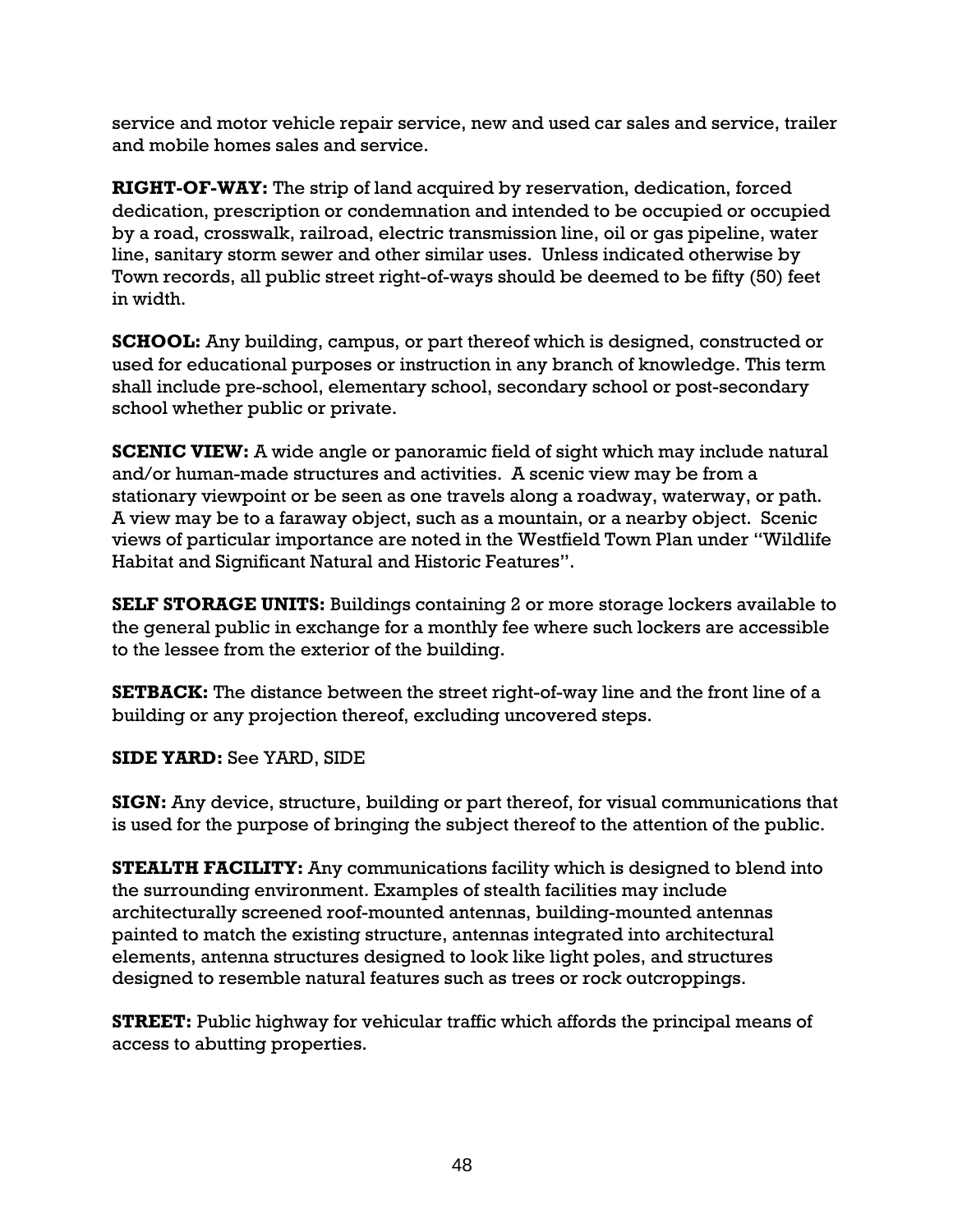**STREET LINE:** Right-of-way line of a public highway as dedicated by a deed of record, where the width of the street is not established, the street line shall be considered to be twenty-five (25) feet from the center line of the traveled portion of the right-of-way.

**STRUCTURE:** A combination of materials that form a construction for use, occupancy, or ornamentation whether installed on above, or below the surface of land or water.

**SUBSTANTIAL IMPROVEMENT:** Means any repair, reconstruction, or improvement of a structure, the cost of which equals or exceeds fifty (50) percent of the market value of the structure either; (a) before the improvement or repair is started, or (b) if the structure has been damaged, and is being restored, before the damage occurred. The term does not, however include either; (1) any project for improvement of a structure to comply with existing state or local health, sanitary, or safety code specifications which are solely necessary to assure safe living conditions or (2) any alteration of a structure listed on the National Register of Historic Places or a State Inventory of Historic Sites.

**TEMPORARY STRUCTURES/USES:** A structure without any foundation or footings and which is removed when the designated time period, activity, or use for which the temporary structure was erected has ceased. This term also means a use established for a fixed period of time with the intent to discontinue such use upon the expiration of the time period.

**TEMPORARY WIRELESS COMMUNICATION FACILITY:** Any tower, pole, antenna, etc., designed for use while a permanent wireless facility is under construction, or for a special event or conference.

**TOP OF BANK:** The bank is the land area immediately adjacent to the bed of the stream which is essential in maintaining its integrity. The top of the bank is the line where the steep walls of the bank and the more moderate slope of adjacent land meet.

**RECREATIONAL VEHICLE:** A vehicular type portable structure without a permanent foundation, which can be towed, hauled or driven and primarily designed as temporary living accommodation for recreational, camping, and travel use and including, but not limited to, travel trailers, truck campers, camping trailers, and self-propelled motor homes.

**TRAVELED WAY:** That portion of a public highway designed for the movement of a motor vehicle, shoulders, and roadside parking, rest, observation areas, and other areas immediately adjacent and contiguous to the traveled portion of the roadway.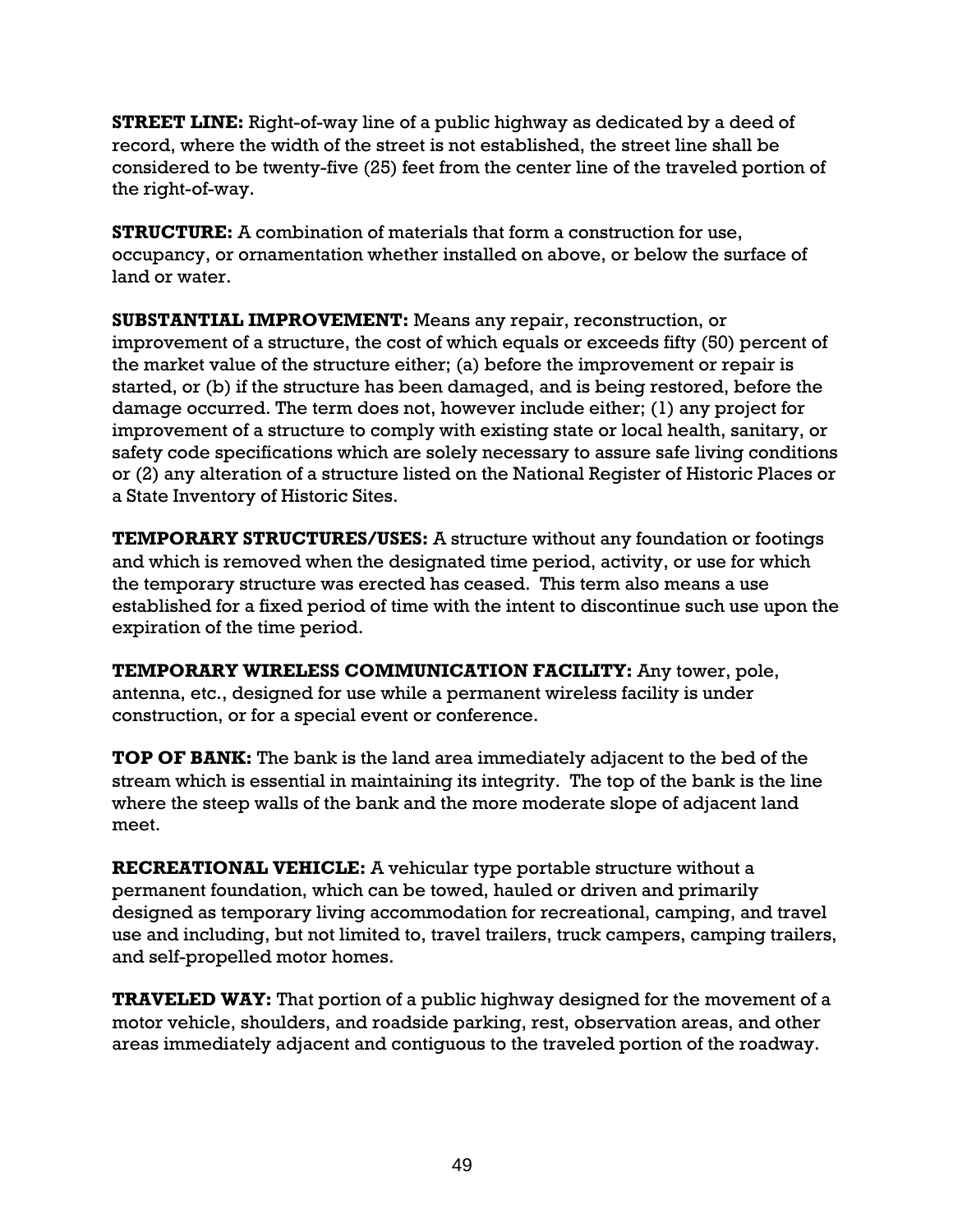**VARIANCE:** Permission to depart from the literal requirements of this zoning bylaw. Such permission shall be granted only by the Westfield Zoning Board of Adjustment in compliance with the criteria set forth in 24 VSA §4469 and after a public hearing warned in compliance with 24 VSA §4464.

**VEGETATED BUFFER STRIP:** Undisturbed vegetation located along waterways.

**VIEW CORRIDOR:** A three-dimensional area extending out from a viewpoint. The width of the view corridor depends on the focus of the view. The focus of the view may be a single object, such as a mountain, which would result in a narrow corridor, or a group of objects, such as a downtown skyline, which would result in a wide corridor. Panoramic views have very wide corridors and may include a 360-degree perspective. Although the view corridor extends from the viewpoint to the focus of the view, the mapped portion of the corridor extends from the viewpoint and is based on the area where base zone heights must be limited in order to protect the view.

**WATERWAY:** Any body of flowing water identified as a perennial river, stream or brook on a USGS topographical map.

**WATER RESERVOIR:** This term shall mean either an impoundment of water created by a human made dam or a tower, structure or lake built for the sole purpose of storing water.

**WILDLIFE REFUGE:** An area of land, with or without structures, that has been set aside for the sole purpose of providing a protected habitat for one or more species of animal.

**WIND ENERGY CONVERSION SYSTEM (WECS):** Any device such as a wind charger, windmill or wind turbine which converts wind energy into a form of usable energy.

**YARD:** An open space that lies between the principal or accessory building or buildings and the nearest lot line. Such yard is unoccupied and unobstructed from the ground upward except as may be specifically provided in this zoning bylaw.

**YARD, FRONT:** Yard between the front lot line and the front of a principal or accessory building extended to the side lot lines of the lot. The depth of the front yard shall be measured from the front lot line to the front line of the principal or accessory building.

**YARD, REAR:** Yard between the rear lot line and the rear of a principal or accessory building extended to the side lot lines of the lot. The depth of the rear yard shall be measured from the rear lot line to the rear of the principal or accessory building.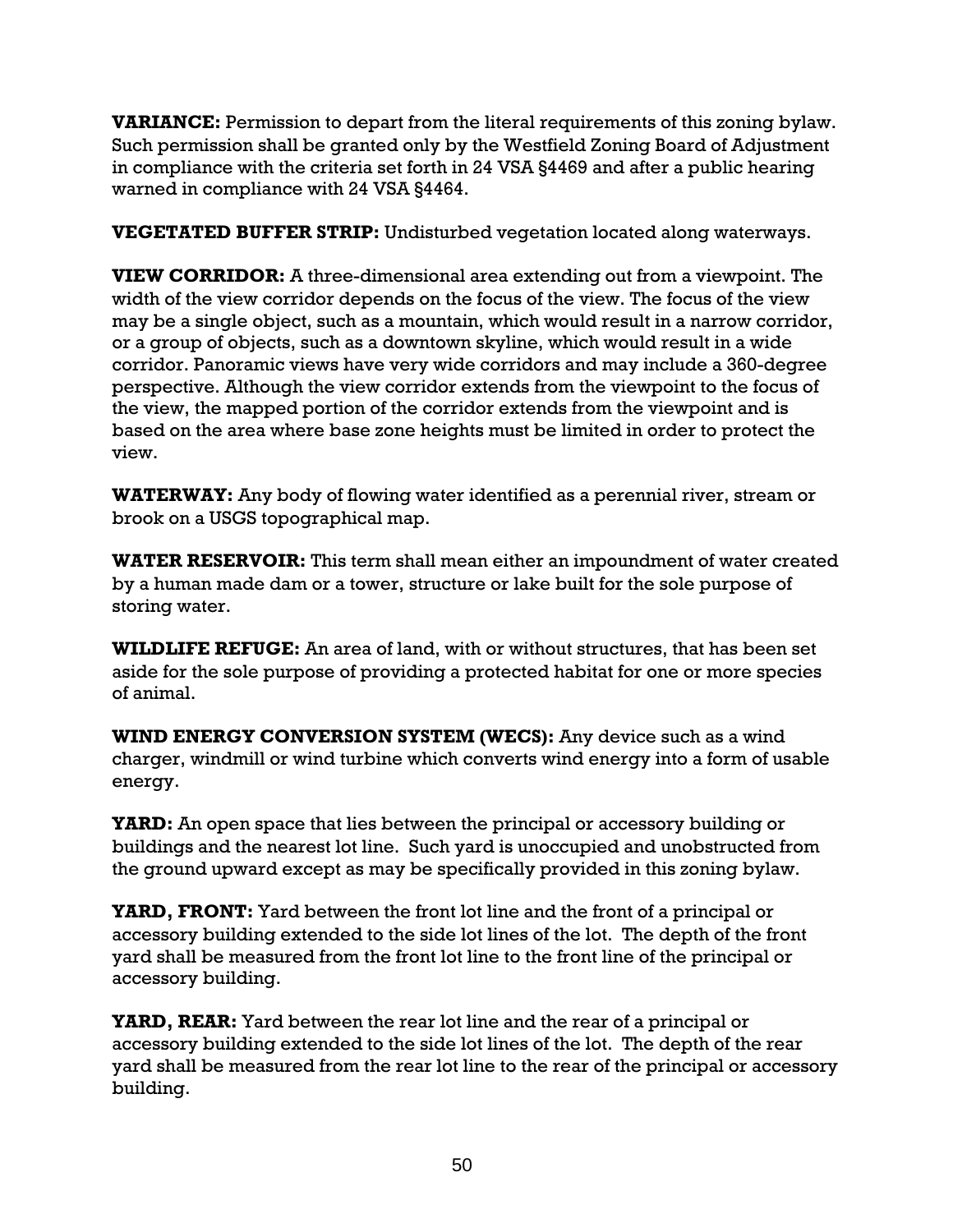**YARD, SIDE:** Yard between the principal or accessory building and a side lot line, and extending through from the front yard to the rear yard.

## **ARTICLE 6: ADMINISTRATION AND ENFORCEMENT**

## **§601: Administrative Officer**

The Selectboard shall appoint an Administrative Officer from nominations submitted by the Planning Commission for a term of three (3) years in accordance with the Act [§4448]. The Selectboard may remove an Administrative Officer for cause at any time after consultation with the Planning Commission.

An acting Administrative Officer may be appointed by the Selectboard, from nominations submitted by the Planning Commission, who shall have the same duties and responsibilities of the Zoning Administrator in the Zoning Administrator's absence. In the event an acting Administrative Officer is appointed, the Selectboard shall establish clear policies regarding the authority of the Zoning Administrator relative to the authority of the acting Administrative Officer.

The Administrator Officer shall literally administer and strictly enforce the provisions of these regulations, and in doing so shall inspect development, maintain records, and perform other related tasks as is necessary and appropriate.

## **§602: Planning Commission**

The Planning Commission shall consist of not less than three (3) or more than nine (9) members appointed by the Selectboard in accordance with the Act [§§4321– 4323]. At least a majority of members shall be residents of the municipality. Any member of the Commission may be removed at any time by a unanimous vote of the Selectboard.

The Commission shall adopt rules of procedure deemed necessary and appropriate for the performance of its functions as required under the Act [§4323(b)] and Vermont's Open Meeting Laws. In accordance with the Act, the Commission shall have the following duties in association with these regulations:

- to prepare proposed amendments to these regulations, and consider proposed amendments submitted by others, including amendments submitted by petition;
- to prepare and approve written reports on any proposed amendment to these regulations as required by the Act  $[§4441(c)]$ ; and
- to hold one or more warned public hearings on proposed amendments to these regulations, prior to submission of a proposed amendment and written report to the Legislative Body [§4441(d)].

The Planning Commission shall adopt rules of procedure and rules of ethics with respect to conflicts of interest to guide its official conduct, as required under the Act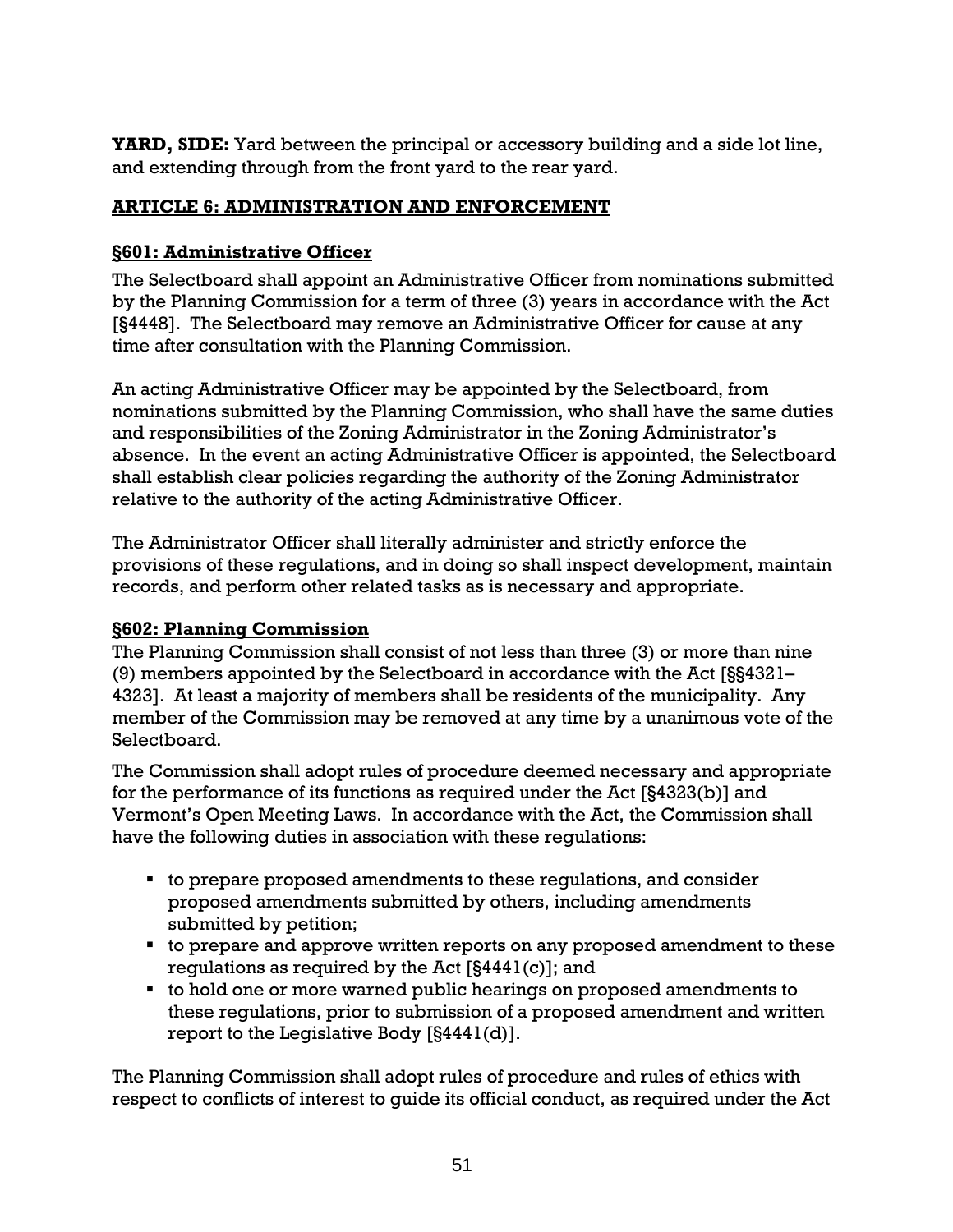[§4461(a)] and Vermont's Open Meeting Law. The Commission shall have all powers and duties as set forth in the Act to administer the provisions of these regulations, including but not limited to the power to hear and act upon:

- applications for rights-of-way or easements for development lacking frontage (Section 302),
- **applications for site plan approval (Section 606),**
- **applications for subdivision approval (Section 607).**

## **§603: Board of Adjustment**

The Board of Adjustment shall consist of not less than three (3) nor more than nine (9) members appointed by the Selectboard for specified terms in accordance with the Act [§4460(b) and (c)]. The Selectboard also may appoint alternates, for specified terms, to serve on the Board in situations when one or more members of the Board are disqualified or are otherwise unable to serve.Any member of the Board of Adjustment may be removed for cause by the Selectboard upon written charges and after public hearing.

The Board shall adopt rules of procedure and rules of ethics with respect to conflicts of interest to guide its official conduct, as required under the Act [§4461(a)] and Vermont's Open Meeting Law. The Board shall have all powers and duties as set forth in the Act to administer the provisions of these regulations, including but not limited to the power to hear and act upon:

- appeals from any decision, act or failure to act by the Administrative Officer (Section 608), and any associated variance requests (Section 612),
- applications for conditional use approval (Section 605),
- **requests for waivers from one or more dimensional standards (see Section 611).**

## **§604 Administrative Review & Zoning Permits**

- 604.01 No land development as defined in 24 V.S.A. §4303(10) may be commenced without a permit issued by the Administrative Officer. No zoning permit may be issued by the Administrative Officer unless the proposed development complies with all applicable sections of this bylaw, and all applicable approvals required by the Board of Adjustment or Planning Commission have been granted.
- 604.02 **Zoning Permits:** An application for a zoning permit shall be filed with the Administrative Officer on forms provided by the Town of Westfield. All required application fees for all relevant development review processes, as set by the Town of Westfield Selectboard, shall be submitted with the application as well. The applications for a permitted use shall include a sketch plan, no smaller than  $8.5$ "  $x$   $11$ ", drawn to scale, that depicts the following: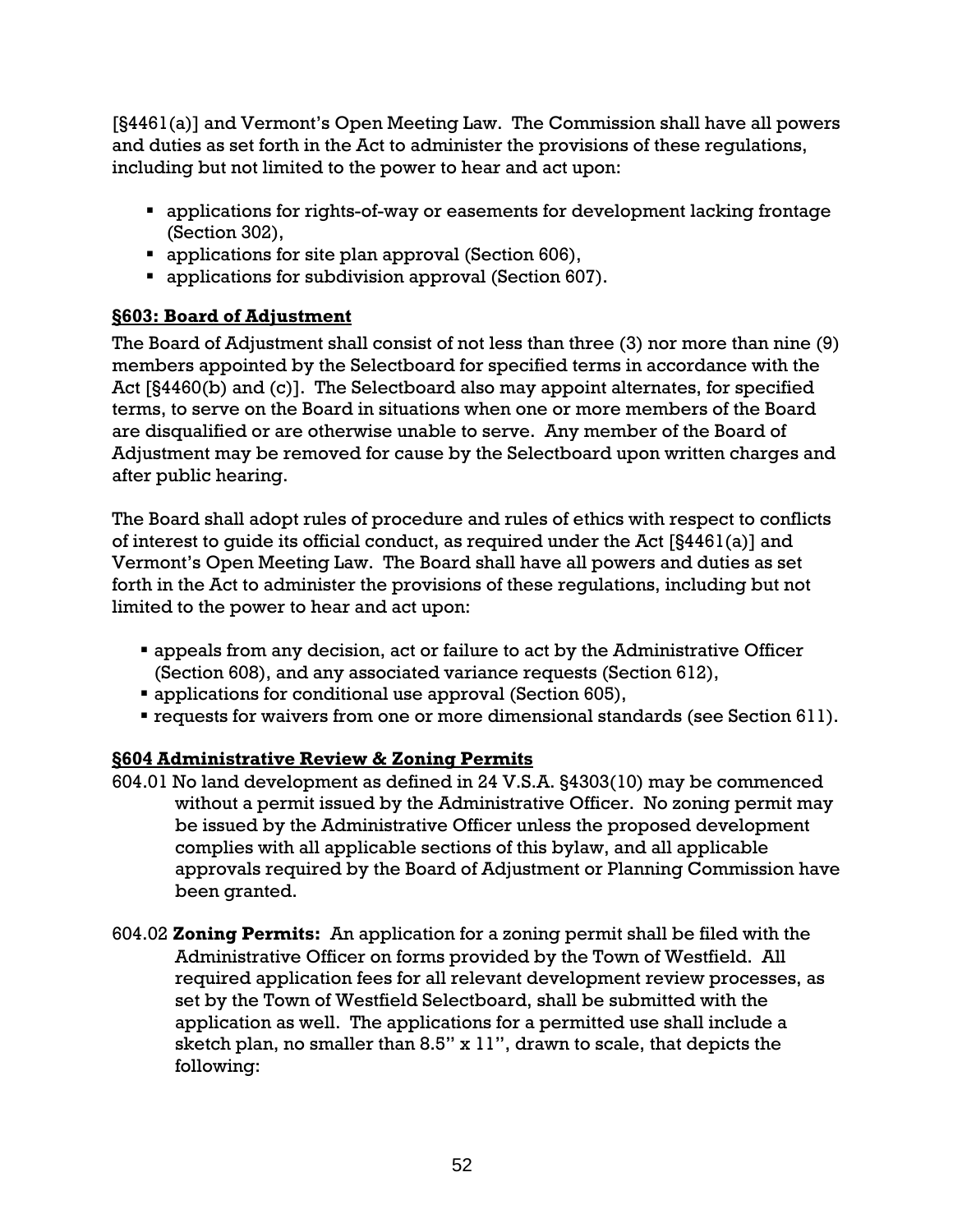- A. the dimensions of the lot, including existing property boundaries,
- B. the location, footprint and height or existing and proposed structures or additions;
- C. the location of existing and proposed accesses (curb cuts), driveways and parking areas,
- D. the location of existing and proposed easements and rights-of-way,
- E. existing and required setbacks from property boundaries, road rights-of-way, surface waters and wetlands,
- F. the location of existing and proposed water and wastewater systems,
- G. proposed erosion and sedimentation control measures to be undertaken; and,
- H. other such information as required by the Administrative Officer to determine conformance with these regulations.
- 604.03 Within thirty (30) days of receipt of a complete application, including all application materials and fees, the Administrative Officer shall act to either issue or deny a zoning permit in writing, or to refer the application to the Board of Adjustment or Planning Commission for consideration. In accordance with 24 V.S.A. §§4448 and 4449, if the Administrative Officer fails to act within the 30-day period, a permit shall be deemed issued on the 31st day. If the Administrator Officer refers the application to the Planning Commission or Board of Adjustment, additional fees will be required, and additional information may be required.
- 604.04 Zoning permits and letters of denial shall include a statement of the time within which appeals may be taken under §608 of this bylaw; and shall require posting of a notice of permit, on a form prescribed by the Town of Westfield. The Administrative Officer shall post this notice of permit within view from the public right-of-way nearest the subject property until the time for appeal has expired.
- 604.05 The Administrative Officer, within three (3) days of the date of issuance, shall deliver a copy of the zoning permit to the Town of Westfield Listers; and shall post a copy of the permit in the Town of Westfield municipal offices for a period of fifteen (15) days from the date of issuance.
- 604.06 No zoning permit shall take effect until the time for appeal under §608 of this bylaw has passed, or in the event that a notice of appeal is properly filed, until final adjudication of the appeal.
- 604.07 Zoning permits shall remain in effect for two years from the date of issuance. All development authorized by the permit shall be substantially commenced within this two-year period or reapplication shall be required to continue development.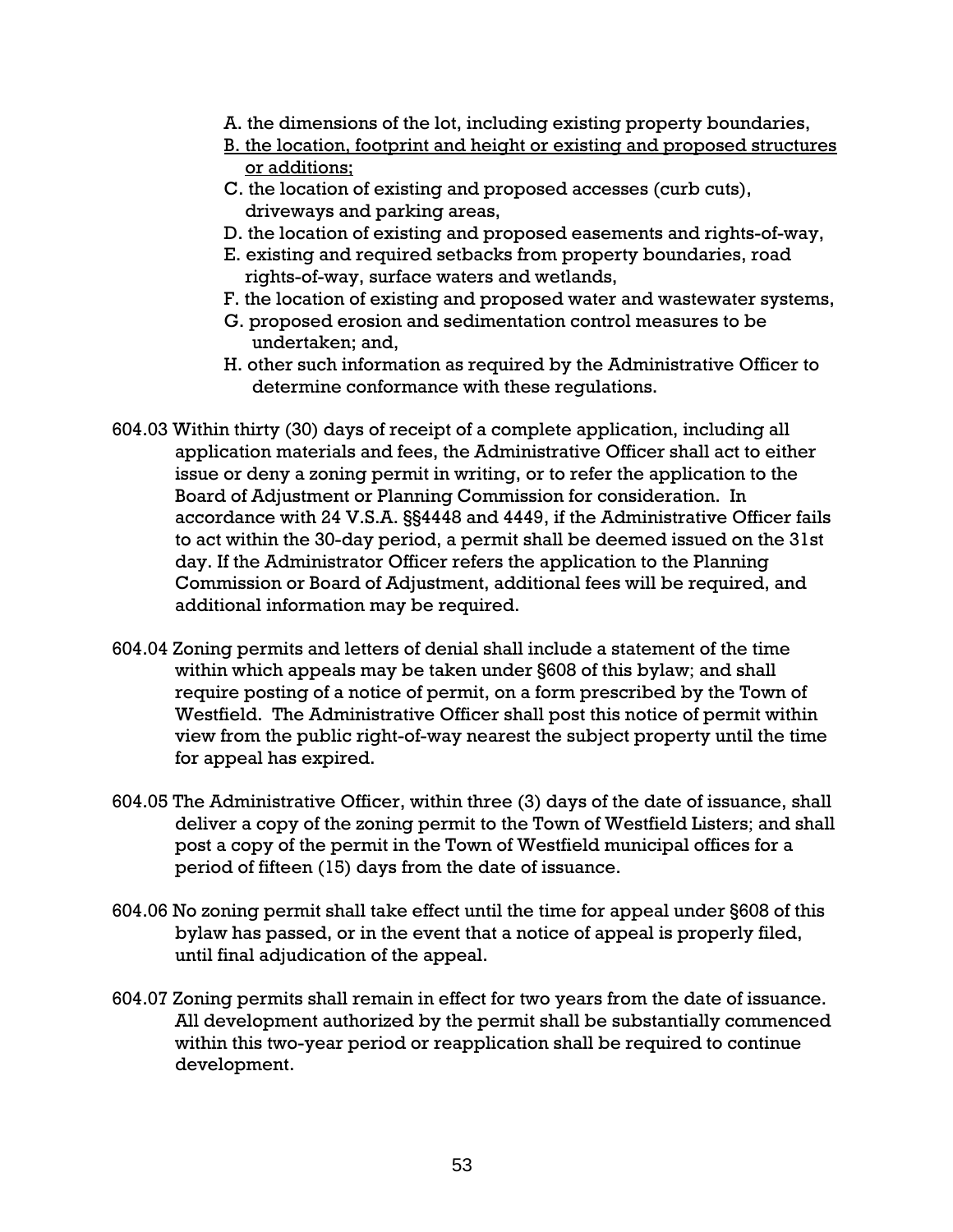604.08 Within 30 days of the issuance of a zoning permit, the Administrative Officer shall deliver the original, a legible copy, or a notice of the permit to the Westfield Town Clerk for recording in the Town of Westfield land records.

#### **§605: Conditional Use**

- 605.01 No Zoning permit shall be issued by the Administrative Officer for any use or structure which requires a Conditional Use permit specified in District Tables 205.01 to 205.03 as Conditional Uses, until the Board of Adjustment grants such approval. In considering its action, the Board of Adjustment shall, following public notice as required by 24 VSA,  $\S$ 4464(a)(1), hold a public hearing, make findings on general and specific standards, and attach conditions as provided herein and in 24 VSA, §4414(3).
- 605.02 Submission of Conditional Use Permit Application:

Along with a completed zoning permit application, the applicant shall submit one set of site plans, drawn to scale, along with supporting data to the Board of Adjustment. Such application shall include the following information presented in drawn form and accompanied by written text:

- A. Name and address of the owner of record of the land in question and of adjoining lands. Name and address of the person or firm preparing the map, scale of map, north point and date;
- B. Site plan showing proposed structure locations and land use areas, streets, driveways, traffic circulation, parking and loading spaces and pedestrian walks.
- 605.03 In order for the permit to be granted the proposed use shall not adversely affect:
	- A. The capacity of existing or planned community facilities.
	- B. The character of the area affected as defined by the purpose or purposes of the zoning district within which the project is located, and specifically stated policies and standards of the municipal plan.
	- C. Traffic on roads and highways in the vicinity.
	- D. Bylaws in effect with special reference to this zoning bylaw, and;
	- E. The utilization of renewable energy resources.
- 605.04 In permitting a conditional use, the Board of Adjustment may impose, in addition to the regulations and standards expressly specified by this bylaw, other conditions found necessary to protect the best interests of the surrounding property, the neighborhood, or the municipality as a whole. These conditions may include the following:
	- A. Increasing the required lot size or yard dimensions in order to protect adjacent properties.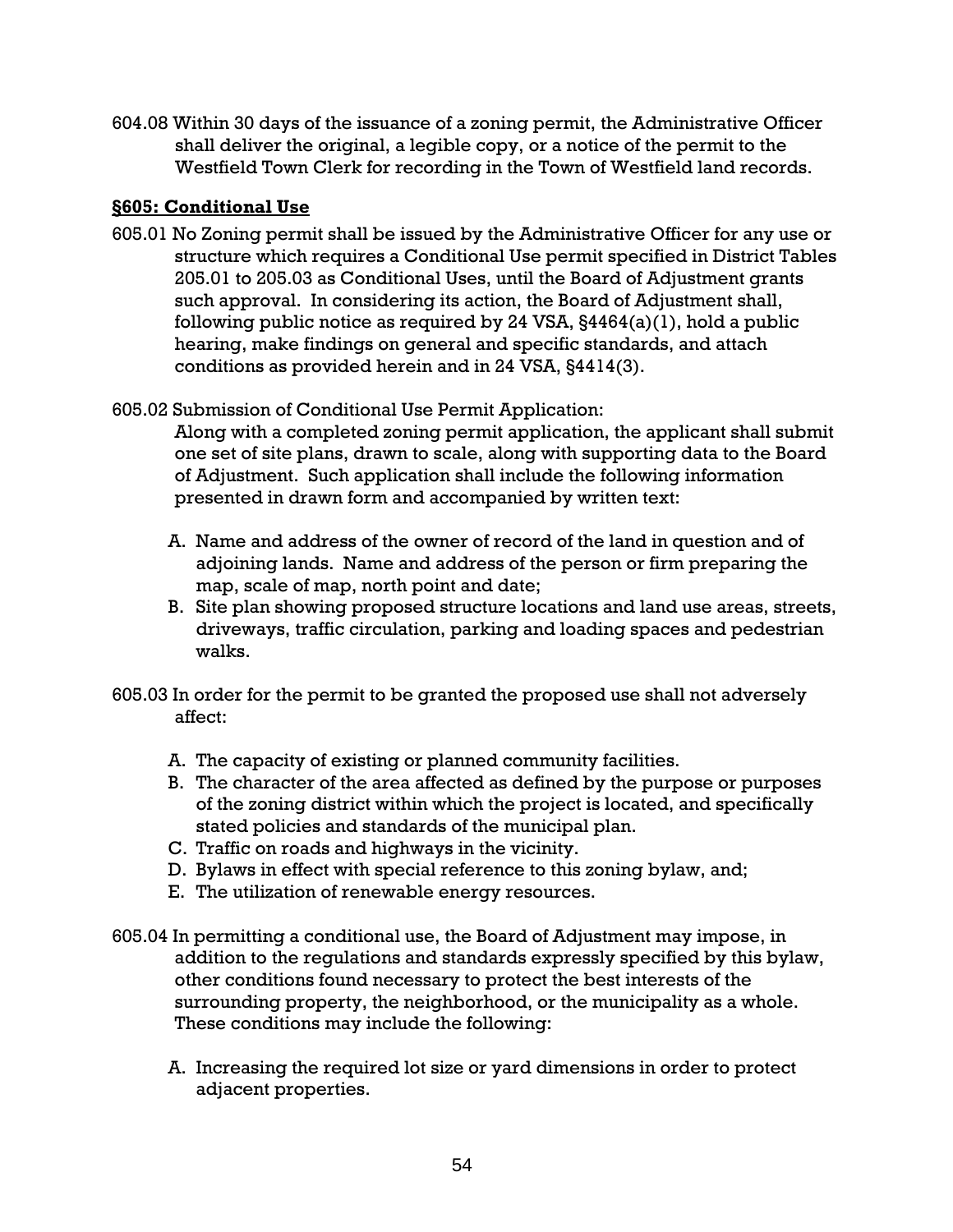- B. Limiting the coverage or height of buildings because of obstruction to view and reduction of light and air to adjacent property.
- C. Controlling the location and number of vehicular access points to the property.
- D. Increasing street width.
- E. Increasing the number of off-street parking or loading spaces required.
- F. Limiting the number, location and size of signs.
- G. Requiring suitable landscaping where necessary to reduce noise and glare and to maintain the property in a character in keeping with the surrounding area.
- H. Specifying a specific time limit for construction, alteration, or enlargement of a structure to house a conditional use.
- I. Requiring that any future enlargement or alteration of the use be reviewed by the Board of Adjustment to permit the specifying of new conditions.
- J. As a condition of the grant of a Conditional Use, the Board of Adjustment may attach such additional reasonable conditions and safeguards as it may deem necessary to implement the purposes 24 VSA, Chapter 117 and this zoning bylaw.
- 605.05 A change in use, expansion or construction of land, area, or alteration of structures or uses which are designated as Conditional Uses within the district in which they are located and are existing therein, prior to the effective date of this bylaw, shall conform to all regulations herein pertaining to Conditional Uses.
- 605.06 The Board of Adjustment shall act to approve or disapprove any such requested Conditional Use within forty-five (45) days after the date of the final public hearing. Failure to act within such a forty-five (45) day period shall be deemed approval.

## **§606: Site Plan Review**

- 606.01 No zoning permit shall be issued by the Administrative Officer for any use or structure, except one-family and two-family dwellings, until the Planning Commission grants Site Plan approval. The Planning Commission shall conform to requirement of 24 VSA, §4416 before acting upon any application, and may impose appropriate conditions and safeguards.
- 606.02 The owner shall submit two (2) sets of maps and supporting data to the Planning Commission which shall include the following: Site Plans drawn to scale showing; existing features, contours, structures, easements, and proposed structure locations and land use areas, streets, driveways, circulation, parking and loading spaces, pedestrian walks, landscaping, including site grading and screening.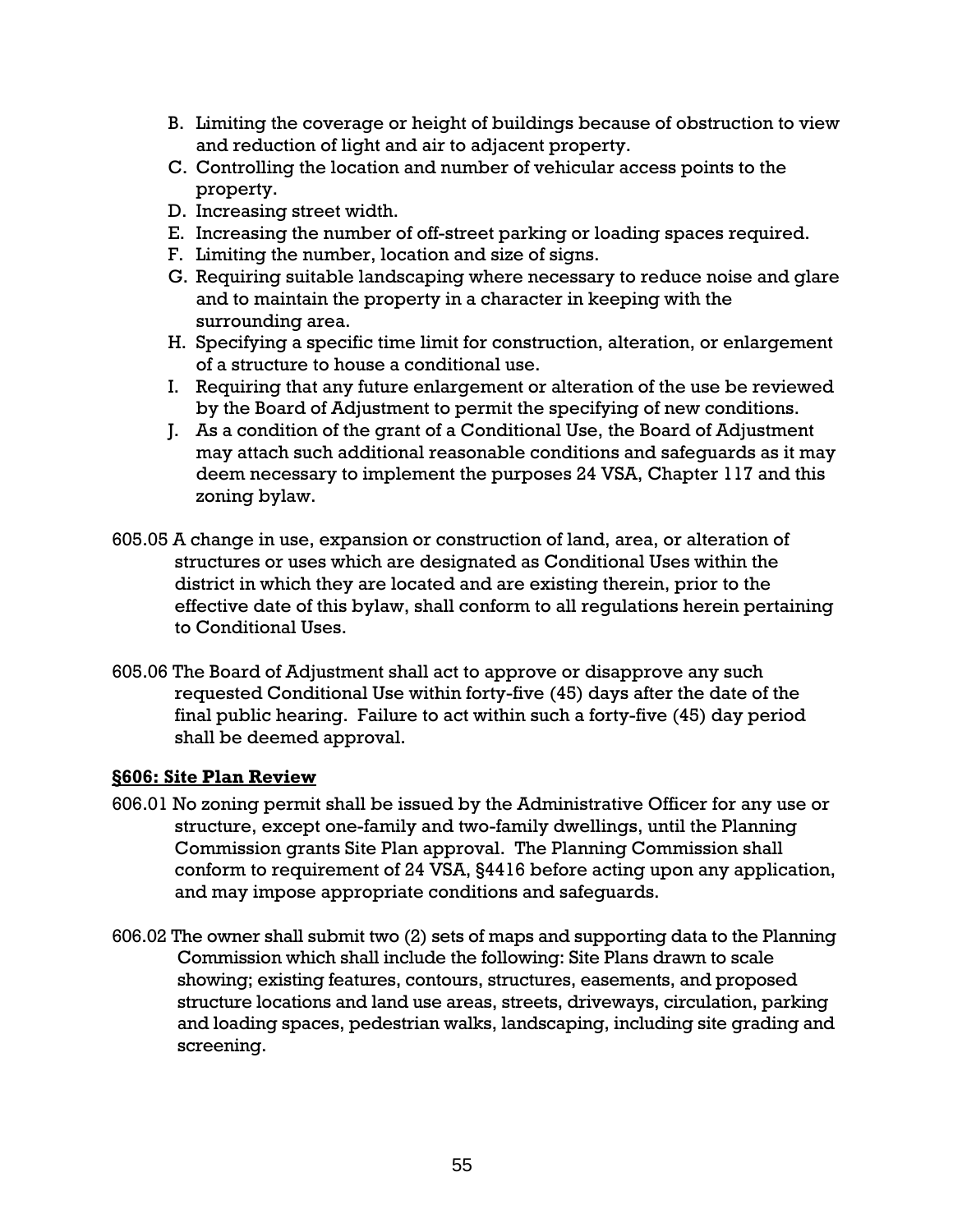- 606.03 Prior to granting site plan approval the Planning Commission shall hold a public hearing. The Planning Commission shall review the site plan map and supporting data before approval, approval with stated conditions, or disapproval is granted. At least 15 days prior to the required public hearing a public hearing shall be warned as follows:
	- A. Posting of the date, time, and place of the public hearing in or near the town clerk's office and two other public places.
	- B. Written notification to the applicant and the owners of all adjoining properties without regard to the existence of public rights-of-way. Such notice shall include:
		- 1. A description of the proposed project.
		- 2. Where addition information can be obtained regarding the project.
		- 3. That participation in the public hearing is a prerequisite to the right to filing an appeal.

606.04 When reviewing site plans, the Planning Commission may impose appropriate conditions and safeguards with respect only to:

- A. The adequacy of traffic access;
- B. The adequacy of circulation and parking;
- C. The adequacy of landscaping and screening, and;
- D. The protection of the utilization of renewable energy resources.
- 606.05 The Planning Commission shall act to approve or disapprove any such site plan within forty-five (45) days after the date upon which it adjourns the public hearing. Failure to act within such forty-five (45) day period shall be deemed approval.

#### **§607: Subdivisions of Land**

- 607.01 Applications for minor subdivisions of land of up to three lots shall be reviewed by the Administrative Officer under the Administrative Review process. Minor subdivisions shall comply with all other applicable sections of this bylaw.
- 607.02 Applications for major subdivisions of land consisting of four or more lots shall also be subject to Site Plan Review by the Planning Commission after public notice and hearing. In accordance with 24 V.S.A. §4464(a)(1), the warning period for the public hearing shall not be less than 15 days.
- 607.03 Any application for subdivision of land shall be accompanied by a plat of sufficient scale and clarity to portray existing conditions and proposed development. The plat shall include all lot lines and boundary dimensions, names of roads abutting the property, location and size of existing improvements identified as "existing," location and size of proposed improvements identified as "proposed," setback dimensions of proposed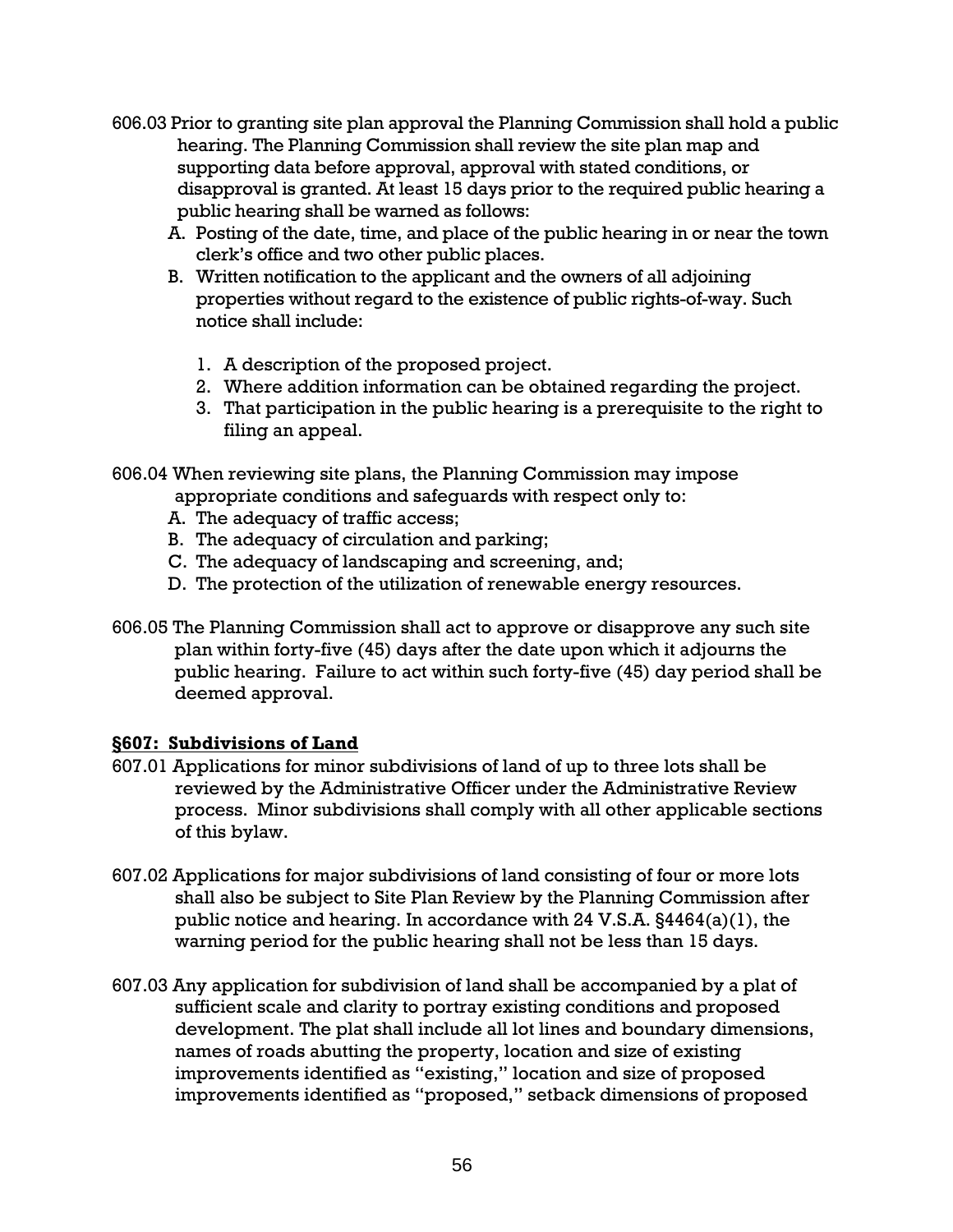and existing structures, location of existing and proposed driveways and culverts, location of existing and proposed wells and/or septic systems and location of waterways, wetlands, and flood plains. In addition, a topographic survey may be required.

- 607.04 No lot that is created as the result of subdivision of land shall have more than 50% of its buildable area in slopes greater than 20%.
- 607.05 The approved subdivision may not be officially filed until all appeal periods have expired and/or all appeals are concluded.
- 607.06 A final plat on mylar must be submitted to the Administrative Officer for review before the subdivision is filed and recorded in the Town's land records.
- 607.07 The approval of the final plat by the Planning Commission shall expire 180 days from that approval unless the approved final plat has been filed and recorded in the Town's land records.

## **§608: Combined Review**

In accordance with 24 V.S.A. § 4462, in cases where a proposed project will require more than one type of development review, the planning commission and zoning board of adjustment may warn and hold a joint hearing or single hearing for the purpose of reviewing and acting on the proposal. The Administrative Officer shall identify proposed projects appropriate for combined review and assist applicants in preparing and submitting coordinated applications to facilitate combined review.

Notice for a combined review hearing shall be made in accordance with 24 V.S.A. §  $4464(a)(1)$ . The hearing notice shall include a statement that the hearing will be a combined review of the proposed project and list each review processes that will be conducted at the hearing.

As applicable, the combined review process shall be conducted in the following order:

- 1. Site Plan
- 2. Access by right-of-way
- 3. Requests for Waivers or Variances
- 4. Subdivision Approval
- 5. Conditional Use Review

All hearing and decision requirements and all deadlines applicable to each review process shall apply. Separate written decisions may be issued for each review conducted as part of the combined review, but shall be coordinated where appropriate.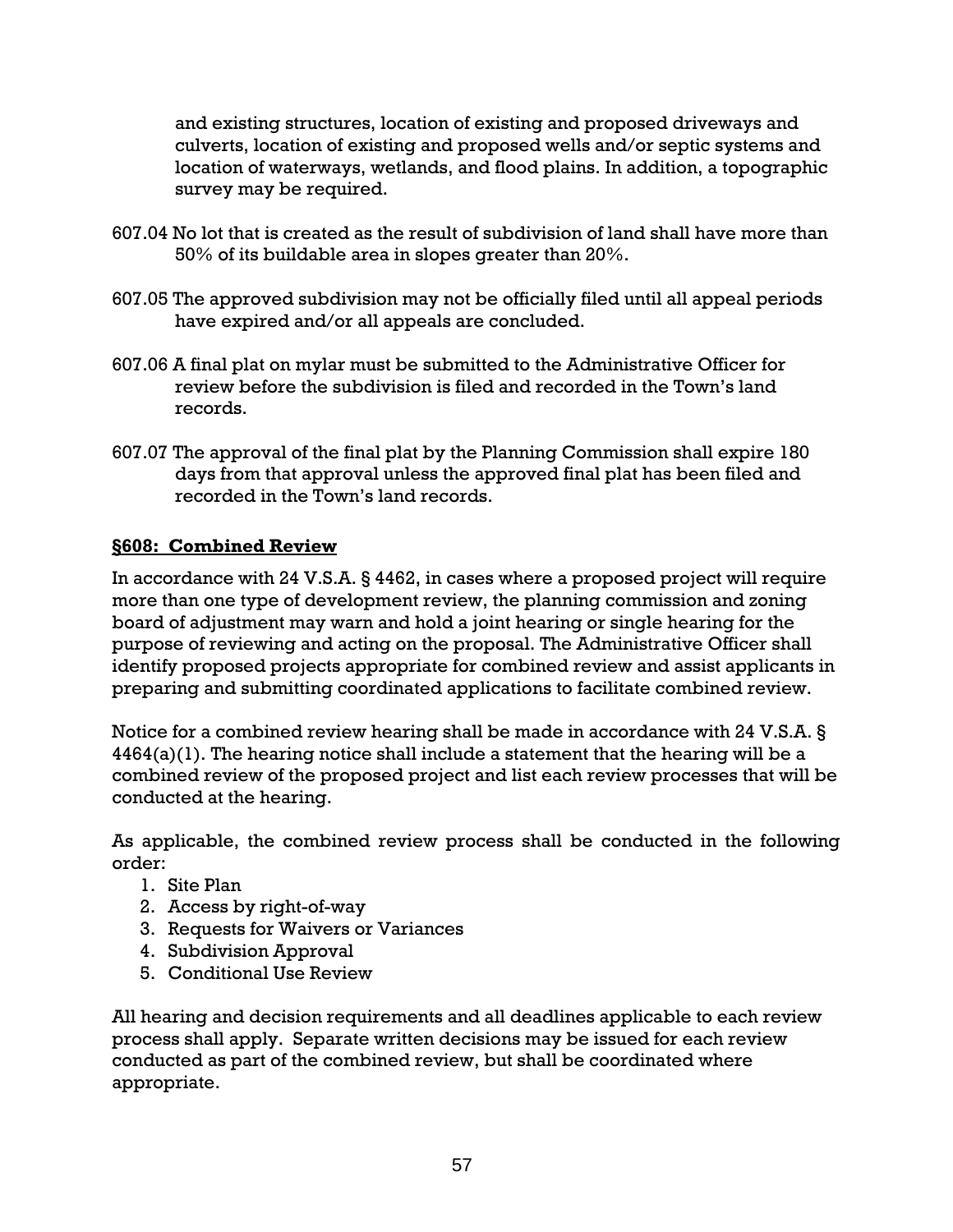#### **§609: Appeals of Administrative Officer Decisions**

- 609.01 Any interested person as defined under 24 V.S.A. §4465 may appeal a decision or act of the Administrative Officer within 15 days of the date of the decision or act by filing a notice of appeal with the Town Clerk, and by filing a copy of the notice with the Administrative Officer. A notice of appeal filed under this section shall be in writing and include the following information:
	- o the name and address of the appellant,
	- $\circ$  a brief description of the property with respect to which the appeal is taken,
	- o a reference to applicable provisions of these regulations,
	- o the relief requested by the appellant, including any request for a variance from one or more provisions of these regulations, and
	- o the alleged grounds why such relief is believed proper under the circumstances.
- 609.02 The Board of Adjustment shall hold a public hearing on a notice of appeal within 60 days of its filing, as required in 24 V.S.A. §4468. The Board of Adjustment shall give public notice of the hearing under §611 of this bylaw, and shall mail a copy of the hearing notice to the appellant not less than 15 days prior to the hearing date.
- 609.03 The Board of Adjustment may reject an appeal or request for reconsideration without hearing, and render a decision which shall include findings of fact within 10 days of the filing of a notice of appeal, if the Board determines that the issues raised by the appellant have been decided in an earlier appeal or are based on substantially or materially the same facts presented by or on behalf of the appellant.
- 609.04 All appeal hearings shall be open to the public and shall be conducted in accordance with rules of procedures, as required by 24 V.S.A. §4461. Any interested person or body may appear and be heard in person or be represented by an agent or attorney at the hearing. The hearing may be adjourned by the Board from time to time, provided that the date, time, and place of the continuation of the hearing are announced at the hearing.
- 609.05 A decision on appeal shall be rendered within 45 days after the final adjournment of the hearing. The decision shall be sent by certified mail to the appellant within the 45 day period. Copies of the decision shall be mailed to every person or body appearing and having been heard at the hearing, and filed with the Administrative Officer and the Town Clerk as part of the public records of the municipality. If the Board of Adjustment fails to issue a decision within this 45-day period, the appeal will be deemed approved and shall be effective on the 46th day.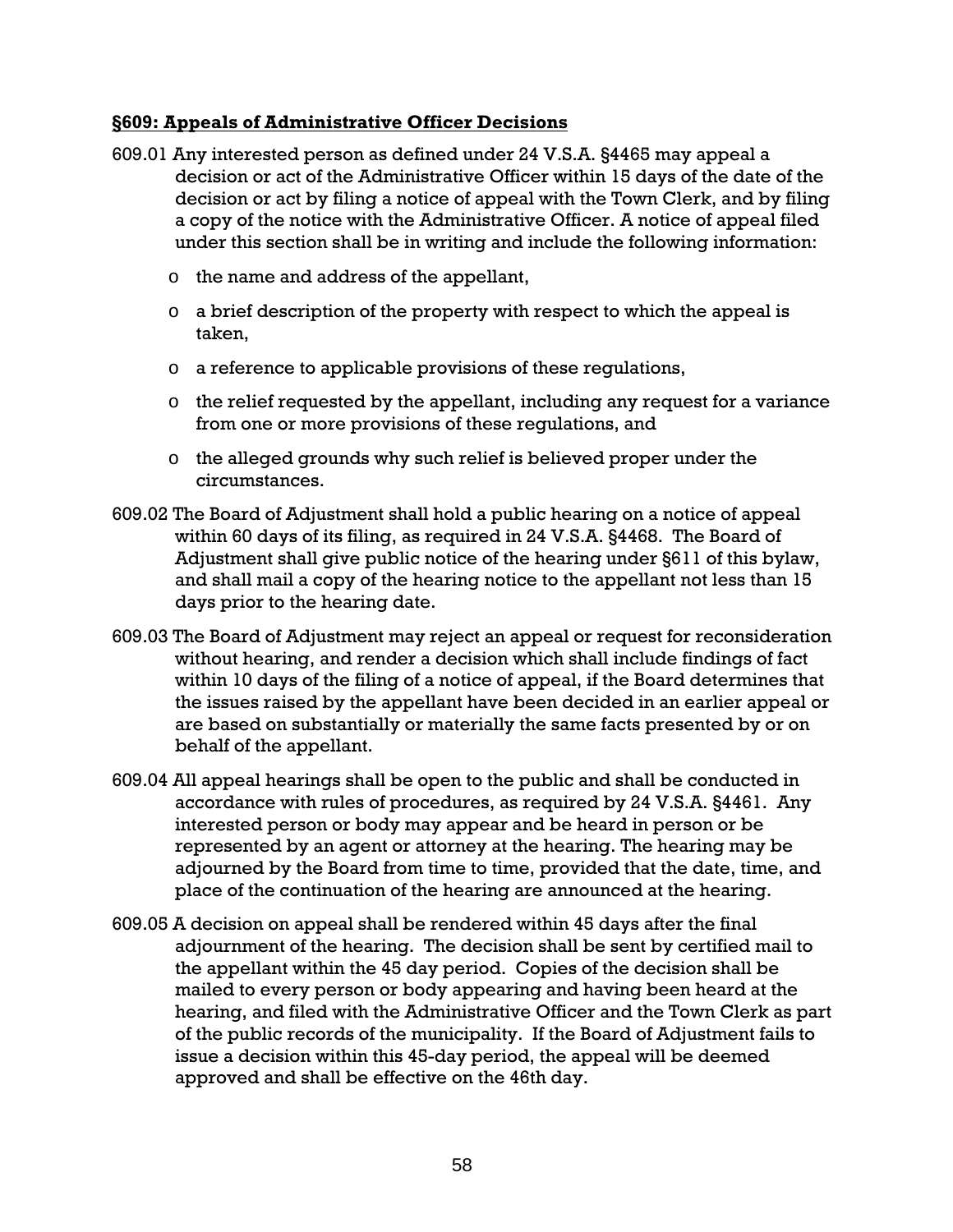## **§610: Appeals to Environmental Court**

In accordance with the Act [§4471], an interested person who has participated in a regulatory proceeding of the Board of Adjustment or Planning Commission may appeal a decision rendered by either of those bodies, within 30 days of such decision, to the Vermont Environmental Court. Appeals to Environmental Court shall also meet the following requirements:

- 610.01 "Participation" in a Board of Adjustment or Planning Commission proceeding shall consist of offering, through oral or written testimony, evidence of a statement of concern related to the subject of the proceeding.
- 610.02 The notice of appeal shall be filed by certified mailing, with fees, to the Environmental Court and by mailing a copy to the Town Clerk, or the Administrative Officer if so designated, who shall supply a list of interested persons (including the applicant if not the appellant), to the appellant within five (5) working days. Upon receipt of the list of interested persons, the appellant shall, by certified mail, provide a copy of the notice of appeal to every interested person. If any one or more of those persons are not then parties to the appeal, upon motion they shall be granted leave by the court to intervene.

### **§611: Public Notice**

Any requirement of public notice required by this bylaw, whether or not required by any provision of 24 VSA, Chapter 117, and whether applicable to the Board of Adjustment or the Planning Commission, shall be given by the publication and posting of a public hearing notice as required by 24 VSA, § 4464.

#### **§612: Waivers**

The Board of Adjustment may grant waivers to reduce dimensional requirements, in accordance with specific standards that shall be in conformance with the plan and the goals set forth in 24 V.S.A. §4302. Standards may:

- (1) Allow mitigation through design, screening, or other remedy;
- (2) Allow waivers for structures providing for disability accessibility, fire safety, and other requirements of law; and
- (3) Provide for energy conservation and renewable energy structures.

## **§613**: **Variance Criteria**

The Board of Adjustment shall hear and decide requests for variances as required by the Act [§4469(a)] and appeal procedures under Section 608. In granting a variance, the Board may impose conditions it deems necessary and appropriate under the circumstances to implement the purposes of these regulations and the municipal plan currently in effect. The Board may grant a variance and render a decision in favor of the appellant only if *all* of the following facts are found, and the findings are specified in its written decision: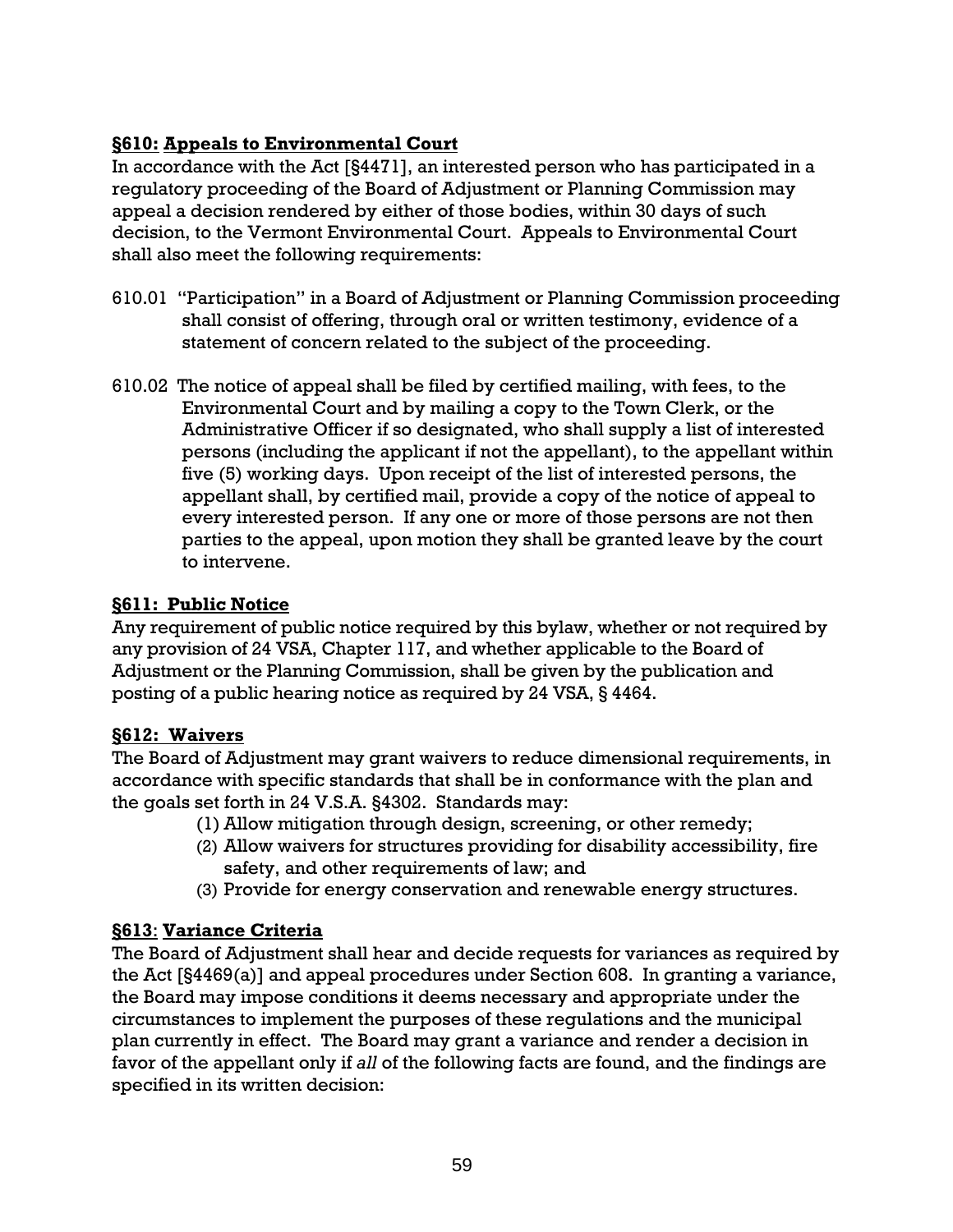- (1) There are unique physical circumstances or conditions, including irregularity, narrowness, or shallowness of lot size or shape, or exceptional topographical or other physical conditions peculiar to the particular property, and that unnecessary hardship is due to these conditions and not the circumstances or conditions generally created by the provisions of these regulations in the neighborhood or district in which the property is located;
- (2) Because of these physical circumstances or conditions, there is no possibility that the property can be developed in strict conformity with the provisions of these regulations and that the authorization of a variance is necessary to enable the reasonable use of the property;
- (3) The unnecessary hardship has not been created by the appellant;
- (4) The variance, if authorized, will not alter the essential character of the neighborhood or district in which the property is located, substantially or permanently impair the appropriate use or development of adjacent property, reduce access to renewable energy resources, or be detrimental to the public welfare; and
- (5) The variance, if authorized, will represent the minimum that will afford relief and will represent the least deviation possible from these regulations and from the plan.

## **§614**: **Violations**

The commencement or continuation of any land development [or subdivision] that does not meet the requirements of these regulations shall constitute a violation. All violations shall be pursued in accordance with the Act [§§4451, 4452]. Each day that a violation continues shall constitute a separate offense. The Administrative Officer shall institute, in the name of the Town of Westfield, any appropriate action, injunction or other proceeding to enforce the provisions of these regulations. All fines imposed and collected shall be paid over to the municipality.

- 614.01 **Notice of Violation**: No action may be brought under this section unless the alleged offender has had at least seven (7) days' warning notice by certified mail that a violation exists, as required under the Act [§4451]. The notice of violation also shall be recorded in the land records of the municipality. The notice shall state that a violation exists; that the alleged offender has an opportunity to cure the violation within the seven-day notice period, and that the alleged offender will not be entitled to an additional warning notice for a violation occurring after the seven days. Action may be brought without notice and opportunity to cure if the alleged offender repeats the violation of the regulations after the seven-day notice period and within the next succeeding 12 months.
- 614.02 **Limitations on Enforcement**: An action, injunction or other enforcement proceeding relating to the failure to obtain or comply with the terms and conditions of any required or duly recorded municipal land use permit may be instituted against the alleged offender if the action, injunction or other enforcement proceeding is instituted within 15 years from the date the alleged